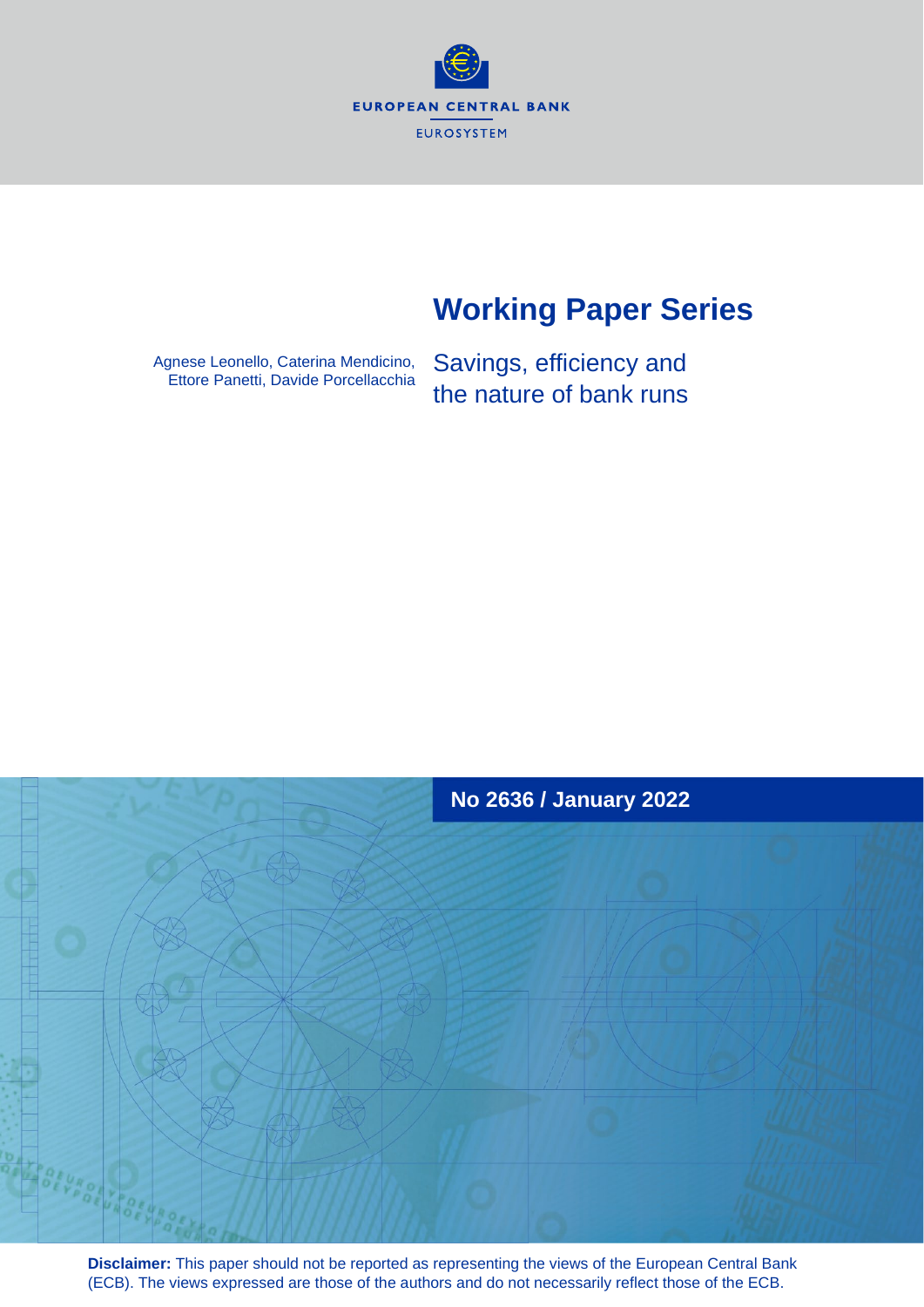#### Abstract

Does the level of deposits matter for bank fragility and efficiency? In a banking model with endogenous bank runs and a consumption-saving decision, we show that the level of deposits has opposite effects on bank fragility depending on the nature of bank runs. In an economy with panic-driven runs, higher deposits make banks less fragile, while the opposite is true when runs are only driven by fundamentals. The effect of deposits is not internalized by depositors. A saving externality arises, leading to excessive fragility and insufficient liquidity provision. The economy features undersaving when runs are panic driven, and over-saving when fundamental driven.

JEL codes: G01, G21, G28

Keywords: endogenous bank runs, liquidity provision, fundamental runs, panic runs, saving externality.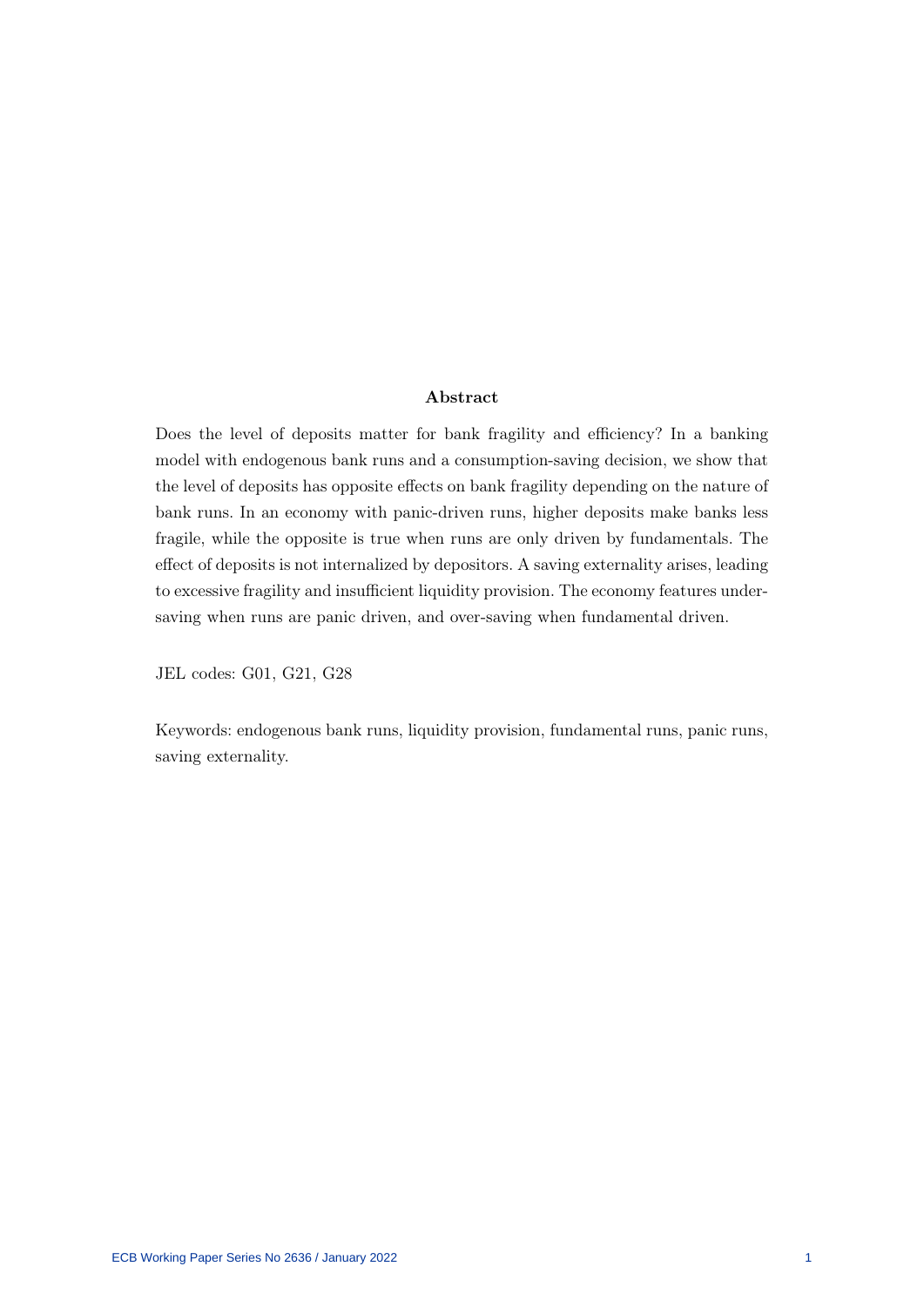## Non-technical summary

Is financial intermediation excessive? Does the level of deposits matter for stability and efficiency? If so, do depositors correctly internalize these effects when deciding how much to save? In light of the dramatic increase in bank deposits in both USA and euro area at the start of the COVID-19 crisis, answering these questions is of primary importance.

This paper studies the level of deposits as a source of bank fragility and its implications for efficiency through the lenses of a standard bank-run model augmented with a consumption-saving decision. We show that the level of deposits matters for bank fragility and highlight the existence of a saving externality leading to excessively high bank fragility and inefficiently low liquidity provision.

In our framework, depositors choose how much to deposit in a bank in exchange for a demandable deposit contract. This contract allows them to access risky but profitable long-term investment opportunities, while still being able to obtain liquidity when needed. The resulting maturity mismatch exposes banks to run risk of two kinds. On the one hand, banks may suffer a run when depositors are concerned about a bad realization of the bank's investment project (fundamental runs). On the other hand, runs may take place because depositors fear that other depositors will withdraw and deplete the bank's resources (panic runs). The probability of both fundamental and panic runs is endogenous and depends on the terms of the deposit contract as well as on the level of deposits.

The nature of bank runs, i.e. whether they are fundamental- or panic-driven, crucially matters for the effect of the level of deposits on bank fragility. In particular, more deposits make banks more fragile when runs are only driven by fundamentals, while they make them more stable when runs are driven by panics.

While the social planner internalizes the effect of deposits on the incentive to run, individual depositors do not. Banks pool depositors' resources to provide liquidity. Hence, the resources available to service a depositor's withdrawal crucially depend on the run behavior of others and not just on the individual's level of deposits. This weakens depositors' incentives to internalize the effect of their saving decision on financial fragility. So, endogenous runs imply an externality in the saving behavior that in equilibrium leads to excessive financial fragility, too little bank liquidity provision and inefficient bank size. In particular, when runs are only driven by fundamentals, the decentralized economy features over-saving with respect to the constrained efficient benchmark. In contrast, in the presence of panic runs the decentralized economy features under-saving.

The saving externality represents a novel motive for public intervention. In this regard, we find that, while taxes on deposits are an effective tool to reduce inefficiently high levels of savings in an economy without panics, on the contrary a subsidy is the optimal policy in the presence of panic runs.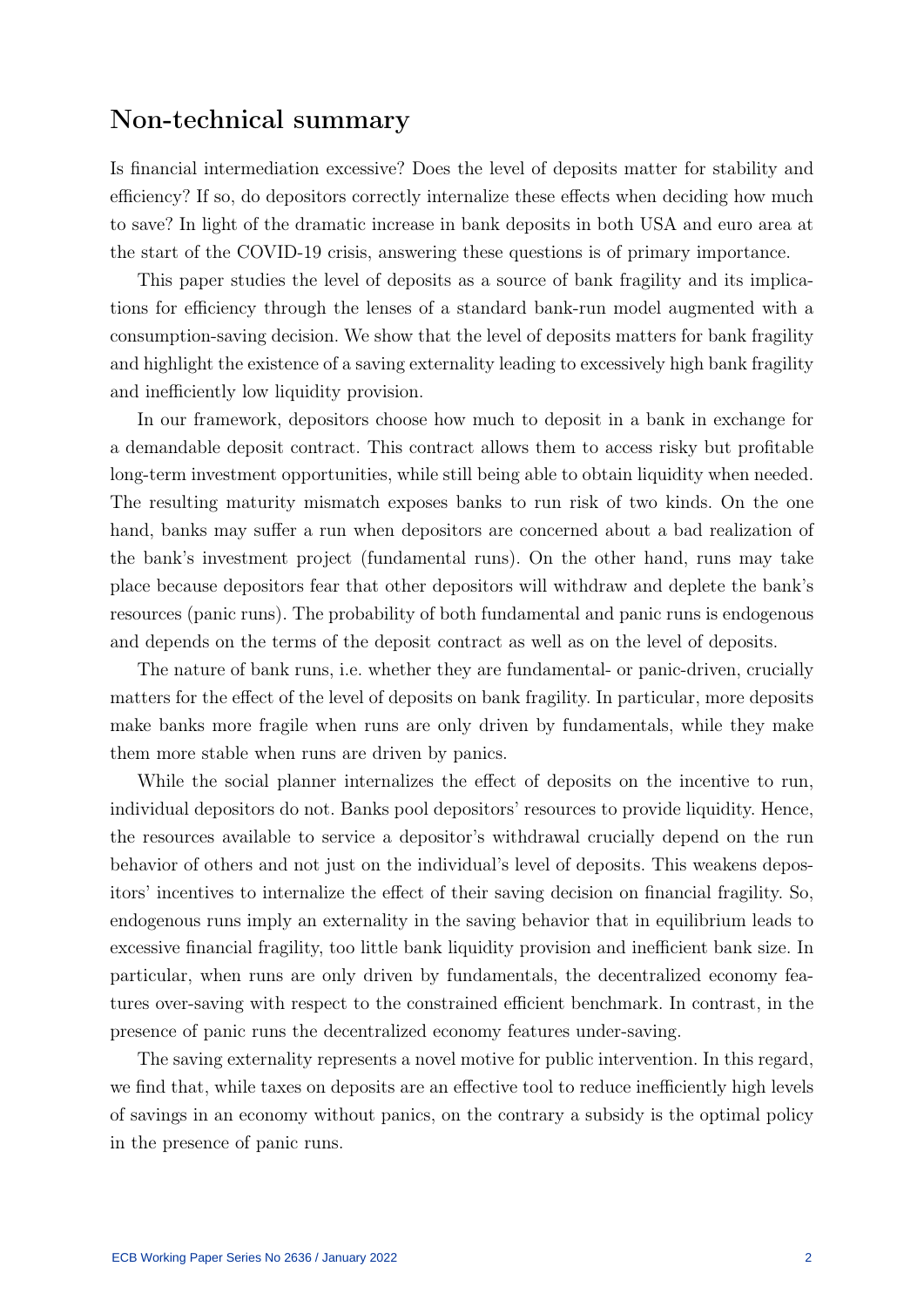## 1 Introduction

Banks and their health are important for economic outcomes and have attracted a great deal of attention in policy and academic debates over the years. Bank's reliance on shortterm debt as a source of funding has been considered a key source of fragility (e.g., [Diamond and Dybvig,](#page-30-0) [1983;](#page-30-0) [Allen and Gale,](#page-29-0) [2004;](#page-29-0) [Brunnermeier and Oehmke,](#page-29-1) [2013;](#page-29-1) [Krishnamurthy,](#page-31-0) [2010\)](#page-31-0). Noteworthy is the unprecedented increase in total deposits that banks experienced at the start of the COVID-19 crisis (see [Li et al.,](#page-31-1) [2020;](#page-31-1) [Levine et al.,](#page-31-2) [2021\)](#page-31-2). Figure [1](#page-4-0) illustrates the evolution of total bank deposits in the last years for the U.S. and the Euro Area. They experienced a remarkable jump in the first months of 2020. From January to May 2020, bank deposits increased by around \$2 trillion in the U.S. and  $\epsilon$ 1.5 trillion in the Euro Area. In light of this fact, two questions naturally arise. Do more deposits affect bank fragility? If so, do agents correctly internalize this effect when deciding how much to save?

In this paper, we address these two questions through the lens of a bank-run model augmented with a consumption-saving decision. First, we show that the level of deposits has an effect on the probability of a bank run. Moreover, the sign of this effect depends on the nature of the run.

More deposits make banks more stable when runs are only driven by panics. On the contrary, they may make them more fragile when runs are driven by low fundamentals. Second, we characterize the existence of a *saving externality*: Individual depositors fail to fully internalize the impact of their saving decision on the probability of a bank run. As a result, the allocation is inefficient. The economy features excessive financial fragility, too little bank liquidity provision and an inefficient bank size. In particular, the saving externality leads to under-saving and excessively small banks when runs are panic-driven, while over-saving and excessively large banks may emerge when runs are fundamental driven.

To carry out this analysis, we build a model in which the bank-run probability is endogenous and, as in [Goldstein and Pauzner](#page-30-1) [\(2005\)](#page-30-1), it is uniquely determined using the global-game methodology. Moreover, the run probability depends on the terms of the deposit contract. We extend this framework by adding an initial consumption-saving decision. This allows us to endogenize the level of deposits and study its implications for banks' fragility and the welfare properties of the decentralized equilibrium.

To the best of our knowledge, this is the first attempt to study the interaction between consumption-saving decisions and endogenous bank runs. In the bank-run literature it is standard to take as given the amount of deposits and therefore the funds intermediated by banks (e.g. [Diamond and Dybvig,](#page-30-0) [1983;](#page-30-0) [Goldstein and Pauzner,](#page-30-1) [2005\)](#page-30-1). We show that this apparently innocuous assumption has important implications for the efficiency of the equilibrium. While in standard bank-run frameworks banks issuing demandable deposit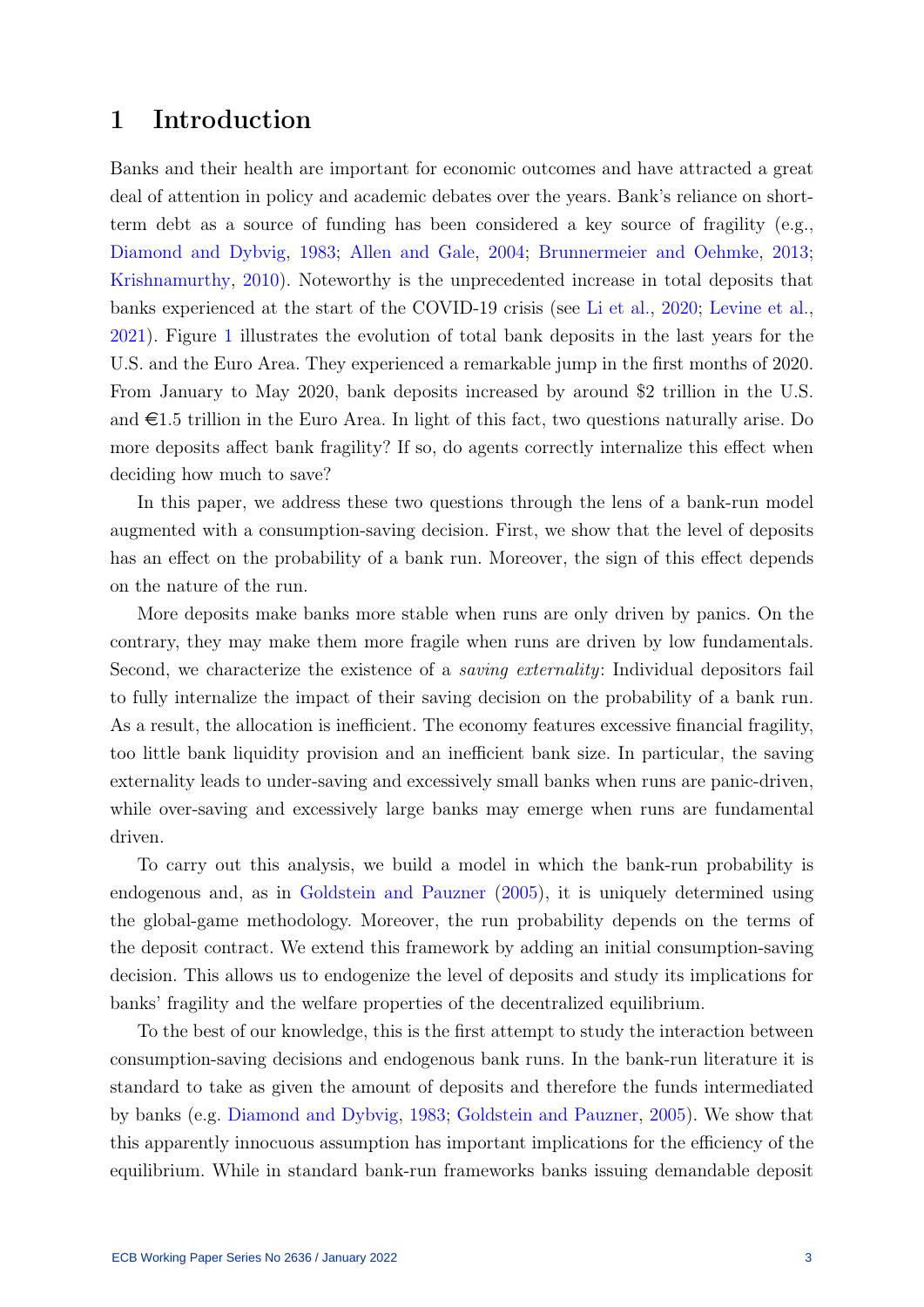<span id="page-4-0"></span>

Figure 1: Total deposits in commercial banks, in billions of U.S. dollars in Panel (a) and billions of euros in Panel (b).

contracts can achieve the constrained efficient allocation despite a positive probability of runs, this is not true in our framework. The allocation is inefficient because financial fragility is endogenous to the level of savings and depositors do not fully internalize the effect of their individual saving decisions. This provides a novel rationale for policy intervention.

The model features three dates. At the initial date, ex-ante identical risk-averse agents decide how much to consume and how much to deposit in the banking sector. Aggregate deposits fully determine bank size. Competitive banks issue demand deposits and invest them in a profitable risky project whose returns at the final date depend on the fundamental of the economy. In exchange for the funds provided to banks, depositors are promised a positive deposit rate if they withdraw at an interim date (run) and a higher one if they withdraw at the final date and the bank's investment project is successful. Banks meet early withdrawals by liquidating a share of their long-term investment and, in case they fail to repay the promised deposit rate, depositors receive a pro-rata share of the available resources. Depositors take their individual withdrawal decisions at the interim date on the basis of an imperfect signal on the realization of the economy's fundamental. The signal provides information about both the fundamental and the proportion of depositors running. Depositors run if the fundamental of the economy falls below a unique threshold, which is a function of the terms of the deposit contract and the level of deposits. We can distinguish two types of runs: panic- and fundamental-driven. The former are the result of a coordination failure. Depositors run out of fear that others will do the same and there will not be enough resources left in the bank to repay those who wait. In contrast, the latter are only due to low realizations of the fundamental of the economy.

Our analysis provides novel insights about the sources of financial fragility and the efficiency of the decentralized allocation. First, depositors' incentives to run are a function of the level of deposits. In the presence of panic runs, the run behavior of each individual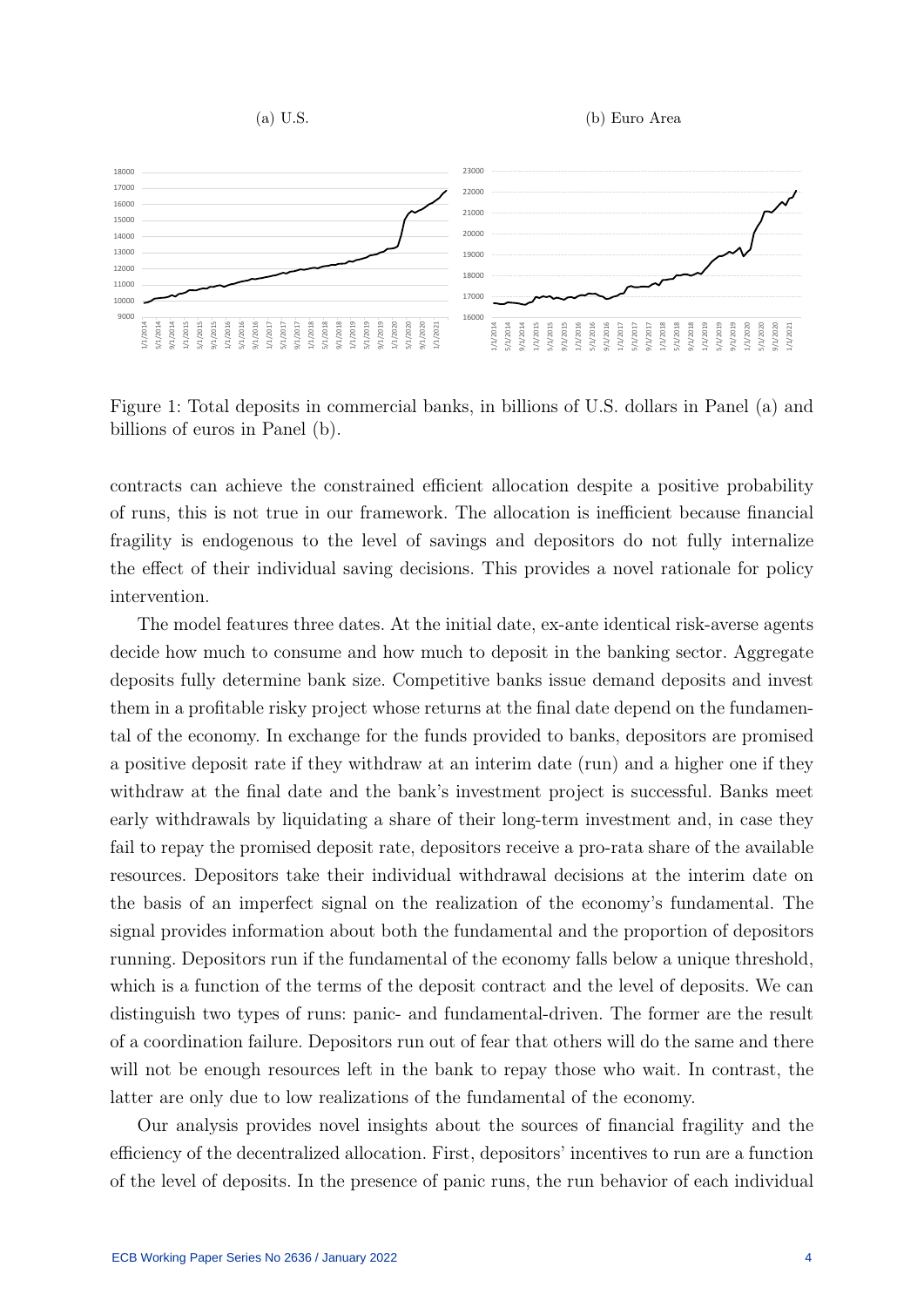depositor depends on how many other depositors she expects to run. In particular, when calculating the expected value of waiting, each depositor assigns a positive probability to the event that almost all other depositors run. In this case, banks liquidate almost all their investment at date 1. Hence, the resources left for the depositors that wait are low, as well as their consumption level. Since, due to high risk aversion, depositors value more the increase in savings at the date in which consumption is lower, higher savings increase by more the incentives to wait than the incentives to run. Hence, the probability of a panic run is decreasing in the level of deposits.

When runs are only driven by fundamentals, the probability of a bank run is instead increasing in the level of deposits. A larger amount of deposits increases the payoffs both at date 1 and 2. Since depositors are risk averse, the increase in the level of deposits is again more valuable at the date in which their level of consumption is lower. Therefore, as the deposit rate at date 1 is lower than at date 2, higher savings increase the incentives to run more than the incentives to wait.

Second, the economy exhibits a saving externality. While the social planner internalizes the effect of deposits on the incentive to run, individual depositors do not. In the decentralized economy, banks pool depositors' resources to provide liquidity. Hence, the resources available to service a depositor's withdrawal depend on total savings. This weakens depositors' incentives to internalize the effects of their saving decision on financial fragility. The saving externality leads to an excessively high probability of bank runs, too little liquidity provision and an inefficient bank size. Crucially, the implications of the saving externality for efficiency depend on the nature of bank runs. When runs are only driven by panics, since the depositors do not internalize that the probability of a panic run is decreasing in the level of deposits, the decentralized economy features under-saving with respect to the constrained efficient benchmark. In contrast, in the presence of fundamental-driven runs the depositors do not internalize that the probability of a panic run is increasing in the level of deposits, hence the decentralized economy features over-saving.

This last result brings about a novel motive for public intervention. Since the inefficiency is rooted in the consumption-saving decision, subsidizing deposits is an effective tool to reduce the inefficiently low levels of savings in the decentralized equilibrium with panic runs. By increasing aggregate savings ex-ante, a social planner can increase the payoff at the interim date, and in turn the incentives to run. On the contrary, a tax would be optimal in the presence of fundamental-driven runs.

According to [Kashyap and Stein](#page-30-2) [\(2012\)](#page-30-2) banks that perform maturity transformation and are subject to runs should always be taxed. We complement their findings by showing that in the presence of a saving externality a tax on financial intermediation is indeed optimal only under fundamental-driven runs. However, incentivizing deposits via a subsidy is desirable in the presence of panic runs. Overall, our analysis highlights that the nature of bank runs – whether they are due to low fundamentals or panics – is crucial to understand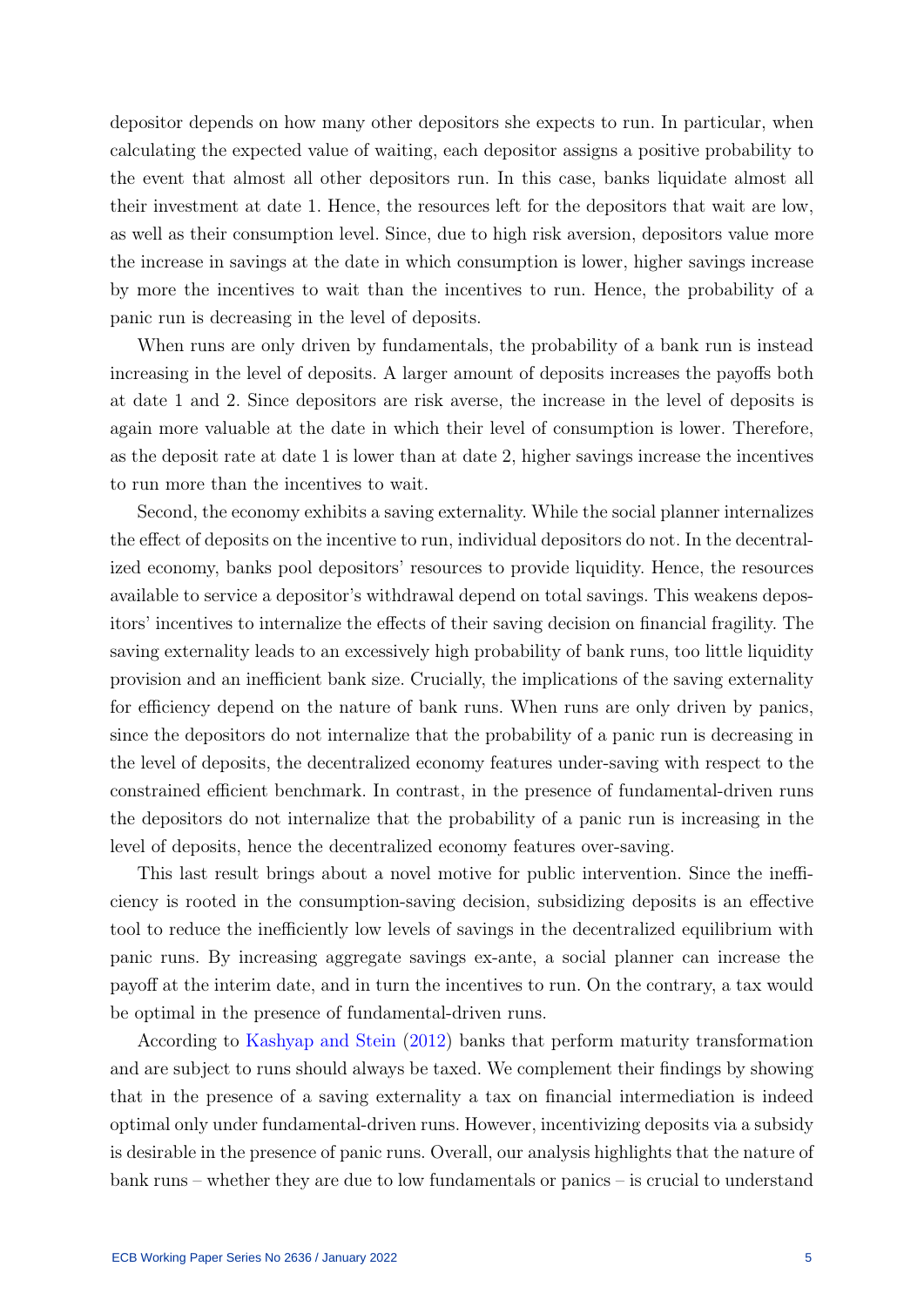the inefficiencies associated with the saving externality and the design of optimal policy.

Literature Review. Our paper contributes to three strands of the literature. Our analysis takes a step forward in understanding the trade-offs associated with the role of banks as liquidity providers (e.g. [Diamond and Dybvig,](#page-30-0) [1983;](#page-30-0) [Goldstein and Pauzner,](#page-30-1) [2005;](#page-30-1) [Ennis and Keister,](#page-30-3) [2009\)](#page-30-3). The novelty of our paper is to endogenize consumers' saving decision and study its implication for fragility and efficiency. While in previous contributions financial intermediation is constrained efficient, the saving externality that arises from the depositors' saving decisions leads to an inefficiency which justifies government intervention. Hence, our paper also connects to the literature that studies the efficiency of decentralized banking economies (e.g. [Allen and Gale,](#page-29-0) [2004;](#page-29-0) [Allen et al.,](#page-29-2) [2014\)](#page-29-2).

More closely related to our paper is [Peck and Setayesh](#page-31-3) [\(2019\)](#page-31-3). In a Diamond-Dybvig framework, they find that a reduction in the share of savings intermediated by banks leads to more financial instability, although the equilibrium allocation remains constrained efficient. Their result differs from ours because they assume a fixed quantity of aggregate savings. Furthermore, an important difference is that our analysis relies on a model of endogenous runs, which allows us to capture both panic- and fundamental-driven runs and their different implications for financial fragility and bank size.

The ability to endogenize the probability of a run relies on the use of global games techniques (e.g., [Carlsson and van Damme,](#page-29-3) [1993;](#page-29-3) [Morris and Shin,](#page-31-4) [2011\)](#page-31-4). We share with a growing number of papers (e.g. [Choi,](#page-29-4) [2014;](#page-29-4) [Vives,](#page-31-5) [2014;](#page-31-5) [Eisenbach,](#page-30-4) [2017;](#page-30-4) [Allen et al.,](#page-29-5) [2018;](#page-29-5) [Ahnert et al.,](#page-29-6) [2019\)](#page-29-6) the use of global games to highlight the inefficiencies associated with the role of banks as financial intermediaries and the desirability of policy intervention.

Second, our analysis is strictly related to the literature that studies the constrained efficiency of decentralized economies in the presence of externalities. Several papers build on financial frictions as the source of externalities [\(Hart,](#page-30-5) [1975;](#page-30-5) [Stiglitz,](#page-31-6) [1982\)](#page-31-6). The resulting constrained inefficient allocations can be improved upon by policy interventions in financial markets [\(Geanakoplos and Polemarchakis,](#page-30-6) [1985\)](#page-30-6). Recent papers have studied the role of pecuniary externalities [\(Caballero and Krishnamurthy,](#page-29-7) [2001;](#page-29-7) [Lorenzoni,](#page-31-7) [2008;](#page-31-7) [Davila and Korinek,](#page-30-7) [2018\)](#page-30-7), aggregate-demand externalities [\(Farhi and Werning,](#page-30-8) [2016;](#page-30-8) [Ca](#page-29-8)[ballero and Simsek,](#page-29-8) [2019\)](#page-29-8) and run externalities [\(Gertler et al.,](#page-30-9) [2020\)](#page-30-9). Still missing from the current debate is an exploration of the role of savers' decisions for fragility and the efficiency of market outcomes. Our work complements existing papers by filling this gap.<sup>[1](#page-6-0)</sup>

We share the focus on the role of consumption-saving decisions for the efficiency of decentralized equilibria with [Davila et al.](#page-30-10) [\(2012\)](#page-30-10). They show that in an economy with idiosyncratic risk and incomplete markets the competitive equilibrium is inefficient because

<span id="page-6-0"></span><sup>1</sup>Savers' decisions are a key determinant of the size of financial intermediation. In fact, in the period 1896-2012, deposits have represented on average around 80 per cent of U.S. banks' liabilities [\(Hanson](#page-30-11) [et al.,](#page-30-11) [2015\)](#page-30-11). Savers' demand for money-like assets has also been recognized as a driver of financial crises and macroeconomic activity [\(Gorton et al.,](#page-30-12) [2012;](#page-30-12) [Dang et al.,](#page-29-9) [2017\)](#page-29-9).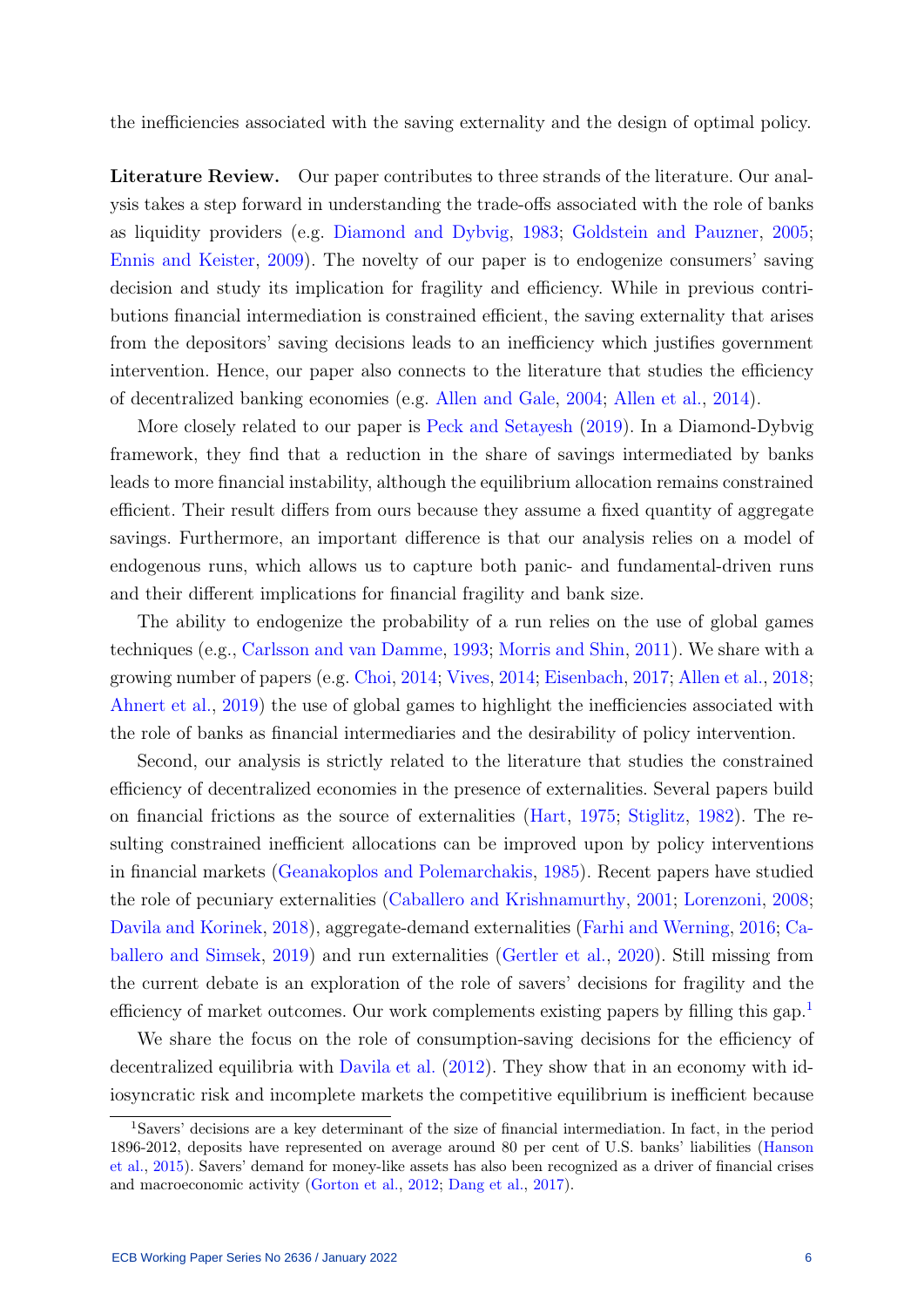the agents do not internalize the effect of their saving choices on the return from capital. We, instead, analyze an economy in which a mechanism to insure against idiosyncratic shocks (i.e. banks) is readily available, but does not ensure the efficiency of the competitive equilibrium. In fact, idiosyncratic-risk pooling brings about the saving externality.

Third, our paper also connects to the literature on the saving glut and financial fragility. Excessive savings around the world bring about excessive leverage, bubbles in asset markets, and other imbalances [\(Kindleberger and Aliber,](#page-31-8) [1978;](#page-31-8) [Bernanke,](#page-29-10) [2005;](#page-29-10) [Caballero and Krishnamurthy,](#page-29-11) [2009\)](#page-29-11). A handful of papers link over-saving to financial fragility through lower bank incentives to monitor borrowers [\(Bolton et al.,](#page-29-12) [2016;](#page-29-12) [Martinez-Miera and Repullo,](#page-31-9) [2017\)](#page-31-9). In our framework, it is instead the nature of bank runs that determines whether higher financial fragility is associated with over- or undersaving. This has important implications for the design of policies.

Paper outline. The paper proceeds as follows. Section [2](#page-7-0) describes the baseline model. Section [3](#page-10-0) considers the equilibrium in the economy with panic runs. We characterize the decentralized economy and then solve for the constrained efficient allocation in order to identify the inefficiency. In Section [4,](#page-18-0) we follow the same structure and present the economy with fundamental runs only. Section [5](#page-24-0) characterizes the optimal policy in the economy with panic- and fundamental-driven runs, while Section [6](#page-26-0) illustrates the main results through a numerical example. Finally, Section [7](#page-28-0) concludes. All proofs are in the Appendix.

## <span id="page-7-0"></span>2 The baseline model

Our model builds on [Goldstein and Pauzner](#page-30-1) [\(2005\)](#page-30-1), augmented to include a consumptionsaving decision. There are three dates  $(t = 0, 1, 2)$  and a single good that can be used for consumption and saving. The economy is populated by a continuum of measure one of banks, operating in a competitive market with free entry, and a continuum of measure one of depositors for each bank.

Consumers. Consumers have a unitary endowment of the good at date 0 and nothing thereafter. They can consume at date 0, 1 or 2. At date 1, they face an idiosyncratic liquidity shock. Each of them has a probability  $\lambda$  of being an early consumer (impatient) and a probability  $1 - \lambda$  of being a late consumer (patient). Consumers learn their own realization of the shock privately. The law of large numbers holds, so  $\lambda$  and  $1 - \lambda$  are also the fraction of consumers who turn out to be early and late, respectively. Early consumers only want to consume at date 1, while late consumers are indifferent between consuming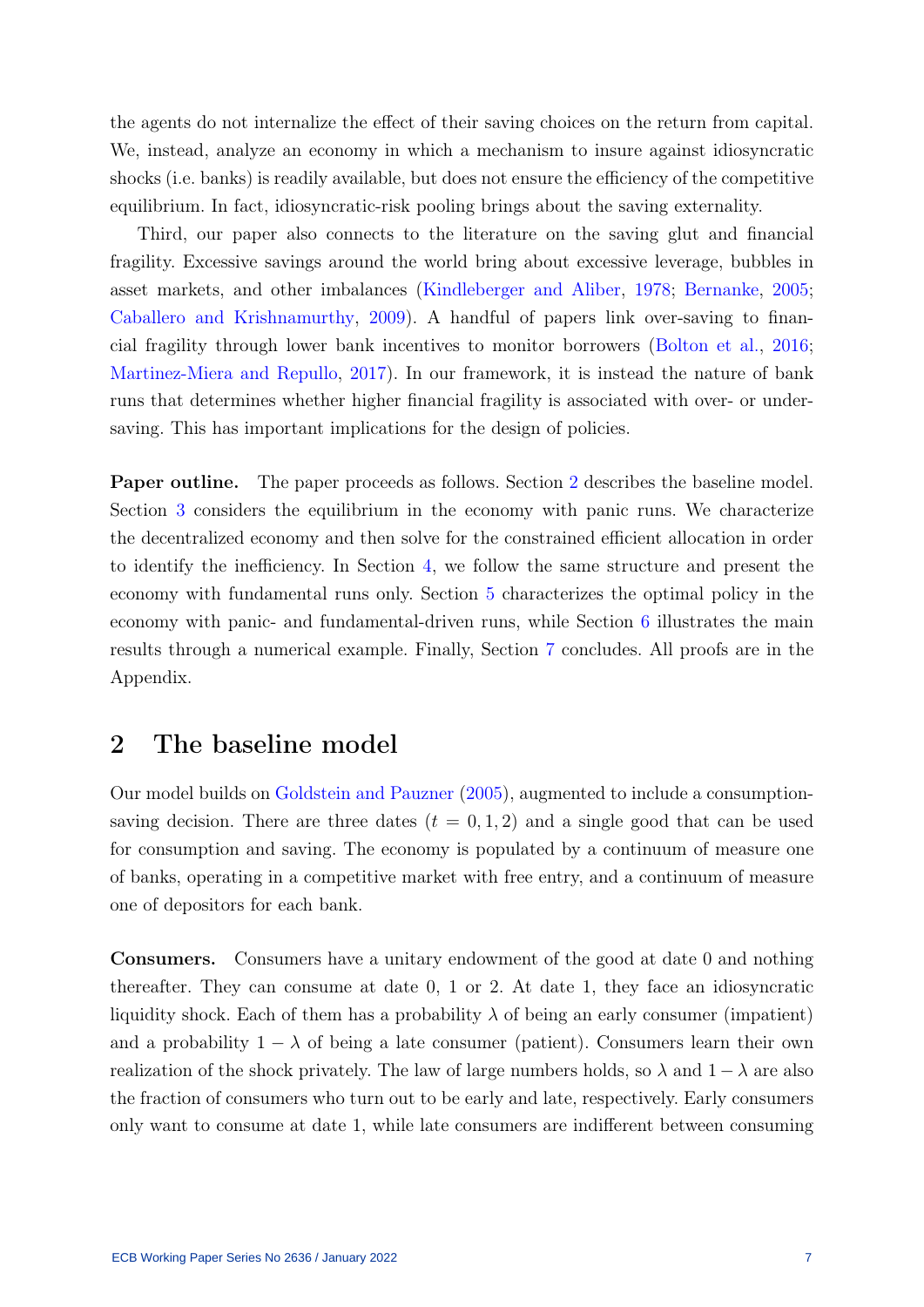at date 1 or 2. The expected utility of a consumer  $i$  is given by:

$$
U(c_{0i}, c_{1i}, c_{2i}) = u(c_{0i}) + \lambda u(c_{1i}) + (1 - \lambda)u(c_{1i} + c_{2i}),
$$
\n(1)

where the utility function is continuous and satisfies  $u'(c) > 0$ ,  $u''(c) < 0$ , and  $u(0) = 0$ . The coefficient of relative risk aversion  $-cu''(c)/u'(c)$  is greater than 1 for any  $c > 0$ . Moreover,  $\lim_{c\to 0} u'(c) = h$ , with h arbitrarily large but finite.<sup>[2](#page-8-0)</sup>

At date 0, each consumer  $i$  takes a consumption-saving decision subject to the budget constraint  $c_{0i} + d_i = 1$ , where  $c_{0i}$  is date-0 consumption, and  $d_i$  the amount that she deposits in a bank. In line with the literature, the relationship between banks and depositors is exclusive, in the sense that a depositor only has one bank. In exchange for the funds deposited, each bank promises a gross fixed deposit rate  $r_1$  if the consumer withdraws at date 1, and  $r_2 > r_1$  if she withdraws at date 2 and the bank's project is successful. Banks offers deposit contracts competitively. Thus, they maximize depositors' expected welfare, subject to the budget constraint. This implies that depositors are residual claimants of banks' available resources at date 2, and the repayment  $r_2$  is equal to the return of the non-liquidated units of the bank investment.

**Banks.** At date 0, banks use total collected deposits  $D$  to make an investment  $I$  in a productive investment technology, with  $I = D$ <sup>[3](#page-8-1)</sup> For each unit invested at date 0, the investment returns 1 if liquidated at date 1 and a stochastic return  $\tilde{R}$  at date 2 given by:

$$
\tilde{R} = \begin{cases}\nR > 1 \quad \text{with prob.} \quad p(\theta), \\
0 & \text{with prob.} \quad 1 - p(\theta).\n\end{cases} \tag{2}
$$

The variable  $\theta$  represents the fundamental of the economy and is uniformly distributed over the interval [0, 1]. We assume that  $p(\theta) = \theta$  and  $\mathbb{E}[\theta]R > 1$ , which implies that the expected long-term return of the investment is higher than its short-term return.<sup>[4](#page-8-2)</sup> Banks satisfy withdrawal demand at date 1 by liquidating the productive investment. So, the per-unit promised repayment at date 2 is a function of the deposit rate  $r_1$ , and is given by  $r_2 = R \frac{1-\lambda r_1}{1-\lambda}$  $\frac{-\lambda r_1}{1-\lambda}$ . Finally, if the liquidation proceeds are not enough to repay the promised deposit rate  $r_1$  to all the withdrawing depositors, a bank liquidates all its investment and distributes the proceeds pro-rata to all the withdrawing depositors at date 1.

<span id="page-8-0"></span><sup>&</sup>lt;sup>2</sup>This resembles the standard Inada condition that several models assume, including the original work by [Diamond and Dybvig](#page-30-0) [\(1983\)](#page-30-0). It ensures that consuming a small but positive amount brings about an extremely large gain in marginal utility that makes depositors willing to always avoid zero consumption. However, the Inada condition  $\lim_{c\to 0} u'(c) = +\infty$  is not consistent with  $u(0) = 0$ . In the numerical analysis, we provide an example of utility function that satisfies all the aforementioned hypotheses.

<span id="page-8-2"></span><span id="page-8-1"></span><sup>3</sup>Lower case letters indicate individual variables, and upper case ones aggregate variables.

<sup>&</sup>lt;sup>4</sup>The assumption of uniform distribution of fundamentals comes at no loss of generality. As argued by [Goldstein and Pauzner](#page-30-1) [\(2005\)](#page-30-1), results would hold for any function  $p(\theta)$ , as long as it is strictly increasing in  $\theta$ . Under this condition, the probability of obtaining R can take any form.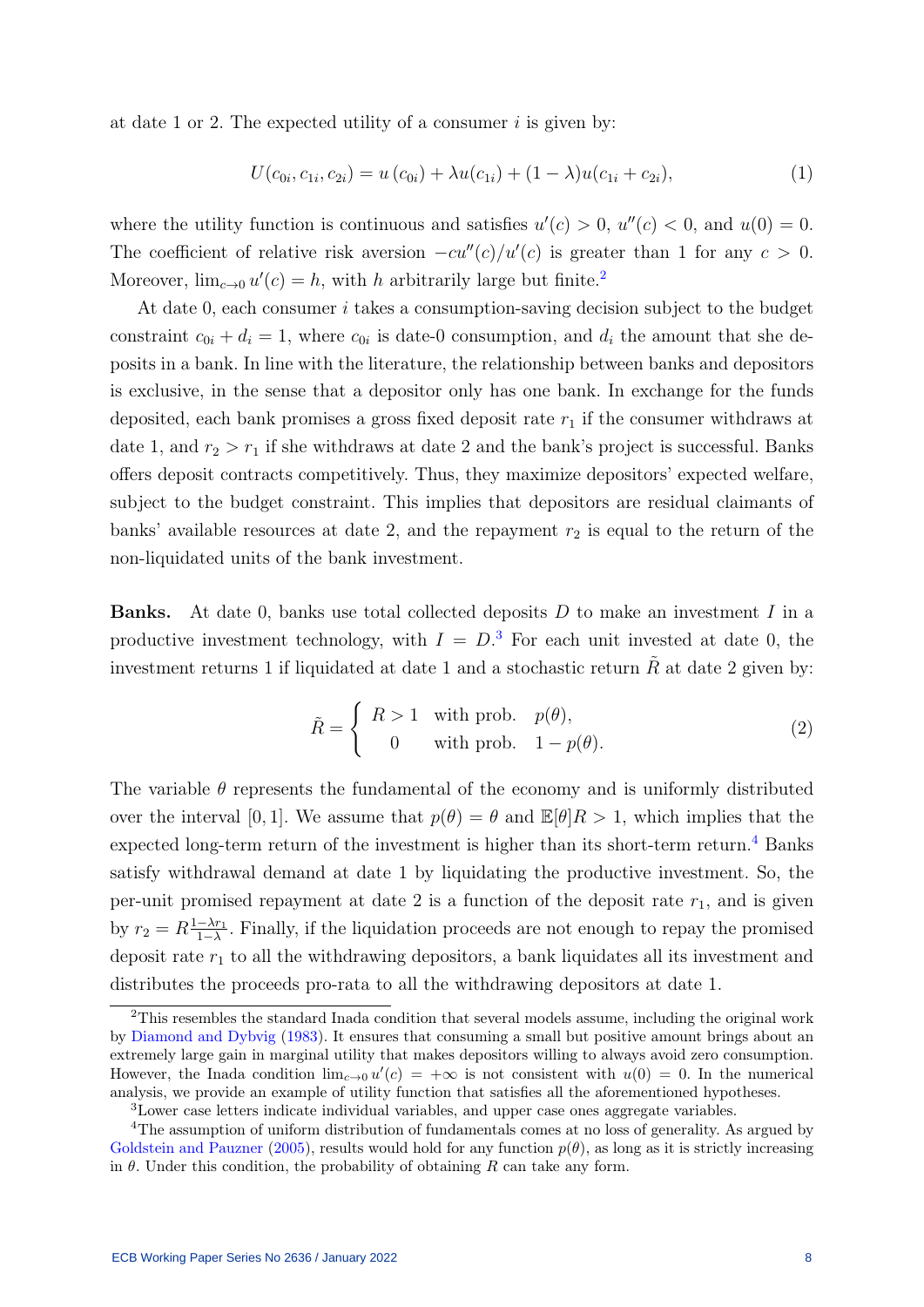**Information.** The fundamental of the economy  $\theta$  is realized at the beginning of date 1, but publicly revealed only at date 2. At date 1, early depositors withdraw to satisfy their consumption needs. Late depositors instead receive a private signal  $x_i$  about the fundamental of the economy. The private signal  $x_i$  is of the form:

$$
x_i = \theta + \eta_i,\tag{3}
$$

where  $\eta_i$  are small error terms, indistinguishable from the true value of the fundamental  $\theta$ and independently and uniformly distributed over the interval  $[-\varepsilon, +\varepsilon]$ . A late depositor uses her signal to infer both the fundamental of the economy and the withdrawal behavior of the others. On this basis, late depositors decide whether to withdraw at date 1 ("run") or wait until date 2. As we will show in detail below, depositors run if the fundamental of the economy  $\theta$  falls below a unique threshold. In the region in which runs occur, they can be classified either as fundamental driven, meaning that they are only due to a low realization of  $\theta$ , or panic driven, meaning that depositors run lest others do the same. In this case, there will be no resources left for a bank to repay those who decided to wait.

Timing. At date 0, consumers choose how to allocate their unitary endowment between consumption  $c_{0i}$  and deposits  $d_i$ , and banks set the deposit rate  $r_1$ . At date 1, after receiving idiosyncratic liquidity shocks and private signals about the fundamental of the economy  $\theta$ , early depositors withdraw and late depositors decide whether to withdraw or wait until date 2. At date 2, the banks' investment return is realized and those late depositors who have not withdrawn at date 1 get an equal share of the available resources.

Discussion of the assumptions. As standard in the banking literature, the deposit rate  $r_1$  that banks pay at date 1 depends neither on the fundamental nor on the realization of a bank run. Equally, the deposit rate is not a function of the individual amount of deposits. It is conceivable that the repayment offered to depositors could be a function of the amount deposited. For instance, the deposit contract could take the form of a schedule, in which depositors accrue a positive repayment until a certain amount deposited and nothing thereafter. While possible, a non-linear deposit contract  $r_1(d)$  is inconsistent with the assumption of a competitive banking sector. Such repayment schedule would create a supply of deposits that are not served. Other banks could attract these with the offer of a lower but positive repayment, thus making strictly positive profits.

In our framework, savings are fully intermediated by banks. Alternatively, one could let consumers invest their savings directly into storage or in the investment technology. In this case, our results would still hold. This is due to the fact that banks provide liquidity insurance. Hence, these alternative investments would be dominated by depositing into a bank.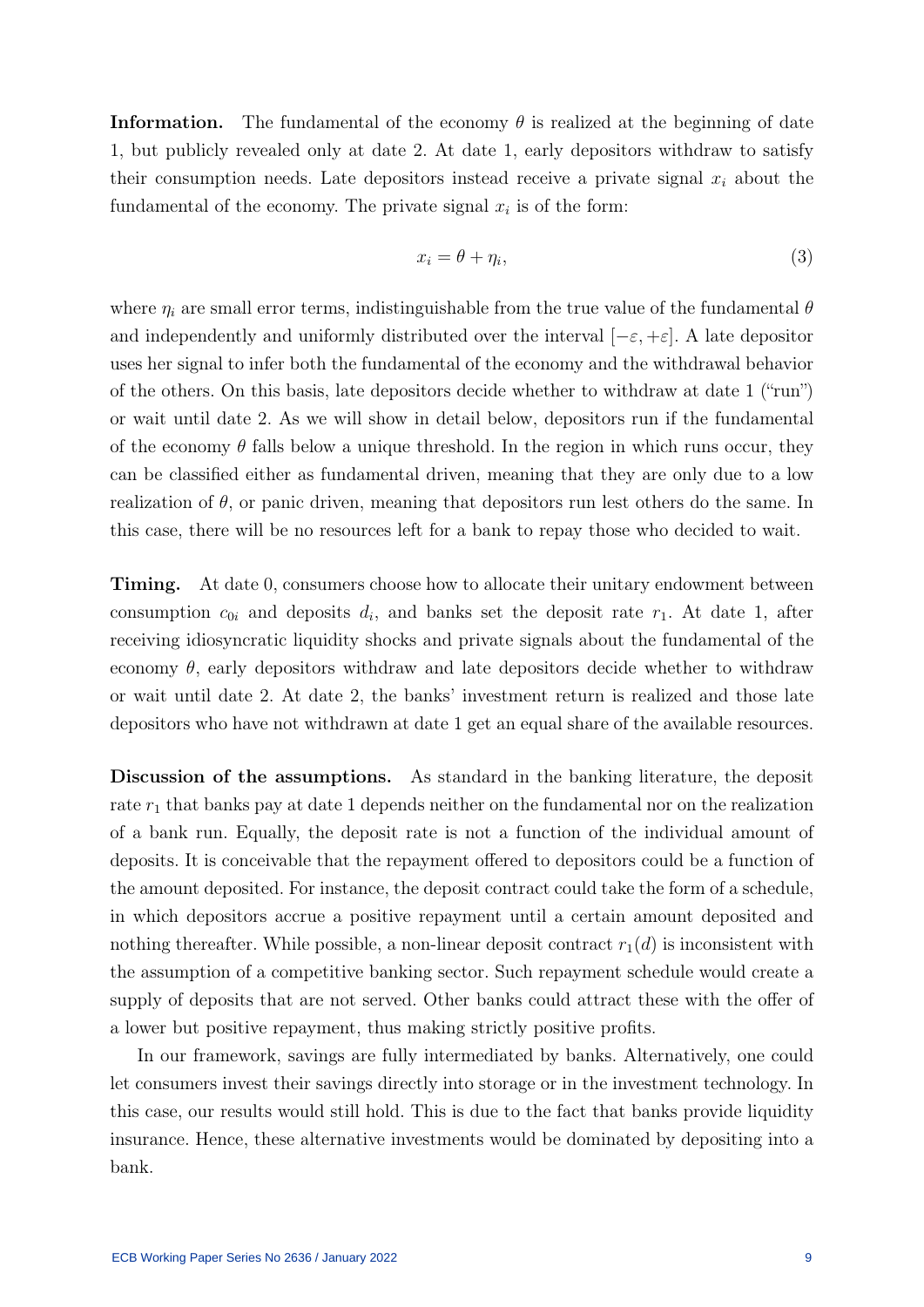More generally, as long as we interpret the undeposited endowment as date-0 consumption, it is natural to assume that consumers enjoy a separable utility from it. Alternatively, we could interpret the undeposited endowment as being invested in a different asset. In this case, all our results would still hold as long as utility is separable in bank deposits. This would be akin to modeling deposits in the utility function (e.g. [Van Den Heuvel,](#page-31-10) [2008\)](#page-31-10), and could be rationalized by depositors' preference for liquidity. Introducing nonseparable utility would instead require depositors to solve a more involved portfolio choice. This would considerably complicate the analysis without affecting its main qualitative in-sights.<sup>[5](#page-10-1)</sup>

## <span id="page-10-0"></span>3 The economy with panic runs

In this section, we start by characterizing the decentralized equilibrium of an economy in which late depositors may run because they expect all the other depositors to do the same, i.e. there is a panic-driven run. In this economy, banks choose the deposit contract, all consumers take the consumption-saving decision, and late ones, based on their signals, decide when to withdraw following the threshold strategy:<sup>[6](#page-10-2)</sup>

$$
a_i(x_i) = \begin{cases} \text{withdraw at date 1} & \text{if } x_i \le x_i^*, \\ \text{withdraw at date 2} & \text{if } x_i > x_i^*. \end{cases} \tag{4}
$$

We solve the model by backward induction, and characterize a symmetric equilibrium so that we can focus our attention on the behavior of a representative bank. The definition of equilibrium is as follows:

Definition 1. A decentralized equilibrium with panic runs consists of a set of withdrawal strategies  $\{a_i\}_{i\in[0,1]}$ , vectors of quantities  $\{c_{0i}, d_i\}_{i\in[0,1]}$  and  $\{D, I\}$  and a deposit rate  $r_1$ such that:

- For a given deposit rate  $r_1$  and deposits  $\{d_i\}_{i\in[0,1]}$ , upon receiving the signal  $x_i$ , depositors' beliefs about early withdrawals are updated according to the Bayes rule, and the withdrawal strategies  $\{a_i\}_{i\in[0,1]}$  are chosen optimally;
- For given  $\{d_i\}_{i\in[0,1]}$ , the deposit rate  $r_1$  maximizes the depositors' expected utility at date 1, subject to the budget constraint  $D = I$ ;
- The consumption-saving choices  ${c_{0i}, d_i}_{i \in [0,1]}$  maximize depositors' expected utility at date 0, subject to the budget constraint  $c_{0i} + d_i = 1$ ;

<span id="page-10-1"></span><sup>5</sup>[Deidda and Panetti](#page-30-13) [\(2017\)](#page-30-13) formally show that introducing a portfolio problem in the Goldstein-Pauzner framework does not alter the results in a crucial way.

<span id="page-10-2"></span><sup>6</sup>Selecting threshold strategies comes at no loss of generality, as [Goldstein and Pauzner](#page-30-1) [\(2005\)](#page-30-1) show in a similar environment that every equilibrium strategy is a threshold strategy.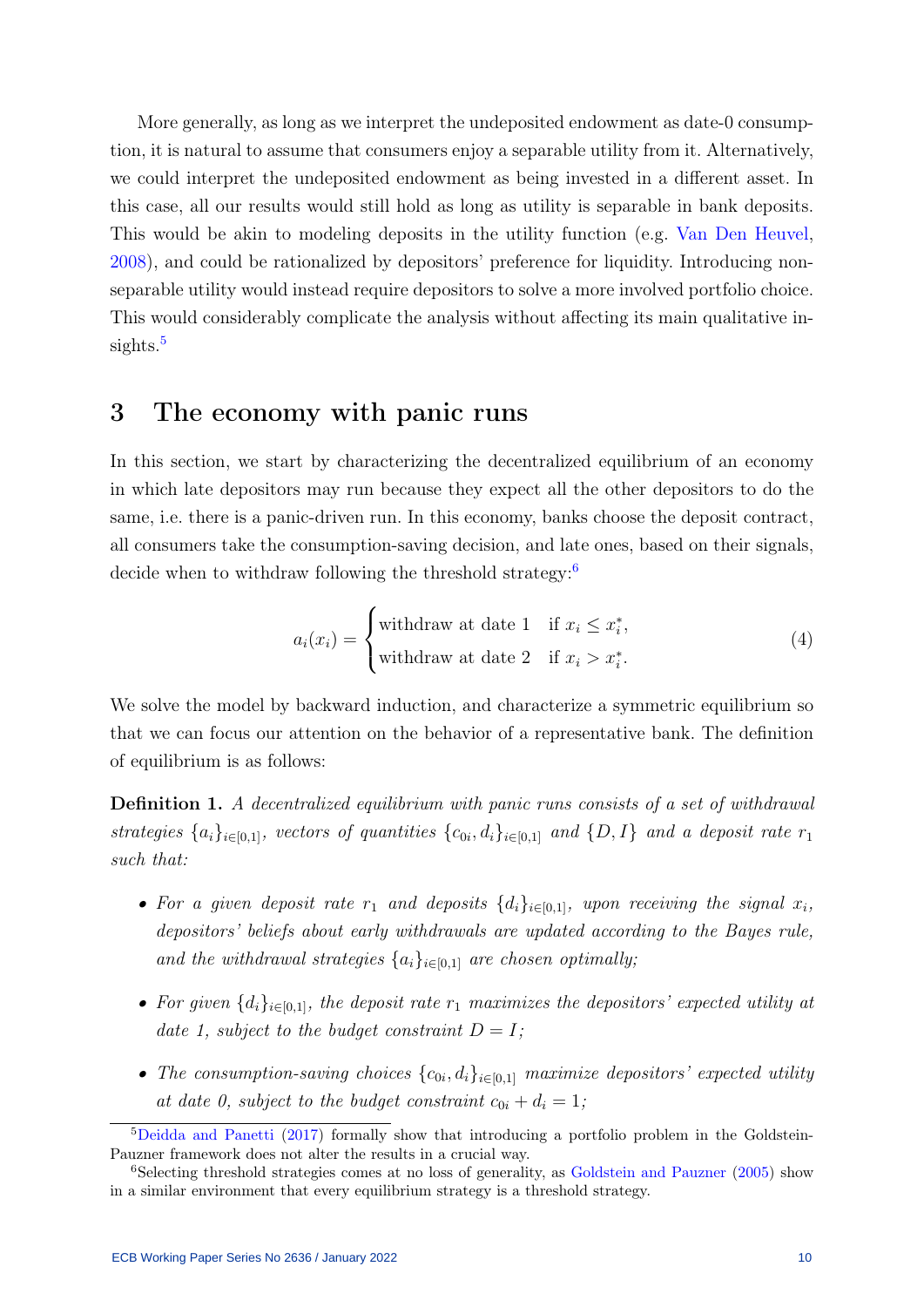• The deposit market clears:  $D = \int_i d_i di$ .

#### <span id="page-11-2"></span>3.1 Depositors' withdrawal decision

We analyze depositors' withdrawal decisions at date 1 for a given deposit rate  $r_1$  and amount deposited  $d_i$ . Early depositors always withdraw at date 1 to satisfy their consumption needs. In contrast, late depositors decide whether to withdraw at date 1 based on the signal  $x_i$  that they receive, since this provides information on both the fundamental  $\theta$  and other depositors' actions. Upon receiving a high signal, a late depositor attributes a high posterior probability to a positive bank project return R at date 2, and infers that the other late depositors have also received a high signal. This lowers her belief about the likelihood of a run and thus her own incentive to withdraw at date 1. Conversely, when the signal is low, the opposite happens and a late depositor has a high incentive to withdraw early. This suggests that late depositors withdraw at date 1 when the signal is sufficiently low, and wait until date 2 when the signal is sufficiently high.

To show this formally, we first examine two regions of extremely bad and extremely good fundamentals, where each late consumer's action is based on the realization of the fundamental irrespective of beliefs about other agents' behavior.

**Lower dominance region.** The lower dominance region of  $\theta$  corresponds to the range  $[0, \underline{\theta}]$  in which fundamentals are so bad that running is a dominant strategy. Upon receiving a signal indicating that the fundamentals are in the lower dominance region, a late consumer is certain that the expected utility from waiting until date 2 is lower than that from withdrawing at date 1, even if only  $\lambda$  early depositors were to withdraw. The expected utility from waiting equals  $\theta u (R_{1-\lambda}^{1-\lambda r_1})$  $\frac{-\lambda r_1}{1-\lambda}d_i$ , given that  $\frac{R(1-\lambda r_1)}{1-\lambda}$  is the per-unit return of deposit when only  $\lambda$  depositors withdraw. The expected utility from withdrawing at date 1 instead equals  $u(r_1d_i)$ . Then, we denote by  $\theta(r_1, d_i)$  the value of  $\theta$  that solves:

$$
u(r_1 d_i) = \theta u \left( R \frac{1 - \lambda r_1}{1 - \lambda} d_i \right),\tag{5}
$$

that is:

<span id="page-11-1"></span>
$$
\underline{\theta}(r_1, d_i) = \frac{u(r_1 d_i)}{u\left(R\frac{1-\lambda r_1}{1-\lambda}d_i\right)}.\tag{6}
$$

We refer to the interval  $[0, \underline{\theta}(r_1, d_i)]$  as the lower dominance region, where runs are only driven by bad fundamentals.<sup>[7](#page-11-0)</sup>

<span id="page-11-0"></span><sup>&</sup>lt;sup>7</sup>For the lower dominance region to exist for any  $r_1 \geq 1$ , there must be feasible values of  $\theta$  for which all late depositors receive signals that assure them to be in this region. Since the noise contained in the signal  $x_i$  is at most  $\varepsilon$ , each late depositor withdraws at date 1 if she observes  $x_i < \underline{\theta}(r_1, d_i) - \varepsilon$ . It follows that all depositors receive signals that assure them that  $\theta$  is in the lower dominance region when  $\theta < \underline{\theta}(r_1, d_i) - 2\varepsilon$ . Given that  $\underline{\theta}$  is increasing in  $r_1$ , the condition for the lower dominance region to exist is satisfied for any  $r_1 \geq 1$  if  $\underline{\theta}(1, d_i) > 2\varepsilon$ .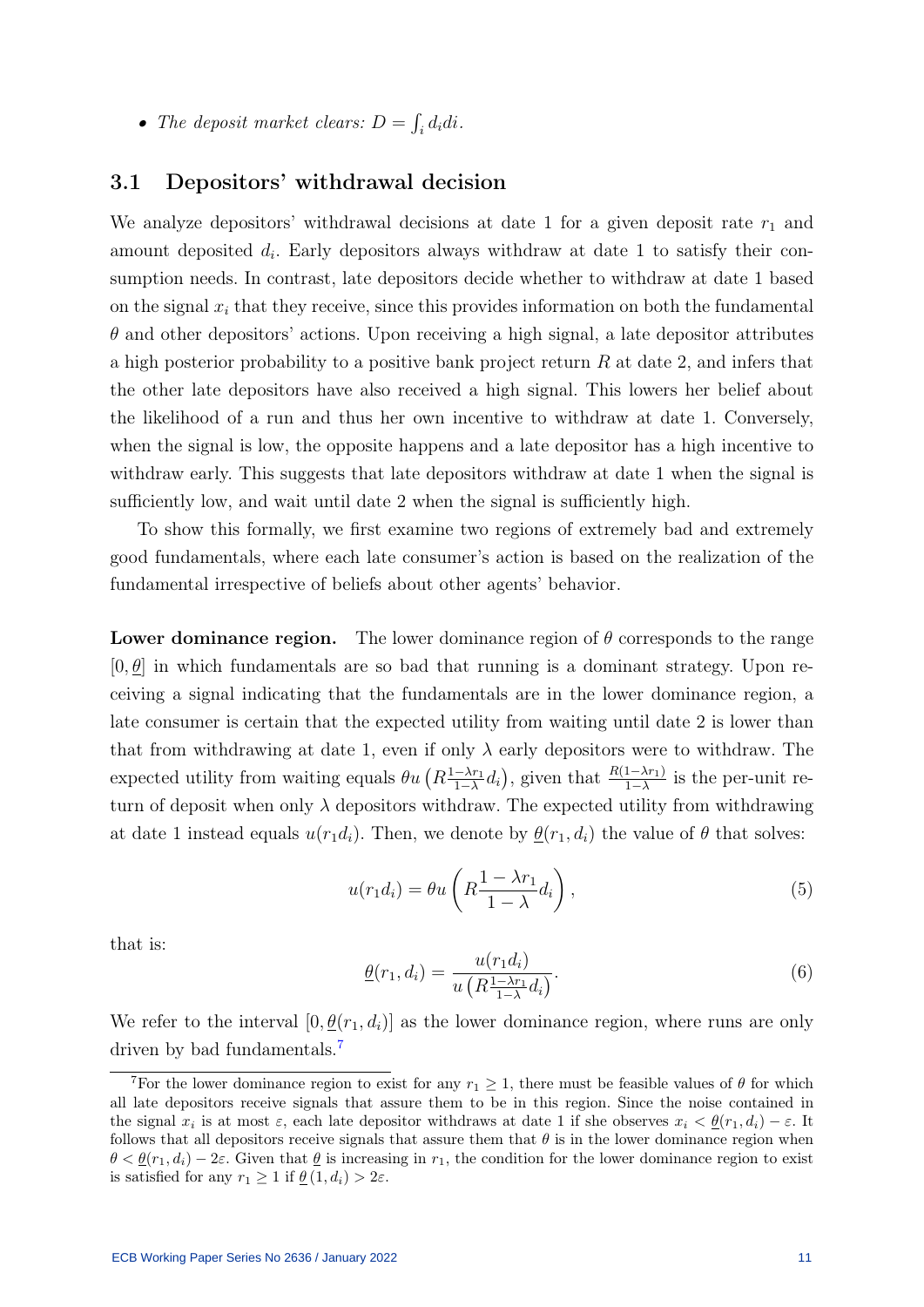Upper dominance region. The upper dominance region of  $\theta$  corresponds to the range  $(\bar{\theta}, 1]$  in which fundamentals are so good that waiting is a dominant strategy for all late depositors. As in [Goldstein and Pauzner](#page-30-1) [\(2005\)](#page-30-1), we construct this region by assuming that in the range  $(\theta, 1]$  the investment is safe, i.e.  $\theta = 1$ , and yields the same return  $R > 1$ at dates 1 and 2. This means that, given that  $n$  depositors run, a late depositor expects to receive a repayment  $\frac{R-nr_1}{1-n}d_i > r_1d_i$  since  $R-r_1 > 0$  is required for the contract to be incentive compatible (i.e.  $R - r_1 > 0$  is implied by  $r_1 < r_2 \equiv \frac{R(1-\lambda r_1)}{1-\lambda}$  $\frac{1-\lambda r_1}{1-\lambda}$ ). Then, upon observing a signal indicating that the fundamentals  $\theta$  are in the upper dominance region, a late consumer is certain to receive her payment  $\frac{R(1-\lambda r_1)}{1-\lambda}d_i$  at date 2, irrespective of her beliefs about other depositors' actions, and thus she has no incentives to run. As before, the upper dominance region exists if there are feasible values of  $\theta$  for which all late depositors receive signals that assure them to be in this range. This is the case if  $\overline{\theta} < 1 - 2\varepsilon$ .

The intermediate region. The existence of the lower and upper dominance region guarantees the existence of a threshold  $\theta^*$  in the intermediate region  $(\underline{\theta}(r_1, d_i), \overline{\theta}]$ , in which a depositor's decision to withdraw early depends on the realization of  $\theta$  as well as on her beliefs regarding other late depositors' actions.

The characterization of the equilibrium run threshold  $\theta^*$  consists of two steps. First, we show that no depositor has an incentive to deviate from the run strategy of all the others. Second, we characterize the run threshold  $\theta^*$ . We have the following lemma.

<span id="page-12-1"></span>**Lemma 1.** Assume all depositors  $-i$  run when their signals  $x_{-i} \leq x_{-i}^*$ . Then, a depositor i follows the same withdrawal strategy, i.e. she withdraws if  $x_i \leq x^*_{-i}$ .

The above lemma shows that, from the point of view of a single depositor  $i$ , when the fundamental lies in the intermediate region, it is optimal to follow the withdrawal strategy  $x_{-i}^*$  of all the other depositors  $-i$ . It follows that all depositors withdraw if their signals are lower than a common threshold  $x_{-i}^*$  which everyone takes as given. This result hinges on two arguments. First, large withdrawals of deposits at date 1 force the bank to liquidate its assets prematurely, leaving no resources for those who wait and thus bringing about strategic complementarities between depositors' actions. Second, being in the region above the fundamental run threshold implies that it is never optimal for a depositor to run when she expects all other late depositors to withdraw at date 2.

Having established that the relevant run threshold is  $x_{-i}^*$ , we now compute it. We start by specifying the utility differential between withdrawing at date 2 and at date 1 for a representative late consumer with deposit  $d_{-i}$ . This is given by:

<span id="page-12-0"></span>
$$
\mathcal{V}_{-i}(\theta, n) = \begin{cases} \theta u \left( R \frac{1 - n r_1}{1 - n} d_{-i} \right) - u(r_1 d_{-i}) & \text{if } \lambda \le n \le \overline{n}, \\ 0 - u(\frac{d_{-i}}{n}) & \text{if } \overline{n} \le n \le 1, \end{cases} \tag{7}
$$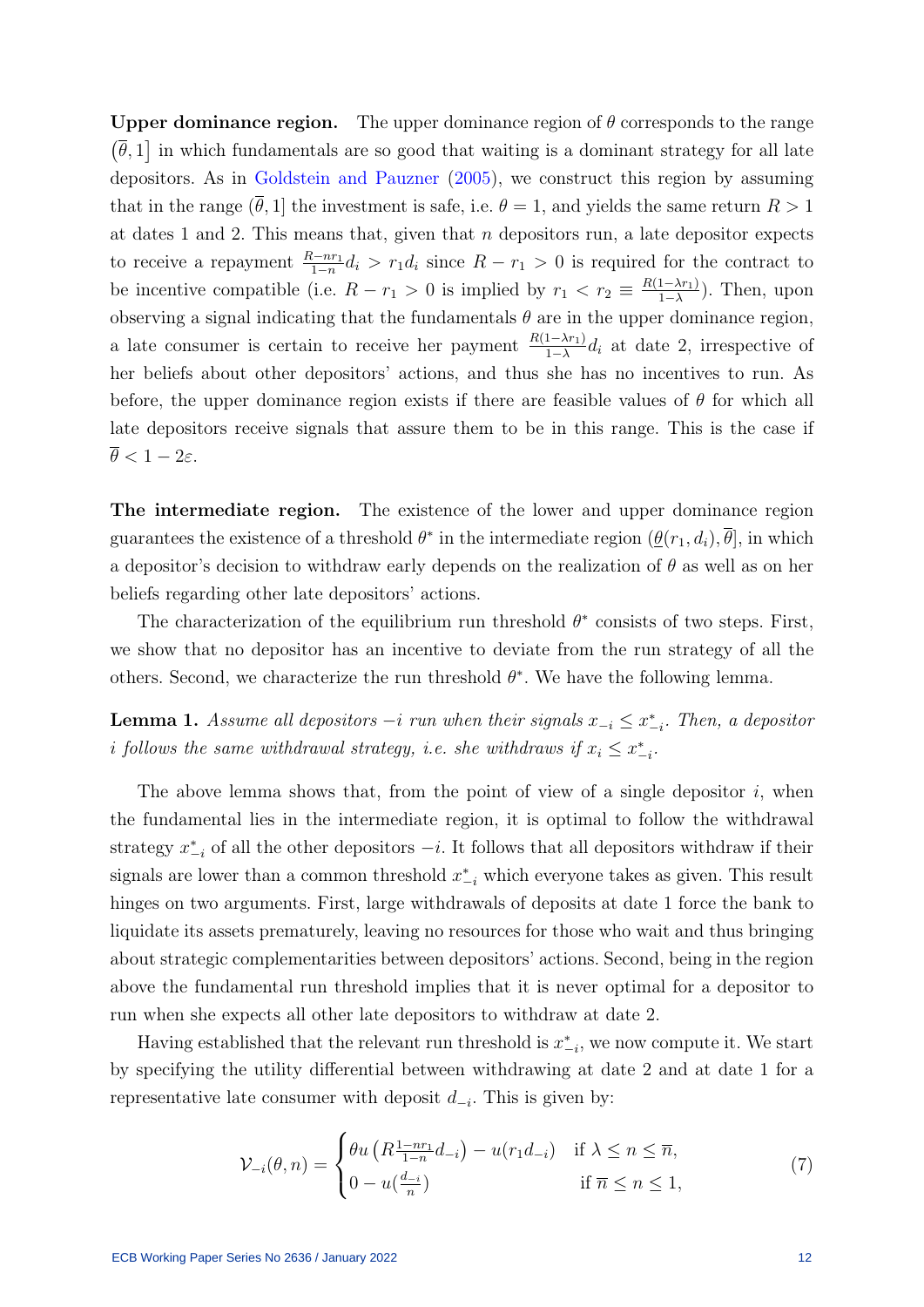where *n* represents the proportion of depositors withdrawing at date 1 and  $\bar{n} = 1/r_1$  is the value of n at which the bank exhausts its resources if it pays  $r_1 > 1$  to all withdrawing depositors. For  $n \leq \overline{n}$ , a depositor who waits obtains  $\frac{R(1-nr_1)}{1-n}$  with probability  $\theta$  for each unit  $d_{-i}$  deposited, while an early withdrawer obtains  $r_1$ . By contrast, for  $n \geq \overline{n}$  the bank liquidates its entire investment at date 1. Late depositors receive either nothing if they wait until date 2 or the pro-rata share  $\frac{d-i}{n}$  if they withdraw early.

The function  $\mathcal{V}_{-i}(\theta, n)$  decreases in n for  $n \leq \overline{n}$  and increases in it afterwards, crossing zero once for  $n \leq \overline{n}$  and remaining always below afterwards. Thus, the model exhibits the property of one-sided strategic complementarity and there exists a unique equilibrium in which a late depositor  $-i$  runs if and only if her signal is below the threshold  $x^*(r_1, d_{-i})$ . At this signal value, a late depositor is indifferent between withdrawing at date 1 and waiting until date 2. The following proposition holds.

<span id="page-13-1"></span>Proposition 1. In the economy with panic runs, each late depositor i runs if she observes a signal below the threshold  $x^*(r_1, d_{-i})$  and does not run above. At the limit, as the error term  $\varepsilon \to 0$ , the threshold  $x^*(r_1, d_{-i})$  simplifies to:

<span id="page-13-2"></span>
$$
\theta^*(r_1, d_{-i}) = \frac{\int_{\lambda}^{\overline{n}} u(r_1 d_{-i}) dn + \int_{\overline{n}}^1 u\left(\frac{d_{-i}}{n}\right) dn}{\int_{\lambda}^{\overline{n}} u\left(R \frac{1 - nr_1}{1 - n} d_{-i}\right) dn}.
$$
\n(8)

The threshold  $\theta^*(r_1, d_{-i})$  is increasing in  $r_1$  and decreasing in  $d_{-i}$ .

The proposition states that in the intermediate region a late depositor's action depends uniquely on the signal that she receives, as this provides information both on the fundamental of the economy  $\theta$  and on the other depositors' actions. For  $\theta$  in the interval  $(\underline{\theta}(r_1, d_{-i}), \theta^*(r_1, d_{-i})]$  there are strategic complementarities in depositors' withdrawal decisions. If  $r_1 > 1$ , the bank has to liquidate more than one unit for each withdrawing depositor, which implies that late depositors' incentives to run increase with the proportion *n* of depositors withdrawing early. In the limit case when  $\varepsilon \to 0$ , all late depositors behave alike as they receive approximately the same signal and take the same action. This implies that only complete runs, where all late depositors withdraw at date 1, occur. In what follows, we focus on this limit case, and so the run threshold  $\theta^*$  is the probability of a run.<sup>[8](#page-13-0)</sup>

In this economy, late depositors run because they fear that other depositors would withdraw early, thus leaving no resources for the bank to pay them. Put differently, in the intermediate region of fundamentals, runs are due to a coordination failure among depositors, and thus we refer to them as "panic driven".

<span id="page-13-0"></span><sup>&</sup>lt;sup>8</sup>In the limit case  $\varepsilon \to 0$ , the probability of a run is equal to the probability that  $\theta$  falls below  $\theta^*$ . Since  $\theta \sim U[0, 1]$ , then  $prob(\theta \leq \theta^*) = \theta^*$ .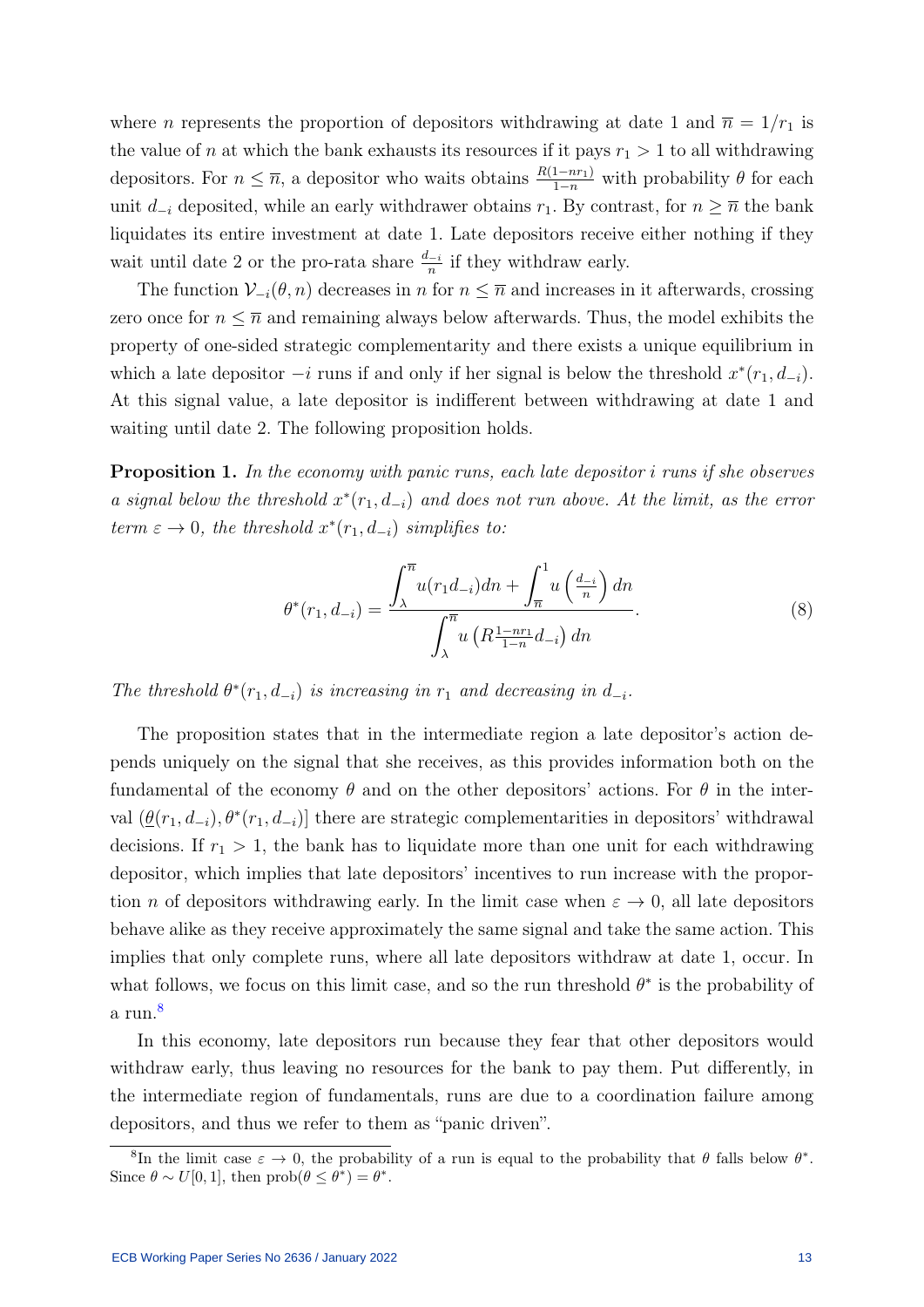The run threshold  $\theta^*(r_1, d_{-i})$  increases with the deposit rate  $r_1$  offered by banks and decreases with the size of deposit  $d_{-i}$ . An increase in  $r_1$  increases depositors' repayment at date 1, while decreasing that at date 2. As a consequence, depositors' incentive to run becomes higher.

The effect of the size of the individual deposit  $d_{-i}$  on the probability of a panic run is more involved, as a rise in the deposited amount increases depositors' repayment at both date 1 and 2. As depositors are risk averse, the overall effect of a rise in  $d_{-i}$  depends on their expected level of consumption, in that they value an increase in consumption more when they are poorer. In the context of panic runs, consumption levels vary both at date 1 and date 2 depending on the proportion of depositors withdrawing. In particular, while a late depositor always expects to receive a positive consumption at date 1, she attaches a positive probability to the possibility of receiving almost zero consumption at date 2, as this occurs when the proportion of depositors withdrawing early approaches  $n = \overline{n}$  and the bank is forced to liquidate its project at date 1. In other words, as illustrated by [\(7\)](#page-12-0), a late depositor expects her date-2 consumption and utility to fall below those at date 1 when a large proportion of depositors runs. As a result, the marginal effect on the run threshold of an increase in the amount deposited, as measured by  $u'(c)c$ , is high in such states. Overall, since  $u'(c)c$  becomes very large as c approaches zero and depositors are risk averse, the increase in deposit has a stronger marginal effect on the expected utility of withdrawing at date 2 than at date 1, thus inducing late depositors to run less.

#### <span id="page-14-0"></span>3.2 Decentralized economy: saving and deposit rate decisions

Having analyzed depositors' decision to run, we now characterize the terms of the deposit contract  $r_1$ , and the consumption-saving decision at date 0.

Bank. Given the aggregate amount deposited and anticipating depositors' withdrawal decision, as summarized by the run threshold  $\theta^*(r_1, d_{-i})$ , the bank chooses  $r_1$  to maximize the expected utility of a representative depositor  $i$  by solving the following problem:

<span id="page-14-1"></span>
$$
\max_{r_1} \int_0^{\theta^*(r_1, d_{-i})} u(d_i) d\theta + \int_{\theta^*(r_1, d_{-i})}^1 \left[ \lambda u(r_1 d_i) + (1 - \lambda) \theta u \left( R \frac{1 - \lambda r_1}{1 - \lambda} d_i \right) \right] d\theta. \tag{9}
$$

The first term represents the expected utility from depositing at a bank, when the fundamental of the economy lies below  $\theta^*$ . In this case, all depositors run and receive back their initial deposits  $d_i$ . The second term is the expected utility when  $\theta$  is above  $\theta^*$ . In this case the bank continues operating until date 2,  $\lambda$  early depositors receive  $r_1 d_i$ , and  $1 - \lambda$  late depositors receive a pro-rata share of the residual resources with probability  $\theta$ and zero otherwise.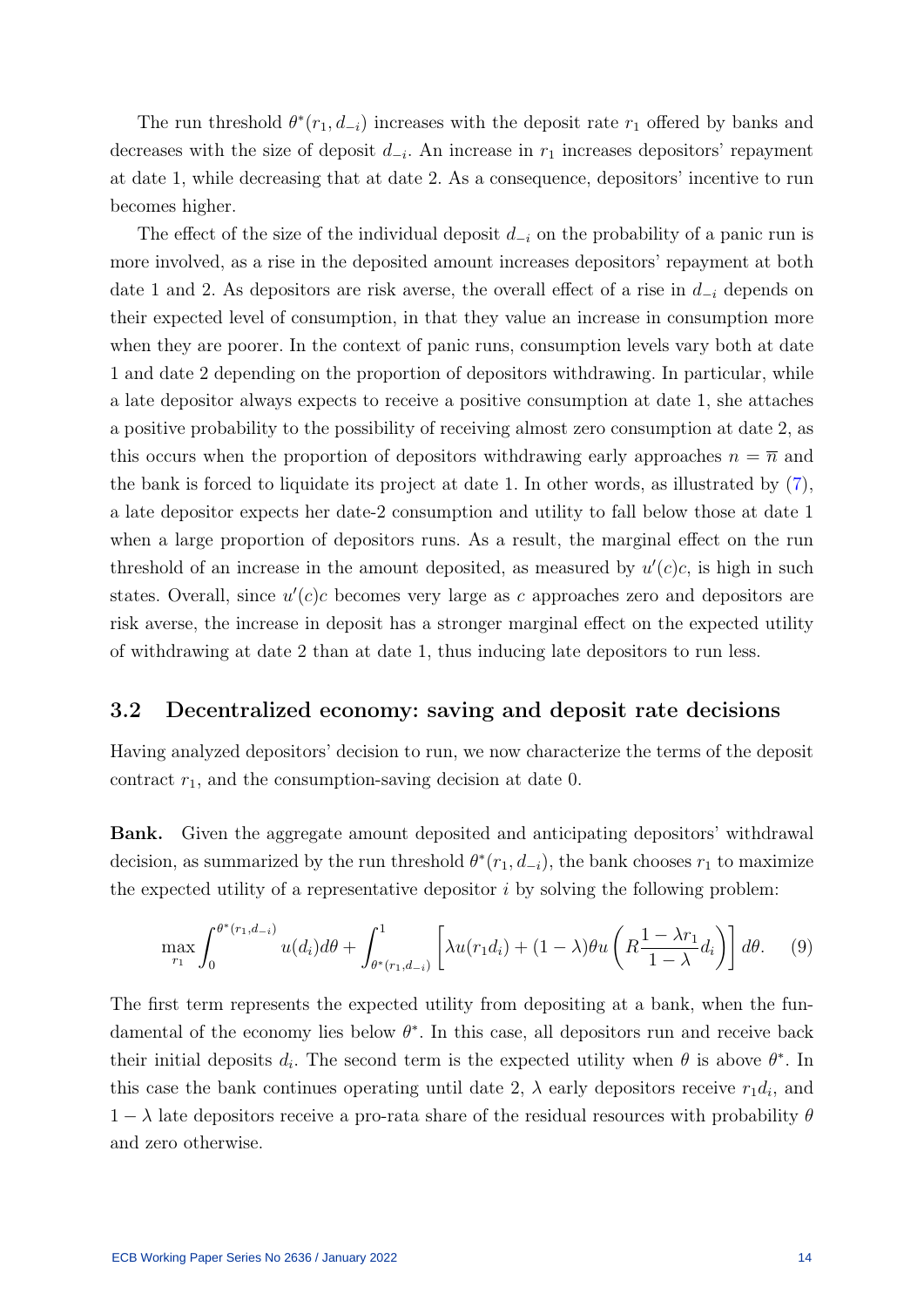**Consumers.** At date 0, each consumer i chooses the amount to deposit  $d_i$  and the date-0 consumption  $c_{0i}$  to maximize her utility by solving:

<span id="page-15-4"></span>
$$
\max_{d_i, c_{0i}} u(c_{0i}) + \int_0^{\theta^*(r_1, d_{-i})} u(d_i) d\theta + \int_{\theta^*(r_1, d_{-i})}^1 \left[ \lambda u(r_1 d_i) + (1 - \lambda) \theta u \left( R \frac{1 - \lambda r_1}{1 - \lambda} d_i \right) \right] d\theta,
$$
\n(10)

subject to the budget constraint  $d_i = 1 - c_{0i}$ . At date 0, higher  $d_i$  reduces the amount  $c_{0i}$ available for consumption. At date 1, if there is a run all consumers get back the deposit  $d_i$ . If there is no run, impatient depositors get  $r_1d_i$  at date 1, while patient depositors receive a share of the residual banks' resources at date 2. Notice that, as proved in Proposition [1,](#page-13-1) from the point of view of a single depositor  $i$  the run threshold is only a function of the deposit rate  $r_1$  and of the deposit decisions  $d_{-i}$  of everybody else, and not of the individual amount deposited  $d_i$ . Therefore, when deciding how much to deposit, the consumer does not internalize the impact of her own savings on the probability of a run.

Having described the bank's and consumers' problems, the following proposition characterizes the decentralized equilibrium with panic runs.

<span id="page-15-3"></span>**Proposition 2.** The decentralized equilibrium with panic runs is given by  $r_1 > 1$  and  $d > 0$  that solve:

<span id="page-15-0"></span>
$$
\int_{\theta^*(r_1,d)}^1 \left[ u'(r_1 d) - \theta R u' \left( R \frac{1 - \lambda r_1}{1 - \lambda} d \right) \right] d\theta - \frac{\partial \theta^*(r_1, d)}{\partial r_1} \frac{\Delta}{\lambda d} = 0, \tag{11}
$$

$$
u'(1-d) = \int_0^{\theta^*(r_1,d)} u'(d)d\theta + \int_{\theta^*(r_1,d)}^1 \left[ \lambda r_1 u'(r_1 d) + \theta R(1-\lambda r_1) u'\left(R\frac{1-\lambda r_1}{1-\lambda}d\right) \right] d\theta, \tag{12}
$$

respectively and

<span id="page-15-2"></span><span id="page-15-1"></span>
$$
d_i = d_{-i} = d = D,\t\t(13)
$$

where  $\Delta = \lambda u(r_1 d) + (1 - \lambda)\theta^* u \left(R \frac{1 - \lambda r_1}{1 - \lambda}\right)$  $\frac{-\lambda r_1}{1-\lambda}d$  –  $u(d)$ , and  $\theta^*(r_1,d)$  comes from [\(8\)](#page-13-2) when  $d_{-i} = d$ .

In choosing  $r_1$ , the bank trades off its marginal benefit with its marginal cost. The former, represented by the first term in [\(11\)](#page-15-0), captures improved risk-sharing obtained from the transfer of consumption from late to early depositors. The latter, represented by the second term of [\(11\)](#page-15-0), is the loss in expected utility  $\Delta$  due to the increased probability of a run, as measured by the derivative of the panic-run threshold  $\theta^*$  with respect to  $r_1$ .

The provision of bank liquidity insurance to depositors is captured by  $r_1 > 1$ . As in [Diamond and Dybvig](#page-30-0) [\(1983\)](#page-30-0) and subsequent papers, being risk averse and exposed to the risk of being impatient, depositors value the possibility of obtaining an amount of consumption higher than their original deposit at date 1, even if this implies a lower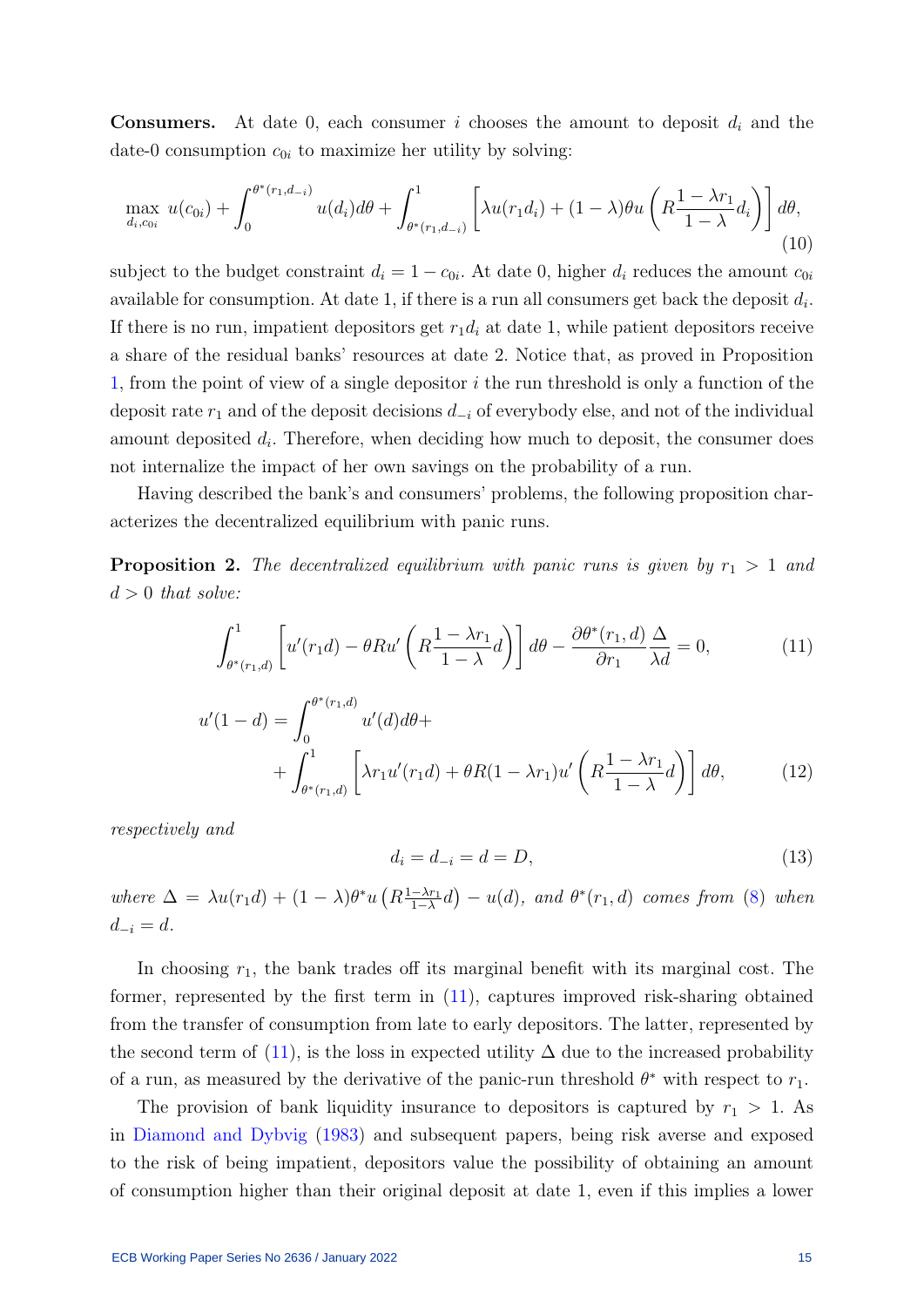amount of consumption at date 2. Setting  $r_1 = 1$  would rule out panics (i.e.,  $\theta^* = \underline{\theta}$ ). This implies the the utility loss of a run, as captured by  $\Delta$ , becomes zero. However, the marginal benefit of risk-sharing remains positive, so this cannot be an equilibrium.

In choosing the deposit d, a consumer again trades off marginal cost and marginal benefit. The former comes from less consumption at time 0, as captured by the left-hand side of [\(12\)](#page-15-1). The latter comes from more consumption at date 1 and 2, as captured by the right-hand side of [\(12\)](#page-15-1).

We can substitute  $(13)$  and  $(11)$  into  $(12)$  and obtain an expression summarizing the decentralized equilibrium:

<span id="page-16-0"></span>
$$
u'(1-D) = \int_0^{\theta^*(r_1,D)} u'(D)d\theta + \int_{\theta^*(r_1,D)}^1 u'(r_1D)d\theta - (1-\lambda r_1) \frac{\Delta}{\lambda D} \frac{\partial \theta^*(r_1,D)}{\partial r_1}.
$$
 (14)

The equation above resembles an Euler equation as typically used in dynamic macroeconomic models: It determines the equilibrium level of savings as the quantity that equates their marginal cost and benefit in terms of present vs. expected future consumption. In the rest of the analysis, we use this equation to compare the decentralized equilibrium with the constrained efficient allocation.

### <span id="page-16-2"></span>3.3 Constrained efficient allocation

In order to study the efficiency of the decentralized equilibrium, we characterize the constrained-efficient benchmark. To do so, we consider a social planner who can only offer demand-deposit contracts like banks. Hence, the planner is subject to panic runs in the same way as banks, and takes as given depositors' withdrawal strategies, as characterized by the run threshold  $\theta^*$  in [\(8\)](#page-13-2), evaluated at  $d_i = d_{-i} = D$ .

At date 0, the planner allocates  $C_0 = 1 - D$  resources to consumption, and uses all deposits to finance investment. Since, as in the decentralized economy, the investment technology yields a unitary return at date 1, all consumers receive  $C_1^{\text{run}} = D$  if there is a run at date 1. If there is no run, early consumers receive  $C_1 = r_1D$ , while late consumers obtain  $C_2$  that clears the planner's resource constraint:

$$
\lambda C_1 + (1 - \lambda) \frac{C_2}{R} = 1 - C_0. \tag{15}
$$

The planner chooses  $r_1$  and D to maximize the economy's expected aggregate welfare:

<span id="page-16-1"></span>
$$
u(C_0) + \int_0^{\theta^*(r_1, D)} u(C_1^{\text{run}}) d\theta + \int_{\theta^*(r_1, D)}^1 \left[ \lambda u(C_1) + (1 - \lambda) \theta u(C_2) \right] d\theta. \tag{16}
$$

The following lemma characterizes the constrained efficient allocation.

<span id="page-16-3"></span>**Lemma 2.** The constrained-efficient equilibrium with panic runs is given by  $r_1 > 1$  and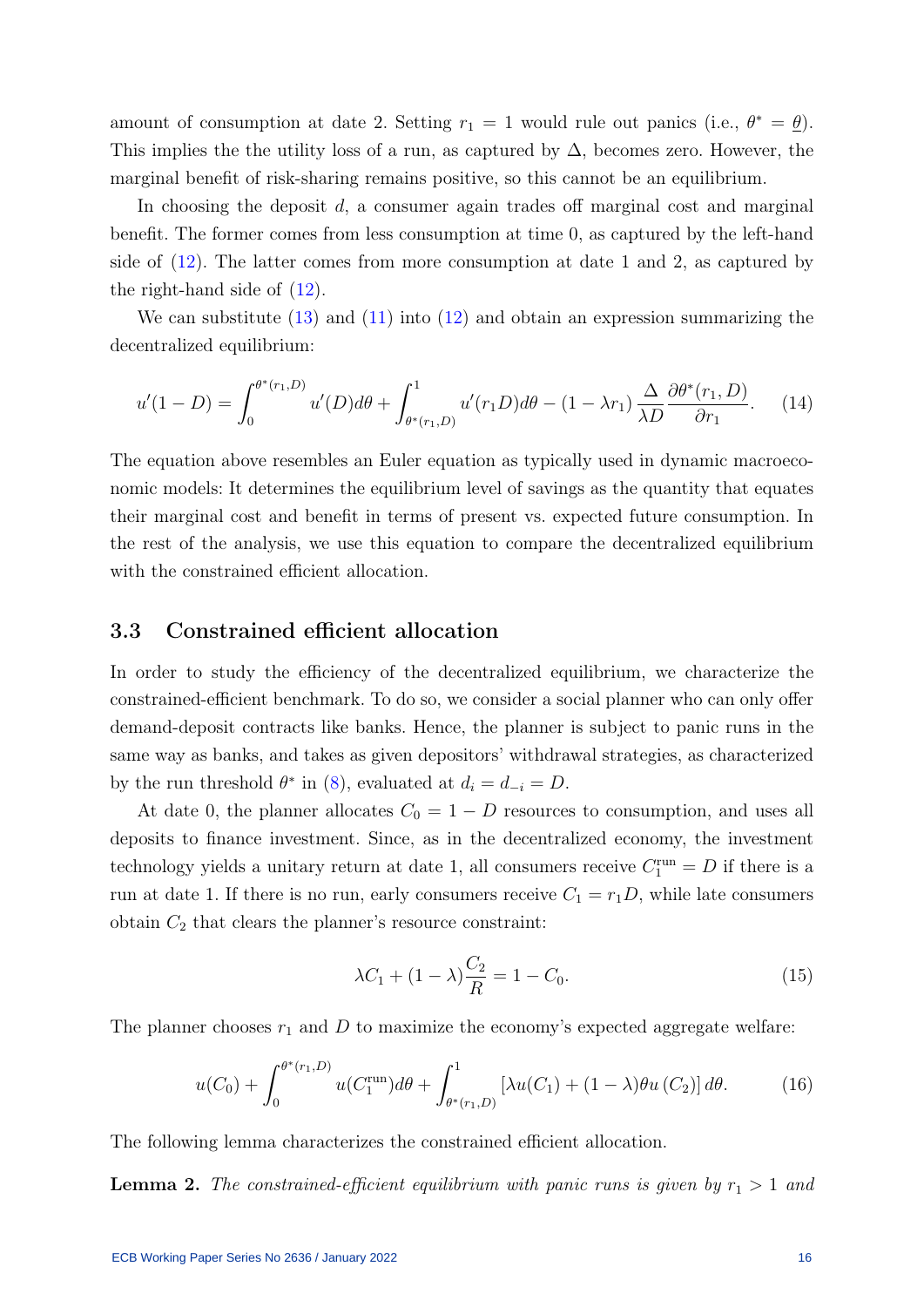$D > 0$  that solve:

<span id="page-17-1"></span><span id="page-17-0"></span>
$$
\int_{\theta^*(r_1,D)}^1 \left[ u'(r_1D) - \theta R u' \left( R \frac{1 - \lambda r_1}{1 - \lambda} D \right) \right] d\theta - \frac{\partial \theta^*(r_1,D)}{\partial r_1} \frac{\Delta}{\lambda D} = 0, \tag{17}
$$

$$
u'(1-D) = \int_0^{\theta^*(r_1,D)} u'(D)d\theta + \int_{\theta^*(r_1,D)}^1 \left[ \lambda r_1 u'(r_1D) + \theta R(1-\lambda r_1)u'\left(R\frac{1-\lambda r_1}{1-\lambda}D\right) \right] d\theta - \frac{\partial \theta^*(r_1,D)}{\partial D} \Delta,
$$
\n(18)

where  $\Delta = \lambda u(r_1D) + (1-\lambda)\theta^*u(R_{\frac{1-\lambda r_1}{1-\lambda}}D) - u(D)$ , and  $\theta^*(r_1, D)$  comes from [\(8\)](#page-13-2).

The planner chooses the optimal level of liquidity insurance  $r_1$  in the same way as banks in the decentralized economy. In doing so, it leaves the economy exposed to panic-driven runs, i.e.  $r_1 > 1$ , as this entails first-order benefits in terms of liquidity insurance. Regarding the savings choice, the planner trades off its marginal cost, in terms of lower date-0 consumption, with its marginal benefit, in terms of higher date-1 and date-2 consumption. However, unlike individual consumers in the decentralized economy, the planner takes into account the effect of the level of deposits on the probability of a run. This is captured by the last term on the right-hand side of [\(18\)](#page-17-0). In other words, differently from the planner, the decentralized economy exhibits a "saving externality" in the sense that depositors do not internalize the effect of their consumption-saving decisions on the likelihood of panic runs.

To ease the comparison with the decentralized economy, it is useful to substitute [\(17\)](#page-17-1) into [\(18\)](#page-17-0) and obtain:

<span id="page-17-2"></span>
$$
u'(1 - D) = \int_0^{\theta^*(r_1, D)} u'(D) d\theta +
$$
  
+ 
$$
\int_{\theta^*(r_1, D)}^1 u'(r_1 D) d\theta - (1 - \lambda r_1) \frac{\Delta}{\lambda D} \frac{\partial \theta^*(r_1, D)}{\partial r_1} - \frac{\partial \theta^*(r_1, D)}{\partial D} \Delta.
$$
 (19)

The following proposition compares the social planner allocation with the decentralized equilibrium. This boils down to the comparison between  $(19)$  and  $(14)$ , as the other equations that pin down the allocation are the same under the social planner as in the decentralized economy.

<span id="page-17-3"></span>Proposition 3. The decentralized equilibrium with panic runs is not constrained efficient. It exhibits under-saving, excessive financial instability and an inefficient level of bank liquidity insurance.

By internalizing the effects of savings on the likelihood of panic runs, the social planner chooses a higher level of savings than in the decentralized equilibrium. Hence, in the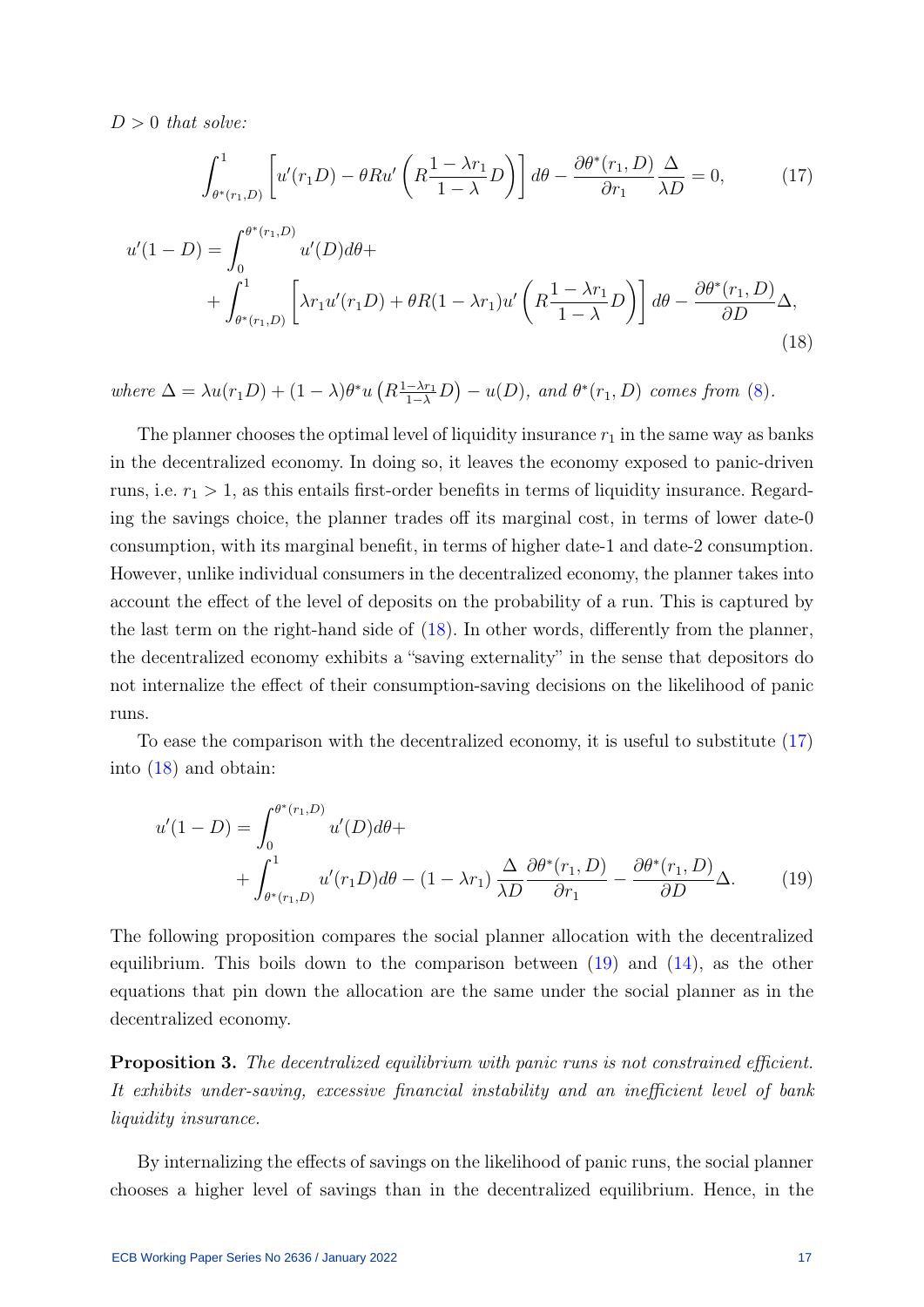decentralized equilibrium, there are too few deposits and runs are too frequent. This result hinges directly on Proposition [2,](#page-15-3) which highlights that  $\theta^*$  is decreasing in the level of deposits. In other words, the excessive fragility of the decentralized economy is not driven by the bank's distorted incentives, but rather relies on the saving externality: The individual depositor fails to internalize the effect that her saving decision has on her own and other depositors' withdrawal decisions.

Interestingly, one implication of the comparison between the constrained efficient allocation and the decentralized economy is that the level of bank liquidity insurance, as measured by  $r_1 > 1$ , is also constrained inefficient. As mentioned above, this is at odds with the results in [Goldstein and Pauzner](#page-30-1) [\(2005\)](#page-30-1), and is due to the fact that banks intermediate an inefficient amount of deposits. For a given aggregate level of deposits,  $r_1$ is the same in the decentralized economy and in the constrained efficient one, since [\(11\)](#page-15-0) and [\(17\)](#page-17-1) are identical. Thus, if depositors saved the constrained efficient amount, banks would provide the constrained efficient level of liquidity insurance.

## <span id="page-18-0"></span>4 The economy with fundamental runs only

The analysis in the previous section highlighted the existence of a saving externality and characterized its implications for efficiency. The saving externality emerges because each late depositor finds it optimal to follow the withdrawal behavior of others and does not take into account the effect of her deposits on banks' exposure to panic runs. This may suggest that eliminating panic runs could resolve the inefficiency. The aim of this section is to show that this is not the case.

To study this, we consider an economy in which panic runs are ruled out. This could by the case in the presence of prudential policies. In particular, consider an authority, e.g. a central bank in its role as lender of last resort (LOLR) intervening to prevent the occurrence of panic runs.<sup>[9](#page-18-1)</sup> In accordance with the existing literature and with principles first laid out in [Bagehot](#page-29-13) [\(1873\)](#page-29-13), the LOLR aims to support illiquid but solvent banks, by committing to transfer resources to banks at date 1 in case they face large withdrawals. Within our model, such policy is implemented by the LOLR committing to intervene when a run occurs and the realization of  $\theta$  is larger than the equilibrium value of the threshold for fundamental runs  $\theta$ , described in equation [\(6\)](#page-11-1) evaluated at  $d_i = d$ . The reason for this is twofold. First, in line with financial support being only offered to solvent banks, as described in [Bagehot](#page-29-13) [\(1873\)](#page-29-13), injections of liquidity below the threshold  $\theta$  would not be effective in preventing runs. Second, as panic runs entail the inefficient liquidation of profitable investment projects, intervening at a cutoff of  $\theta > \theta$  and so allowing some panic

<span id="page-18-1"></span> $9D$ eposit insurance could be considered as an alternative prudential policy. As shown in [\(Allen et al.,](#page-29-5) [2018\)](#page-29-5), since deposit insurance entails an actual disbursement by the government, it would not eliminate panic runs completely. Hence, the same analysis as in Section [3](#page-10-0) would apply. In contrast, as in [Diamond](#page-30-0) [and Dybvig](#page-30-0) [\(1983\)](#page-30-0) the LOLR has a pure announcement effect, without any disbursement.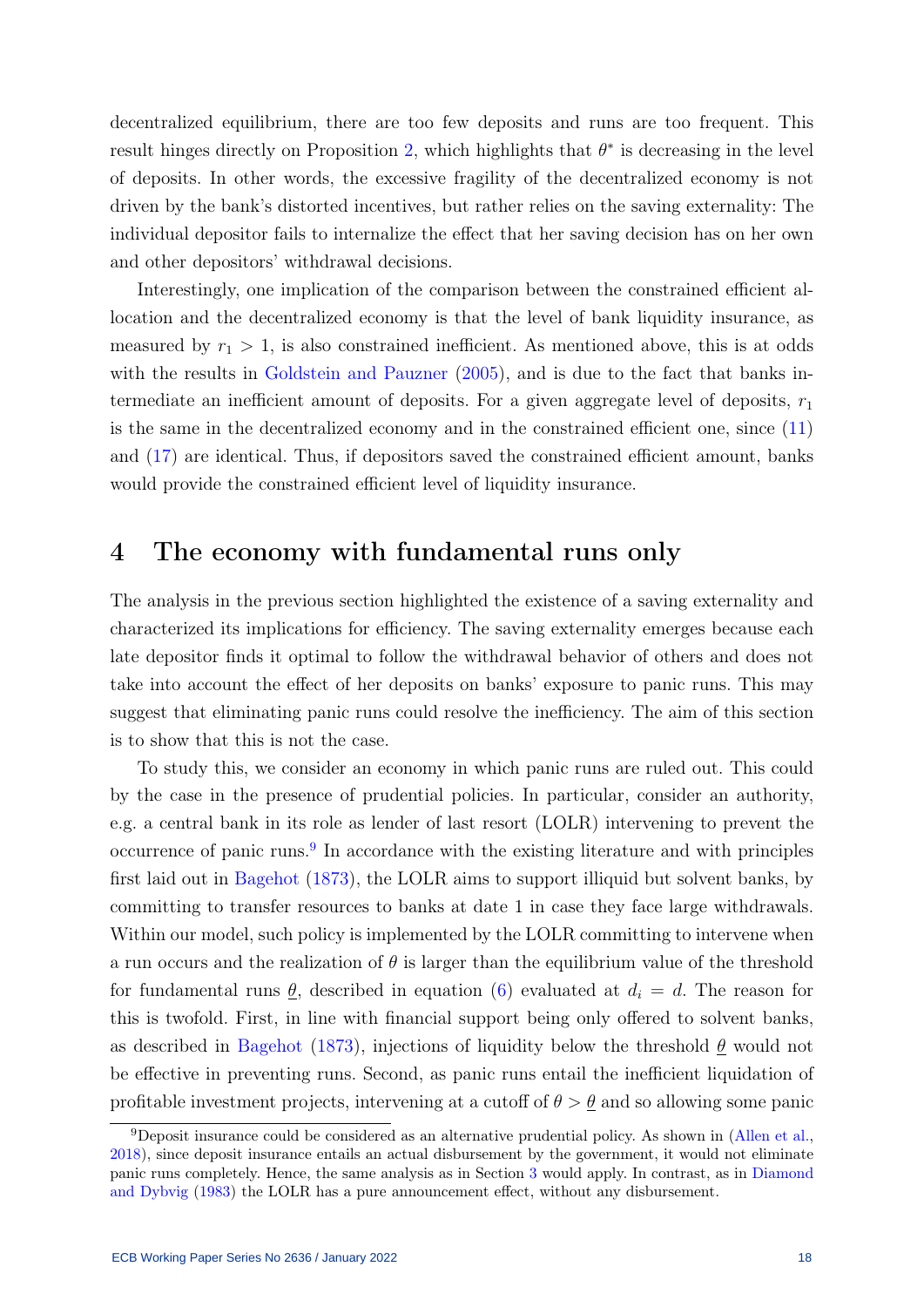runs to occur, would not be optimal.

In the presence of a LOLR, depositors no longer need to use their signal to anticipate the actions of the others since they are guaranteed to receive the promised repayment irrespective of what others do as long as the fundamental is high enough. This implies that panic runs are ruled out. Still, depositors use their signals to assess whether the fundamental  $\theta$  is so low that the LOLR does not intervene and their repayments are not guaranteed. As we show in detail below, runs still occur in this setting when depositors expect a low realization of the fundamental  $\theta$ . We refer to these events as "fundamentaldriven runs".

As in the previous section, we solve the model by backward induction, starting from depositors' withdrawing decisions at date 1 and then moving to a representative bank's choice of the deposit contract and to consumers' consumption-saving decisions. Similarly to Section [3,](#page-10-0) depositors' run decision follows the threshold strategy:

$$
a_i(\underline{\theta}_i) = \begin{cases} \text{withdraw at date 1} & \text{if } \theta \le \underline{\theta}_i, \\ \text{withdraw at date 2} & \text{if } \theta > \underline{\theta}_i, \end{cases} \tag{20}
$$

and the equilibrium is defined as follows:

Definition 2. A decentralized equilibrium with fundamental-driven runs consists of a set of withdrawal strategies  $\{a_i\}_{i\in[0,1]}$ , vectors of quantities  $\{c_{0i}, d_i\}_{i\in[0,1]}$  and  $\{D, I\}$ , and a deposit rate  $r_1$  such that:

- For a given deposit rate  $r_1$  and deposits  $\{d_i\}_{i\in[0,1]}$ , the withdrawal strategies  $\{a_i\}_{i\in[0,1]}$ are chosen optimally;
- For given  $\{d_i\}_{i\in[0,1]}$ , the deposit rate  $r_1$  maximizes the depositors' expected utility at date 1, subject to the budget constraint  $D = I$ ;
- The consumption-saving decisions  ${c_{0i}, d_i}_{i \in [0,1]}$  maximize consumers' expected utility at date 0, subject to the budget constraint  $c_{0i} + d_i = 1$ ;
- The deposit market clears:  $D = \int_i d_i di$ .

#### 4.1 Depositors' withdrawal decisions

As in section [3.1,](#page-11-2) we analyze the withdrawal decision of a late depositor  $i$  who holds deposit  $d_i$ . In doing this, the deposit rate  $r_1$  as well as the amount deposited by others  $d_{-i}$  are taken as given.

The following proposition characterizes a depositor *i*'s run decision.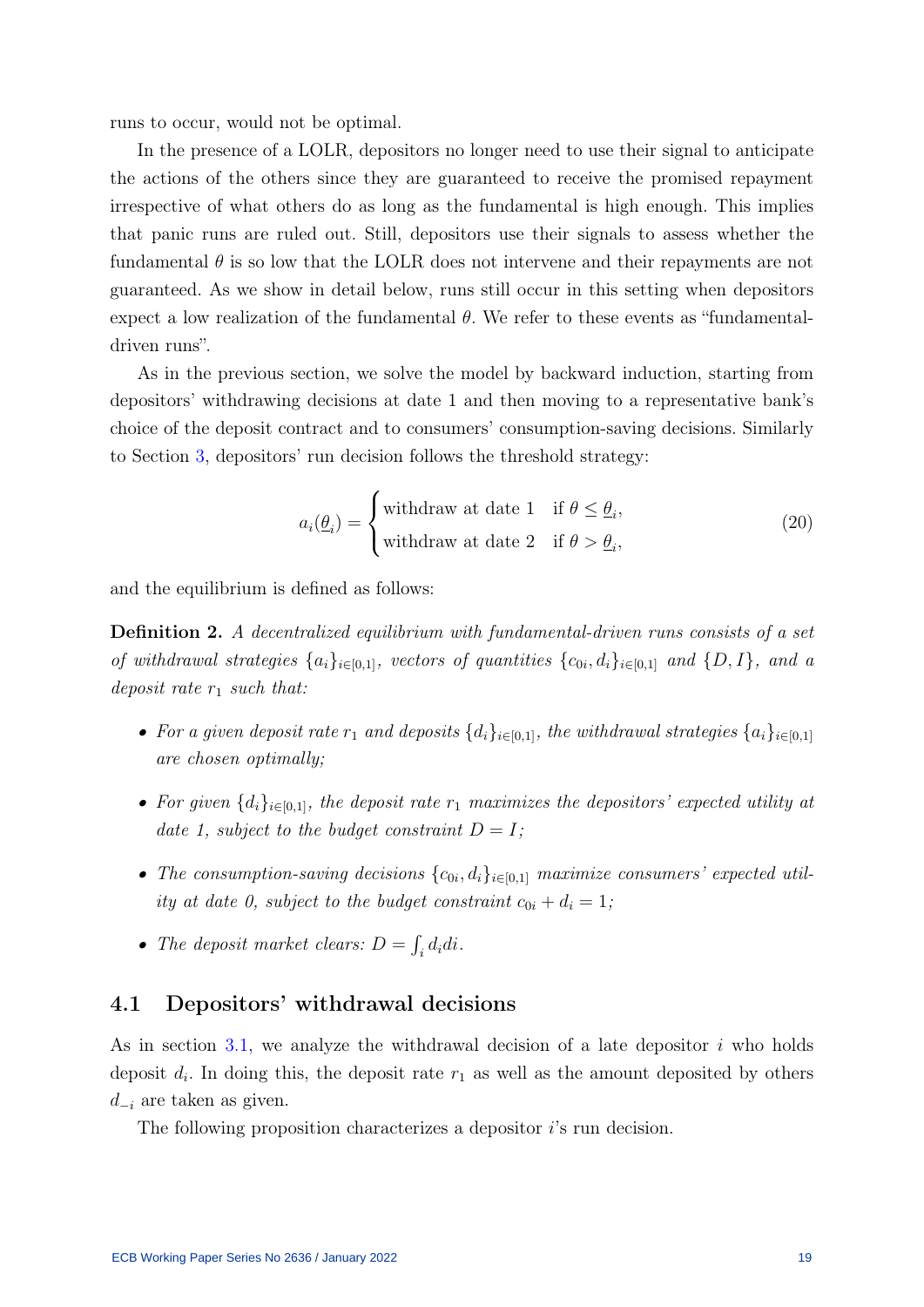<span id="page-20-0"></span>

Figure 2: The withdrawal strategy of a late depositor  $i$  compared to all other depositors  $-i$  in the economy with fundamental runs.

<span id="page-20-1"></span>Proposition 4. In the economy with only fundamental runs, a late depositor i withdraws at date 1 when  $\theta$  falls below the threshold:

<span id="page-20-2"></span>
$$
\underline{\theta}_i = \max \left\{ \underline{\theta}(r_1, d_{-i}), \underline{\theta}(r_1, d_i) \right\},\tag{21}
$$

with  $\underline{\theta}(r_1, d_{-i}) = \frac{u(r_1 d_{-i})}{u(R \frac{1-\lambda r_1}{1-\lambda} d_{-i})}$  and  $\underline{\theta}(r_1, d_i) = \frac{u(r_1 d_i)}{u(R \frac{1-\lambda r_1}{1-\lambda} d_i)}$ . The run threshold  $\underline{\theta}_i$  is nondecreasing in the amount deposited  $d_i$ , i.e.,  $\frac{\partial \theta_i}{\partial d_i} \geq 0$ .

The proposition highlights two results. First, depositor i's run decision is driven by the run strategy  $\underline{\theta}(r_1, d_{-i})$  of all other depositors. In other words, depositor i has an incentive to run at least as often as others. If everybody else withdraws, depositor  $i$  is certain to receive no repayment at date 2, because the bank liquidates all its assets prematurely to serve the other depositors. This case is depicted in the top panel of Figure [2.](#page-20-0) If the fundamental  $\theta$  falls in the region  $[\underline{\theta}_i, \underline{\theta}_{-i}]$ , depositor i does not run while all other depositors  $-i$  run. However, waiting until date 2 cannot be optimal since depositor i would be better off by joining the run and withdrawing  $d_i$  at date 1. In contrast, depositor i might have incentives to run more often than other depositors. When depositor  $i$  is the only late depositor running, she is guaranteed to receive positive repayments both at date 1 and 2. As long as  $u(r_1d_i) > u\left(R\frac{1-\lambda r_1}{1-\lambda}\right)$  $\frac{-\lambda r_1}{1-\lambda}d_i$ , withdrawing at date 1 when all  $-i$  depositors wait until date 2 is optimal. This case is depicted in the bottom panel of Figure [2.](#page-20-0) If the fundamental  $\theta$  falls in the region  $[\underline{\theta}_{-i}, \underline{\theta}_i]$ , the depositor i runs while all other depositors  $-i$  do not.

The second result of the proposition is that the run threshold is non-decreasing in the amount deposited. This is the opposite than what shown in Proposition [1.](#page-13-1) As in the case of panic runs, a rise in the size of deposits increases both date-1 and date-2 consumption. Furthermore, as before, depositors are risk averse and value the increase in consumption more in the state when they are poorer. However, with fundamental-diven runs only, depositors expect to have a lower consumption level when they withdraw early, as  $r_1 < r_2$ . Hence, higher deposits increase the incentives of running over waiting.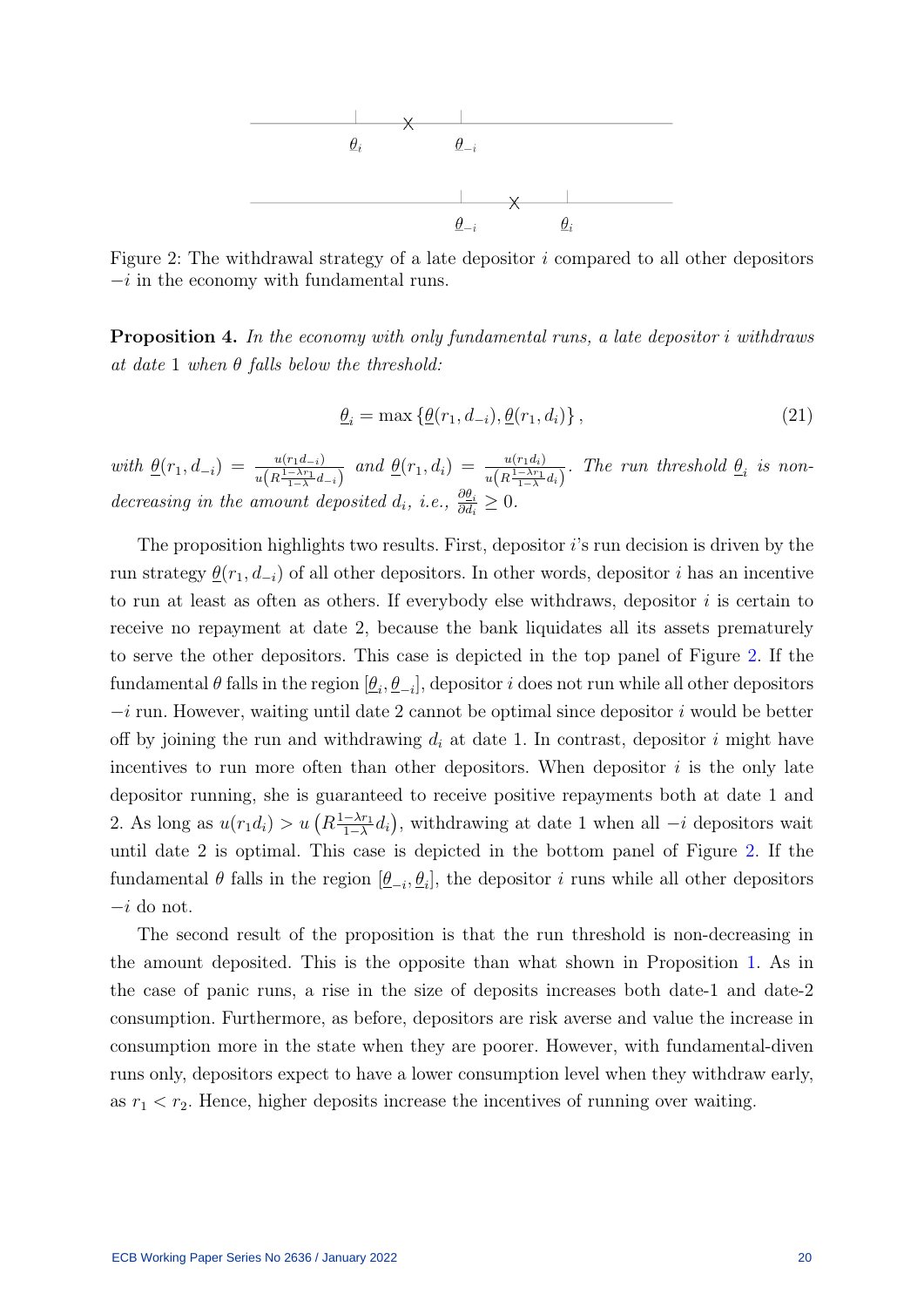### 4.2 Decentralized economy: saving and deposit rate decisions

Having characterized depositors' withdrawal decisions at date 1, we now solve for the bank's and consumers' decisions at date 0.

**Bank.** The bank chooses the deposit rate  $r_1$  to maximize the utility of a representative depositor  $i$ . Thus, it solves the following problem:

<span id="page-21-3"></span>
$$
\max_{r_1} \int_0^{\underline{\theta}(r_1, d_{-i})} u(d_i) d\theta + \int_{\underline{\theta}(r_1, d_{-i})}^{\underline{\theta}(r_1, d_i)} u(r_1 d_i) d\theta + \int_{\underline{\theta}(r_1, d_i)}^1 \left[ \lambda u(r_1 d_i) + (1 - \lambda) \theta u \left( R \frac{1 - \lambda r_1}{1 - \lambda} d_i \right) \right] d\theta. \tag{22}
$$

The expression is similar to the one in Section [3.2.](#page-14-0) The first term represents depositor i's utility when all other depositors run, i.e., when  $\theta \leq \theta(r_1, d_{-i})$ . In this case, the per-unit liquidation value of the bank's investment is 1 and each depositor receives a pro-rata share. Hence, a depositor receives  $d_i$ . The second term represents depositor i's utility when she is the only one to run, i.e. when  $\underline{\theta}(r_1, d_{-i}) < \theta \leq \underline{\theta}(r_1, d_i)$ . In this case, she obtains  $r_1 d_i$ . Finally, the third term captures the utility in the absence of runs. When no depositor runs, i.e. for  $\theta > \underline{\theta}(r_1, d_i)$ , a depositor *i* receives  $r_1 d_i$  if impatient, while if patient she receives a share of bank's available resources  $R\frac{1-\lambda r_1}{1-\lambda}$  $\frac{-\lambda r_1}{1-\lambda}d_i$  with probability  $\theta$ , and zero otherwise.

**Consumers.** At date 0, each consumer chooses  $d_i$  to maximize her utility by solving:

<span id="page-21-4"></span>
$$
\max_{d_i} u(1 - d_i) + \int_0^{\underline{\theta}(r_1, d_{-i})} u(d_i) d\theta + \int_{\underline{\theta}(r_1, d_{-i})}^{\underline{\theta}(r_1, d_i)} u(r_1 d_i) d\theta + + \int_{\underline{\theta}(r_1, d_i)}^1 \left[ \lambda u(r_1 d_i) + (1 - \lambda) \theta u \left( R \frac{1 - \lambda r_1}{1 - \lambda} d_i \right) \right] d\theta, \tag{23}
$$

subject to the budget constraint  $d_i = 1 - c_{0i}$ , with  $\underline{\theta}(r_1, d_{-i})$  and  $\underline{\theta}(r_1, d_i)$  as specified in Proposition [4.](#page-20-1) The following proposition characterizes the decentralized equilibrium with fundamental runs.

<span id="page-21-2"></span>Proposition 5. The decentralized equilibrium with fundamental-driven runs is given by  $r_1 > 1$  and  $d > 0$  that solve:

<span id="page-21-1"></span><span id="page-21-0"></span>
$$
\int_{\underline{\theta}(r_1,d)}^1 \left[ u'(r_1 d) - \theta R u' \left( R \frac{1 - \lambda r_1}{1 - \lambda} d \right) \right] d\theta - \frac{\partial \underline{\theta}(r_1,d)}{\partial r_1} \frac{\Delta}{\lambda d} = 0, \tag{24}
$$

$$
u'(1-d) = \int_0^{\underline{\theta}(r_1,d)} u'(d)d\theta + \int_{\underline{\theta}(r_1,d)}^1 \left[ \lambda r_1 u'(r_1 d) + \theta R (1 - \lambda r_1) u'\left(R\frac{1-\lambda r_1}{1-\lambda}d\right) \right] d\theta, \tag{25}
$$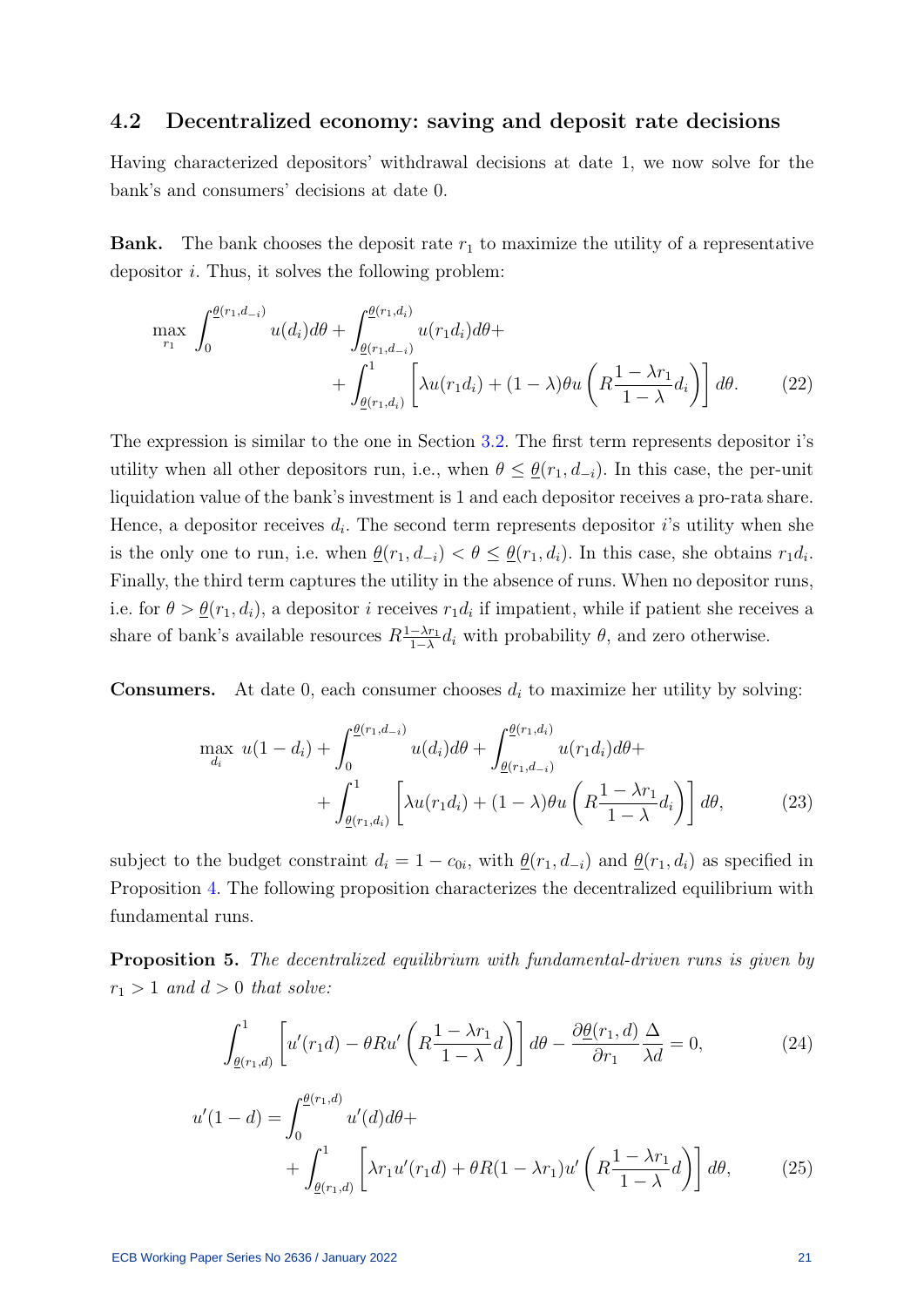<span id="page-22-0"></span>
$$
d_i = d_{-i} = d = D,\t\t(26)
$$

where  $\Delta = \lambda u(r_1 d) + (1 - \lambda) \underline{\theta}(r_1, d) u \left(R \frac{1 - \lambda r_1}{1 - \lambda} \right)$  $\frac{-\lambda r_1}{1-\lambda}$ d) – u(d), and <u> $\theta(r_1, d)$ </u> is as specified in Proposition [4](#page-20-1) and evaluated at  $d_{-i} = d_i = d$ .

In choosing the deposit rate  $r_1$ , the bank compares marginal benefit and marginal cost. The marginal benefit, represented by the first term in  $(24)$ , captures improved risk sharing owing to the transfer of consumption from late to early depositors. Hence, the deposit rate  $r_1$  can be interpreted as before as a measure of liquidity insurance. In equilibrium, the bank finds it optimal to set  $r_1 > 1$ , thus providing liquidity insurance to depositors. The marginal cost, represented by the second term of  $(24)$ , is instead the loss in expected utility  $\Delta$  due to the increased probability of a run, as measured by the derivative of the run threshold  $\underline{\theta}(r_1, d)$  with respect to  $r_1$ .

The choice of the deposit d again trades of marginal cost and marginal benefit. The former comes from less consumption at time 0, as captured by the left-hand side of [\(25\)](#page-21-1). The latter comes from more consumption at date 1 and 2, as captured by the right-hand side of  $(25)$ . Importantly, as in the case of panic runs, in  $(25)$  there is no term capturing the effect of the amount deposited  $d_i$  on the run threshold. The reason is twofold. First, the individual depositor  $i$  cannot influence the threshold at which the bank runs out of funds, as all other depositors find it optimal to run below  $\underline{\theta}(r_1, d_{-i})$ , i.e.,  $\frac{\partial \underline{\theta}(r_1, d_{-i})}{\partial d_i} = 0$ . Second, a depositor i can choose to run more often than all other depositors, with  $\underline{\theta}(d_i)$  being the relevant run threshold. In this case, the amount deposited directly affects the threshold as shown in Proposition [4.](#page-20-1) However, in this case the cost of the increased run probability for the individual, in terms of lost expected utility, is zero. In other words, an individual depositor does not perceive a marginal increase in the probability of withdrawing as costly for her, because she is withdrawing optimally given the deposit rate  $r_1$ . In summary, as in Section [3,](#page-10-0) consumers do not internalize the effect of the quantity of deposits on the probability of a run and the saving externality emerges.

We can substitute  $(26)$  and  $(24)$  into  $(25)$  and obtain an expression summarizing the decentralized equilibrium with fundamental runs:

<span id="page-22-1"></span>
$$
u'(1 - D) = \int_0^{\underline{\theta}(r_1, D)} u'(D) d\theta + \int_{\underline{\theta}(r_1, D)}^1 u'(r_1 D) d\theta - (1 - \lambda r_1) \frac{\Delta}{\lambda D} \frac{\partial \underline{\theta}(r_1, D)}{\partial r_1}.
$$
 (27)

As in Section [3.2,](#page-14-0) this equation resembles an Euler equation and we use it to compare the decentralized equilibrium with the constrained efficient allocation.

### 4.3 Constrained efficient allocation

In order to study the efficiency of the decentralized equilibrium with only fundamental runs, we proceed as in Section [3](#page-10-0) and characterize a constrained-efficient benchmark. As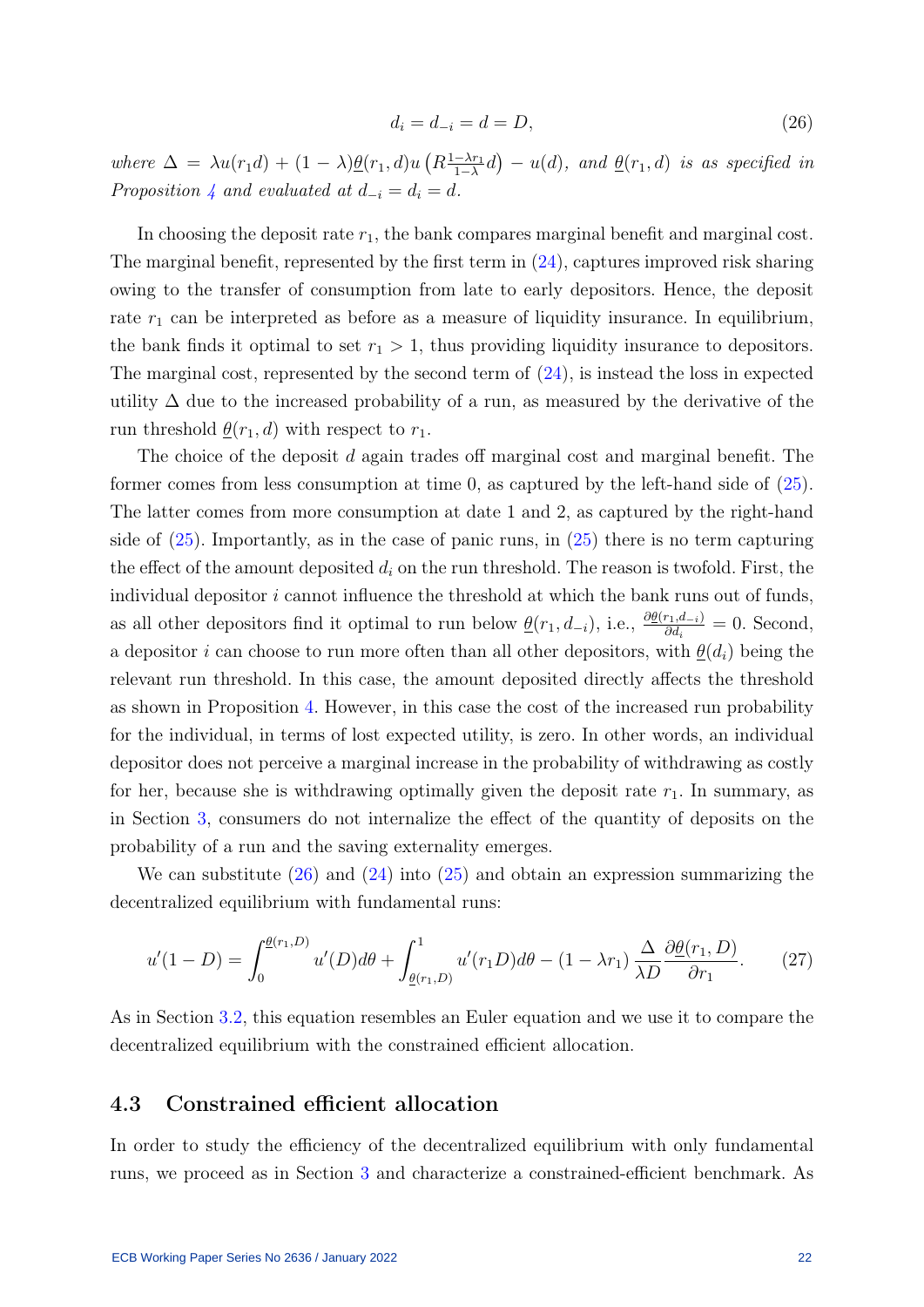before, we consider a social planner who can only offer demand-deposit contracts like the banks. As a consequence, the planner is subject to runs in the same way as banks: It takes as given depositors' withdrawal strategies, as characterized by the run threshold  $\theta_i$ in  $(21)$ , when  $i = -i$ .

At date 0, the planner allocates  $C_0 = 1 - D$  resources to consumption, the remaining D units to bank deposits and chooses the deposit rate  $r_1$  to maximize expected welfare, which is given by the same expression as in  $(16)$  with the only difference that the relevant threshold is now  $\underline{\theta}(r_1, D)$  instead of  $\theta^*(r_1, D)$ . The following lemma characterizes the constrained-efficient allocation with only fundamental runs:

<span id="page-23-3"></span>**Lemma 3.** The constrained-efficient equilibrium with fundamental runs is given by  $r_1 > 1$ and  $D > 0$  that solve:

<span id="page-23-1"></span><span id="page-23-0"></span>
$$
\int_{\underline{\theta}(r_1,D)}^1 \left[ u'(r_1D) - \theta R u' \left( R \frac{1 - \lambda r_1}{1 - \lambda} D \right) \right] d\theta - \frac{\partial \underline{\theta}(r_1,D)}{\partial r_1} \frac{\Delta}{\lambda D} = 0, \tag{28}
$$

$$
u'(1 - D) = \int_0^{\underline{\theta}(r_1, D)} u'(D) d\theta +
$$
  
+ 
$$
\int_{\underline{\theta}(r_1, D)}^1 \left[ \lambda r_1 u'(r_1 D) + \theta R (1 - \lambda r_1) u'\left( R \frac{1 - \lambda r_1}{1 - \lambda} D \right) \right] d\theta - \frac{\partial \underline{\theta}(r_1, D)}{\partial D} \Delta,
$$
 (29)

where  $\Delta = \lambda u(r_1D) + (1 - \lambda) \underline{\theta}(r_1, D) u(R_{\frac{1-\lambda r_1}{1-\lambda}}D) - u(D)$ 

The planner chooses the optimal deposit rate  $r_1 > 1$  in the same way as the bank. In other words, for given amount of aggregate deposits  $D$ , liquidity insurance in the decentralized equilibrium is again constrained efficient. The constrained-efficient allocation differs from the decentralized equilibrium only for the last term on the right-hand side of [\(29\)](#page-23-0). Relative to the decentralized economy, the social planner internalizes the saving externality, accounting for the effect of deposits on the likelihood of fundamental runs and the costs associated with it.

To ease the comparison with the decentralized economy, it is useful to substitute [\(28\)](#page-23-1) into [\(29\)](#page-23-0) and obtain:

<span id="page-23-4"></span>
$$
u'(1-D) = \int_0^{\underline{\theta}(r_1,D)} u'(D)d\theta + \int_{\underline{\theta}(r_1,D)}^1 u'(r_1D)d\theta - (1-\lambda r_1) \frac{\Delta}{\lambda D} \frac{\partial \underline{\theta}(r_1,D)}{\partial r_1} - \frac{\partial \underline{\theta}(r_1,D)}{\partial D} \Delta.
$$
\n(30)

The following proposition compares the social planner allocation with the decentralized equilibrium.

<span id="page-23-2"></span>Proposition 6. The decentralized equilibrium with fundamental runs is not constrained efficient. It exhibits over-saving, excessive financial instability and an inefficient level of bank liquidity insurance.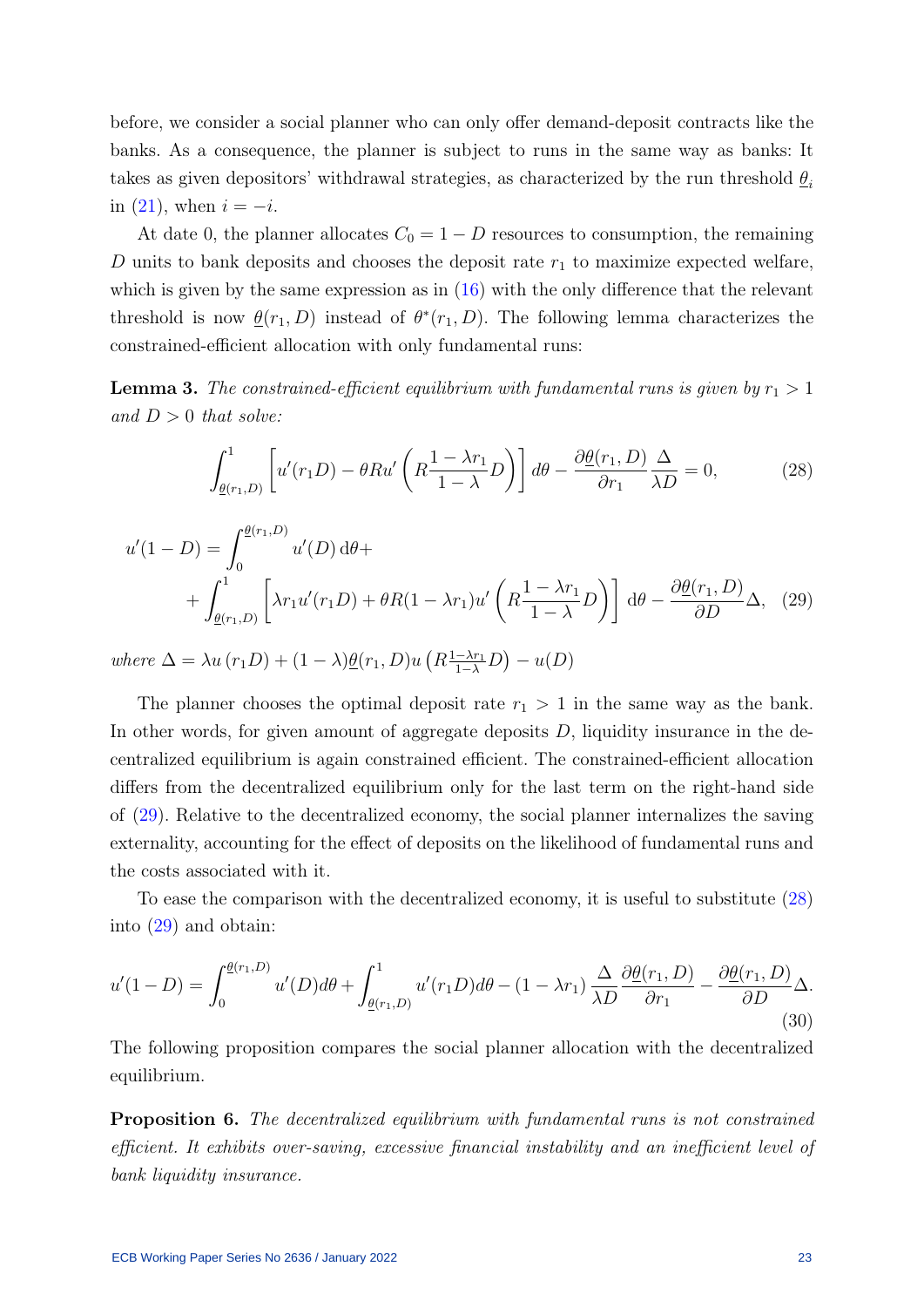By internalizing the effects of aggregate savings  $D$  on financial fragility, the social planner chooses a lower level of savings than in the decentralized equilibrium. In other words, with fundamental-driven runs the saving externality exists as in the equilibrium with panic runs. Yet, it has the opposite sign: Consumers save too much because they do not internalize the adverse effect of their saving decisions on financial stability and runs are too frequent.[10](#page-24-1) As discussed in Section [3.3,](#page-16-2) the inefficiency emerging in the decentralized economy represents a novel result relative to the existing literature on bank runs. In [Diamond and Dybvig](#page-30-0) [\(1983\)](#page-30-0) and subsequent related papers (e.g., [Goldstein and Pauzner,](#page-30-1) [2005\)](#page-30-1), banks achieve the constrained-efficient allocation by providing liquidity insurance to risk-averse depositors. In our framework, banks still provide liquidity insurance to depositors. However, the equilibrium level of insurance is not constrained efficient.

Proposition [6](#page-23-2) and [3](#page-17-3) present opposite results. This difference depends on the different nature of the bank runs, and the resulting sign of the saving externality. In both cases, depositors are risk averse and value higher savings more in the state in which they are poorer. Proposition [1](#page-13-1) shows that when panic runs are possible, depositors attach a positive probability to the event that their date-2 consumption falls to zero. Proposition [4](#page-20-1) instead shows that with fundamental-driven runs, depositors know that their date-2 consumption always stays positive and larger than date-1 consumption. Hence, in the economy with panic-driven runs the decentralized equilibrium features under-saving, while in the economy with fundamental-driven runs it exhibits over-saving.

## <span id="page-24-0"></span>5 Optimal policy

The previous sections have shown that the decentralized equilibrium features a saving externality both with fundamental-driven and panic-driven runs. The resulting inefficiency creates a motive for public intervention. The aim of this section is to show how the constrained-efficient allocation can be implemented in the decentralized economy. To this end, we introduce a policy-maker who can impose proportional taxes on deposit holdings  $\tau$ . The government collects taxes and rebates revenues to consumers as a lump-sum transfer T to clear its budget constraint:

$$
T = \tau D. \tag{31}
$$

The consumer's date-0 budget constraint reads:

$$
c_{0i} + (1 + \tau) d_i = 1 + T. \tag{32}
$$

<span id="page-24-1"></span>With the exception of the above budget constraints, the economy is the same as

<sup>10</sup>The assumption that deposit contracts are exclusive is not key for this result to hold. In fact, the only reason why depositors might want to divide their savings across multiple banks offering the same deposit contract would be to curb financial fragility. Yet, since depositors do not internalize this effect, they would not do that in equilibrium.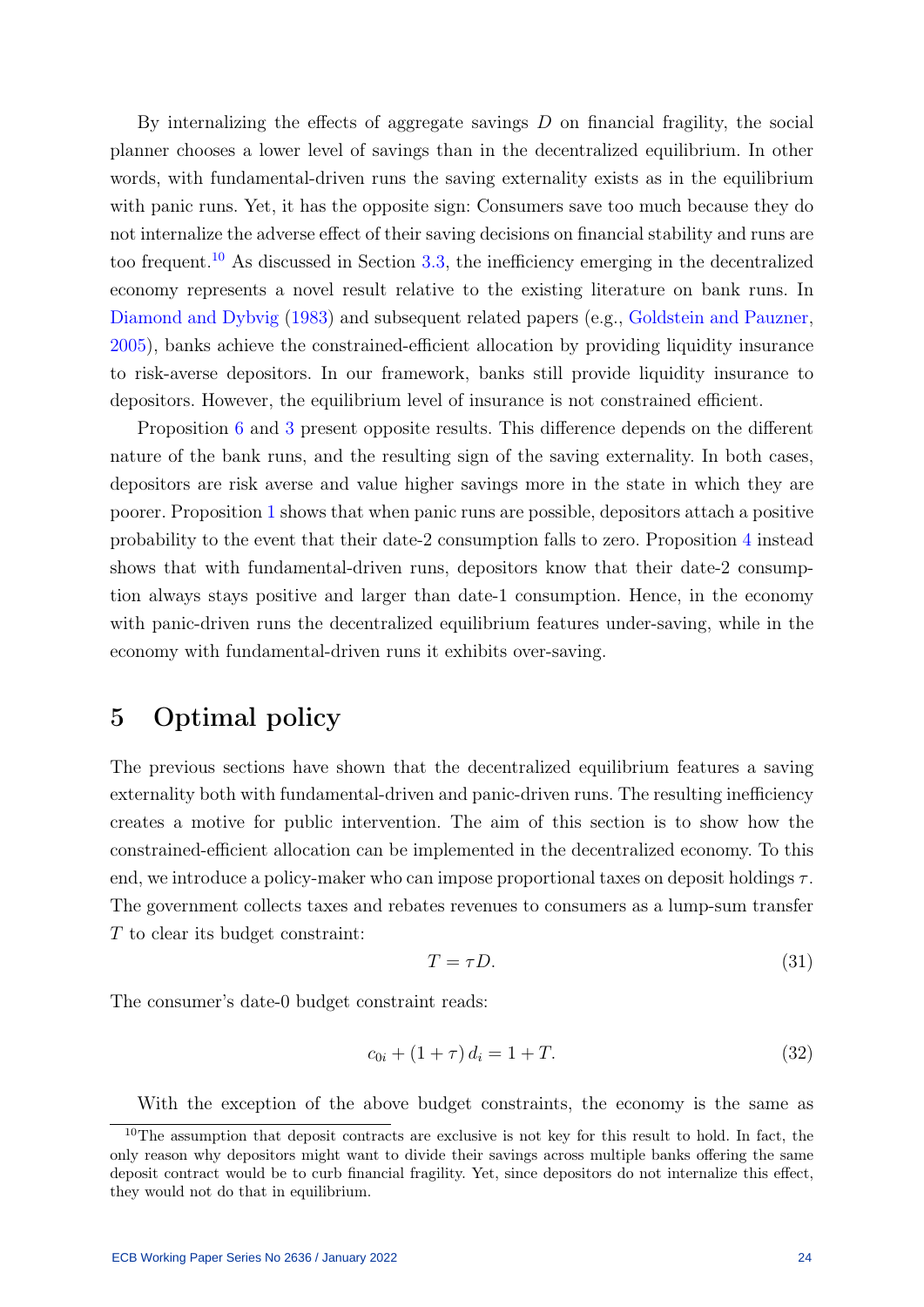described in Sections [3](#page-10-0) and [4.](#page-18-0) Denote a general run threshold as  $\tilde{\theta}(r_1, d)$ , with  $\tilde{\theta}(r_1, d)$  $\theta^*(r_1, d)$  in the economy with panic runs and  $\tilde{\theta}(r_1, d) = \underline{\theta}(r_1, d)$  in the economy with fundamental runs. The following lemma characterizes the equilibrium conditions of the economy with taxes.

<span id="page-25-1"></span>**Lemma 4.** Given a tax on deposit holdings  $\tau$ , the decentralized equilibrium is characterized by:

$$
\int_{\tilde{\theta}(r_1,d)}^1 \left[ u'(r_1 d) - \theta R u' \left( R \frac{1 - \lambda r_1}{1 - \lambda} d \right) \right] d\theta - \frac{\partial \tilde{\theta}(r_1,d)}{\partial r_1} \frac{\Delta}{\lambda d} = 0, \tag{33}
$$

$$
(1+\tau)u'(1-d) = \int_0^{\tilde{\theta}(r_1,d)} u'(d) d\theta +
$$
  
+ 
$$
\int_{\tilde{\theta}(r_1,d)}^1 \left[ \lambda r_1 u'(r_1 d) + \theta R (1-\lambda r_1) u'\left(R\frac{1-\lambda r_1}{1-\lambda}d\right) \right] d\theta,
$$
 (34)

<span id="page-25-0"></span> $d_i = d_{-i} = d = D = I,$  (35)

where  $\Delta = \lambda u(r_1 d) + (1 - \lambda) \tilde{\theta}(r_1, d) u \left(R_{\frac{1-\lambda r_1}{1-\lambda}}\right)$  $\frac{-\lambda r_1}{1-\lambda}d$  –  $u(d)$ .

The tax policy creates a wedge in the intertemporal consumption-savings decision, thereby discouraging or encouraging savings. This can be seen by comparing [\(34\)](#page-25-0) with [\(12\)](#page-15-1) and [\(25\)](#page-21-1). Optimal taxation is characterized in the following proposition.

<span id="page-25-2"></span>Proposition 7. The tax on deposit holdings that decentralizes the constrained efficient allocation solves:

$$
\tau^{opt} = \frac{\Delta}{u'(1-I)} \frac{\partial \tilde{\theta}(r_1, D)}{\partial D}.
$$
\n(36)

It is negative in the economy with panic-driven runs and positive in the economy with fundamental-driven runs.

The optimal wedge is increasing in the marginal effect of deposits on the run probability  $\frac{\partial \tilde{\theta}(r_1, D)}{\partial D}$  and the cost of bank runs  $\Delta$ . The former indicates the strength of the saving externality and the latter the benefit of reducing the probability of bank runs. The optimal wedge is also decreasing in the marginal utility of date-0 consumption. This reflects a wealth effect: The cost of reducing bank intermediation is larger in a poorer economy. Hence, a benevolent policy-maker should intervene less.

As shown in Propositions [3](#page-17-3) and [6,](#page-23-2) the sign of the saving externality is different in the economy with panic-driven runs and in the economy with fundamental-driven runs. This has interesting implications for the optimal policy: While panic-driven runs imply a negative optimal wedge, in an economy with fundamental-driven runs the optimal wedge is positive. Hence, in an economy with panic-driven runs a benevolent policy-maker should subsidize deposits. On the contrary, in an economy with fundamental-driven runs deposits should be taxed.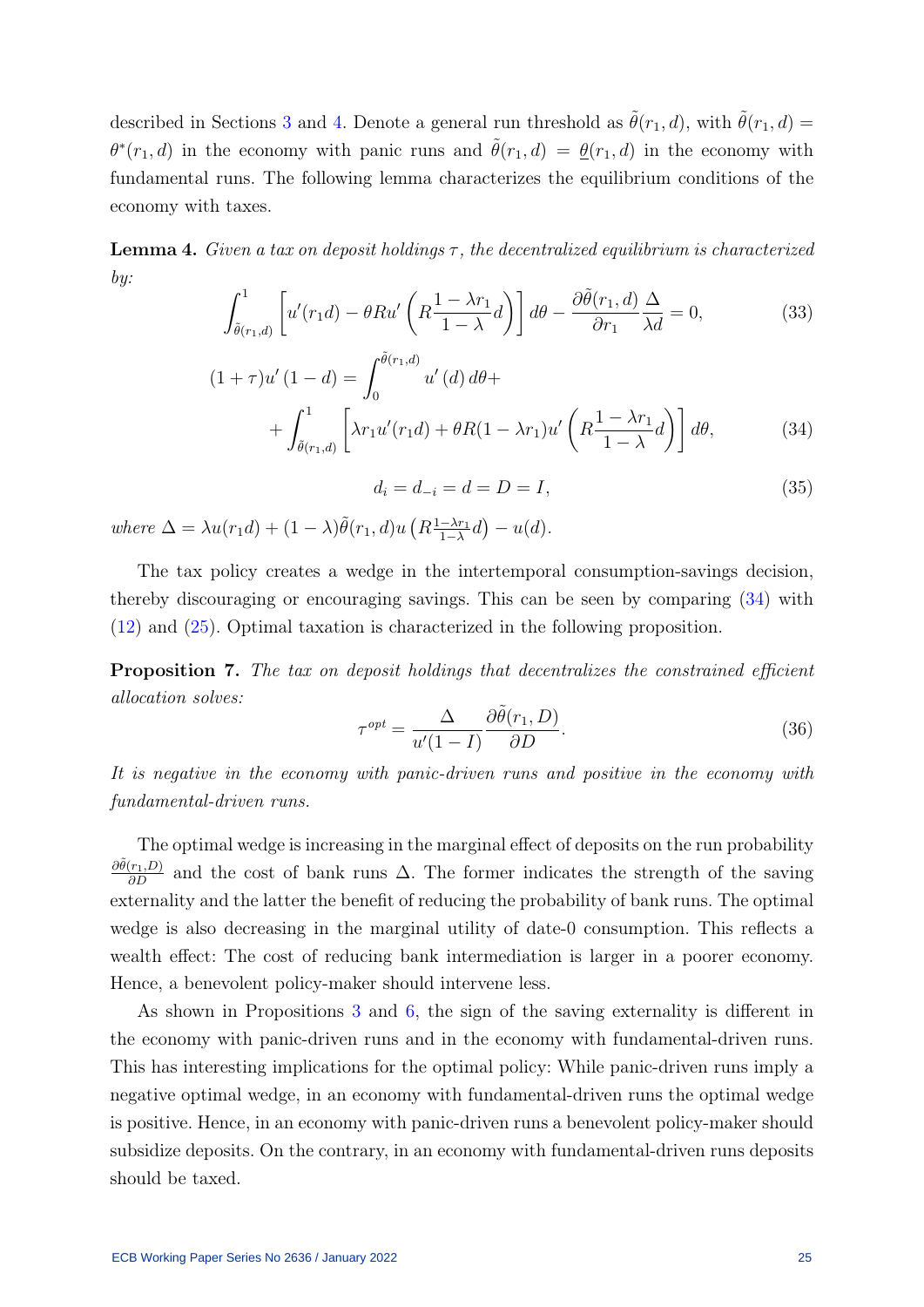### <span id="page-26-0"></span>6 A numerical illustration

In this section, we illustrate the properties of the model using a numerical example. In particular, we study how the severity of the inefficiency stemming from the saving externality and the optimal policy vary with  $R$ , i.e. the investment return in case of success.

We assume the following functional form for the depositors' utility function:

$$
u(c) = \begin{cases} c & \text{if } c \le \overline{c}, \\ \frac{c^{1-\sigma}-F}{1-\sigma} & \text{otherwise}, \end{cases}
$$
 (37)

where  $\bar{c}$  is a small positive constant. In this way,  $u(0) = 0$  and the utility function exhibits constant relative risk aversion  $\sigma$  for  $c > \bar{c}$ .<sup>[11](#page-26-1)</sup> We set  $\sigma = 2$  and the scale parameter F to 2.8. The threshold of the upper dominance region is set to  $\bar{\theta} = 1$  and the probability of being an early consumer  $\lambda$  to 0.02 as in [Mattana and Panetti](#page-31-11) [\(2020\)](#page-31-11). We provide results for values of R ranging between 2.02 and 2.10, so that the expected net return on the risky investment  $\mathbb{E}[\theta]R$  lies between 1 and 5 per cent. Table [1b](#page-27-0) and [1a](#page-27-0) provide the characterization of the decentralized equilibrium of the economy with panic-driven and fundamental-driven runs respectively, as depicted in Sections [3](#page-10-0) and [4,](#page-18-0) as well as the comparison with the relevant constrained efficient allocations.

In line with Propositions [2](#page-15-3) and [5,](#page-21-2) the (gross) deposit rate  $r_1$  is larger than 1 in both economies, as it captures the provision of liquidity insurance to the depositors. There exists a positive relation between R and  $r_1$  (column 2), and a negative one between R and  $d$  (column 3). The per-unit return on the productive asset  $R$  affects the intertemporal allocation of resources in the decentralized equilibrium in a non-trivial way. At date 0, a higher R triggers both an income and a substitution effect. On the one hand, through the substitution effect, higher R induces consumers to deposit more in the bank and consume less. On the other hand, through the income effect, a higher R leads to an increase in date 0 consumption. At date 1, similar forces also affect the allocation of resources and, in turn, consumption between date 1 and date 2 via a change in  $r_1$ . In our numerical illustration the income effect dominates the substitution effect both at date 0 and date 1, for any value of R. Thus, higher R leads to higher  $r_1$  and lower d.

The relation between  $R$  and both the panic-run and the fundamental-run thresholds  $\theta^*$  and  $\underline{\theta}$  (column 4) is negative, since the investment return in case of success R increases late consumption, and thus lowers the incentives to withdraw early, as shown in equations [\(8\)](#page-13-2) and [\(21\)](#page-20-2). Interestingly, comparing Table [1a](#page-27-0) and [1b,](#page-27-0) the deposit rate (column 2) is more than five times larger in the economy with fundamental runs than in the economy

<span id="page-26-1"></span><sup>&</sup>lt;sup>11</sup>Notice that the utility function  $u(c) = \frac{c^{\alpha}}{\alpha}$  would not satisfy all assumptions. In fact, relative risk aversion in that case would be  $1 - \alpha$ , which is larger than 1 only for a  $\alpha < 0$ . However, in that case the utility would be decreasing in consumption, and  $u(0)$  would not be zero.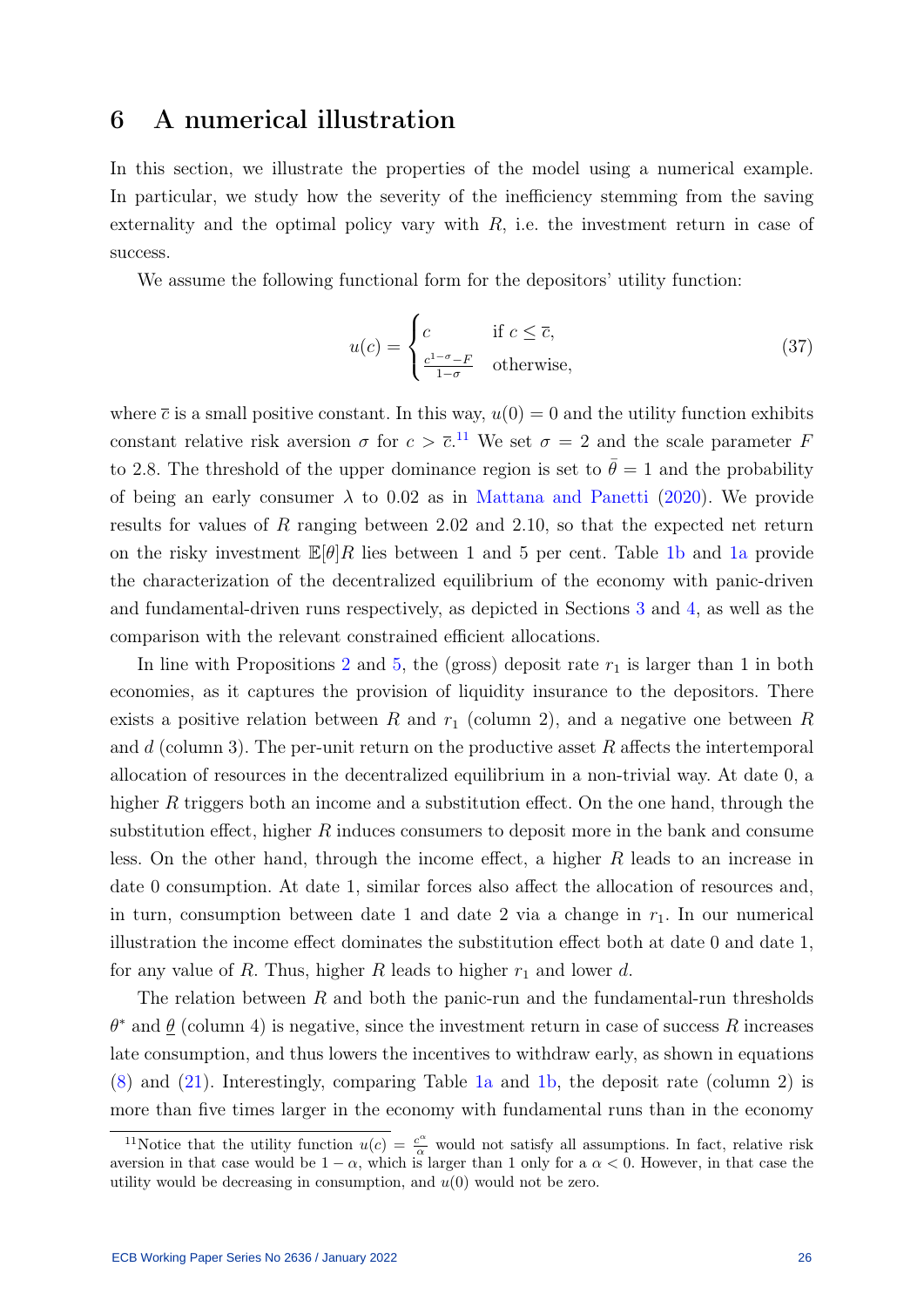<span id="page-27-0"></span>Table 1: The decentralized equilibrium and the comparison with the constrained efficient allocation for different values of  $\mathbb{E}(R)$ .

| E(R) | $r_1(\text{net}, \text{bps})$ | $d(\%)$ | $\theta^*$ | $\partial \theta^* / \partial d$ | $\Delta d({\rm bps})$ | $\Delta\theta^*(\text{bps})$ | $\Delta r_1(\text{bps})$ | $\tau(bps)$ |
|------|-------------------------------|---------|------------|----------------------------------|-----------------------|------------------------------|--------------------------|-------------|
| 1.01 | 12.682                        | 33.660  | 0.251      | $-0.114$                         | $-1.063$              | 0.067                        | $-0.005$                 | $-2.963$    |
| 1.02 | 12.806                        | 33.556  | 0.249      | $-0.095$                         | $-0.889$              | 0.041                        | $-0.004$                 | $-2.475$    |
| 1.03 | 12.929                        | 33.453  | 0.246      | $-0.077$                         | $-0.718$              | 0.022                        | $-0.004$                 | $-1.996$    |
| 1.04 | 13.052                        | 33.351  | 0.244      | $-0.059$                         | $-0.549$              | 0.008                        | $-0.004$                 | $-1.525$    |
| 1.05 | 13.173                        | 33.249  | 0.241      | $-0.041$                         | $-0.383$              | 0.001                        | $-0.002$                 | $-1.063$    |

(a) Economy with panic-driven runs

(b) Economy with fundamental-driven runs

| E(R) | $r_1(\text{net}, \text{bps})$ | $d(\%)$ | $\theta$ |       |         | $\partial \theta / \partial d$ $\Delta d(bps)$ $\Delta \underline{\theta} (bps)$ $\Delta r_1 (bps)$ |           | $\tau(bps)$ |
|------|-------------------------------|---------|----------|-------|---------|-----------------------------------------------------------------------------------------------------|-----------|-------------|
| 1.01 | 66.230                        | 42.855  | 0.333    | 5.747 | 175.699 | 625.156                                                                                             | $-0.5022$ | 288.120     |
| 1.02 | 67.352                        | 42.700  | 0.328    | 5.840 | 190.610 | 699.494                                                                                             | $-0.5485$ | 300.432     |
| 1.03 | 68.462                        | 42.544  | 0.322    | 5.936 | 207.473 | 786.512                                                                                             | $-0.6011$ | 313.168     |
| 1.04 | 69.560                        | 42.386  | 0.316    | 6.033 | 226.765 | 889.829                                                                                             | $-0.6616$ | 326.355     |
| 1.05 | 70.647                        | 42.226  | 0.310    | 6.132 | 249.178 | 1014.701                                                                                            | $-0.7322$ | 340.028     |

with panic runs. A consequence of this is that the run threshold in the economy with fundamental runs is higher than in the economy with panic runs, despite the former economy not suffering from coordination failures as the latter.

Table [1a](#page-27-0) reports the comparison between the decentralized equilibrium with panic runs and the constrained efficient allocation. For a given value of R, the derivative of  $\theta^*$  with respect to d is negative (column 5), as proved in Proposition [2.](#page-15-3) This confirms that the decentralized equilibrium with panic runs exhibits under-saving (column 6) and excessive financial fragility (column 7) with respect to the constrained efficient allocation. Interestingly, compared to the decentralized equilibrium, a social planner commanding higher savings not only brings about lower financial fragility, but is also able to provide higher liquidity insurance than the banks (column 8). Moreover, the distortion of the decentralized equilibrium is decreasing in  $R$ . Therefore, the implementation of the constrained efficient allocation in the decentralized economy is ensured by a subsidy to deposits (column 9) that is also decreasing in R.

Column 5 of Table [1b](#page-27-0) instead highlights the existence of the positive saving externality since, as shown in Proposition [4,](#page-20-1) the fundamental-run threshold is increasing in the equilibrium deposit d. This implies that the decentralized equilibrium with fundamental runs exhibits over-saving (column 6), excessive fragility (column 7) and low liquidity insurance (column 8). As the distortion of the decentralized equilibrium is increasing in  $R$ ,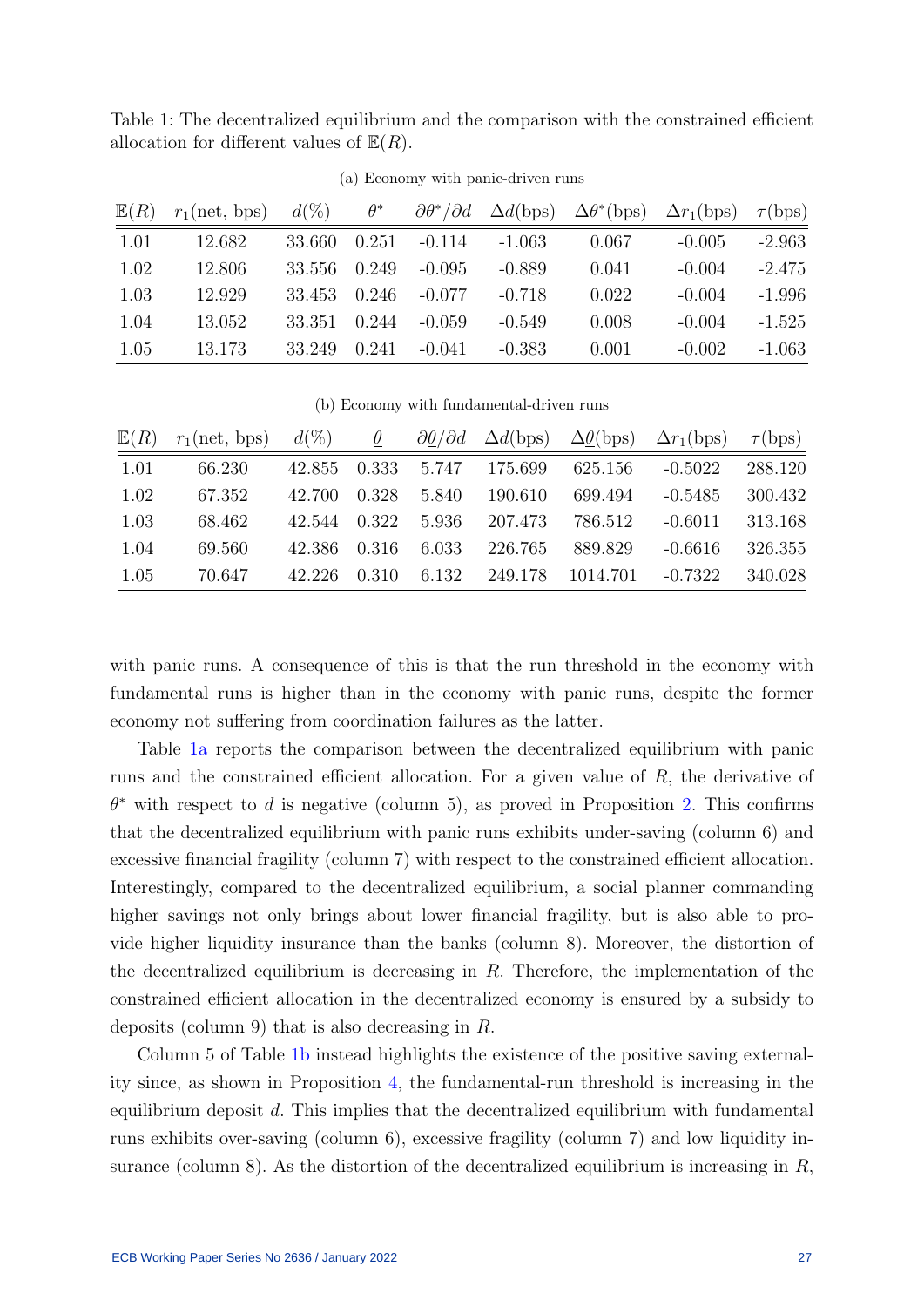an increasing tax on deposits of between 2.9 and 3.4 per cent is needed to correct the inefficiency (column 9).

## <span id="page-28-0"></span>7 Conclusions

In this paper, we study a banking model with endogenous depositor runs and consumptionsaving decisions. Our contribution is twofold. First, we find that the probability of runs is affected by the level of deposits in the economy. Second, we show that individual depositors do not internalize the effect on fragility when choosing how much to deposit into a bank. The resulting saving externality represents a novelty in the bank-run literature and has important implications for the efficiency of the competitive equilibrium.

The inefficiency associated with the saving externality represents a rationale for public intervention. Policy-makers should induce individual depositors to internalize the effect of their consumption-saving decision on financial stability. The design of the optimal policy depends on the nature of bank runs, namely on whether banks are subject to panic- or fundamental-driven runs. In particular, the former leads to under-saving, which can be corrected with a subsidy on deposits. The latter leads to over-saving, which requires a tax on deposits.

Our results show that intermediaries that are not facing the risk of panic runs tend to grow excessively large, provide an inefficient level of liquidity and are too fragile. This further suggests that prudential policies should be complemented by other interventions meant to reduce the incentives of depositors to over-save. In this respect, our paper highlights an additional potential drawback associated with bank guarantees. Besides the wellknown moral hazard problems on the side of the bank, deposit insurance and emergency liquidity provision by central banks may also distort savers' incentives, and translate into an excessively large and fragile financial sector.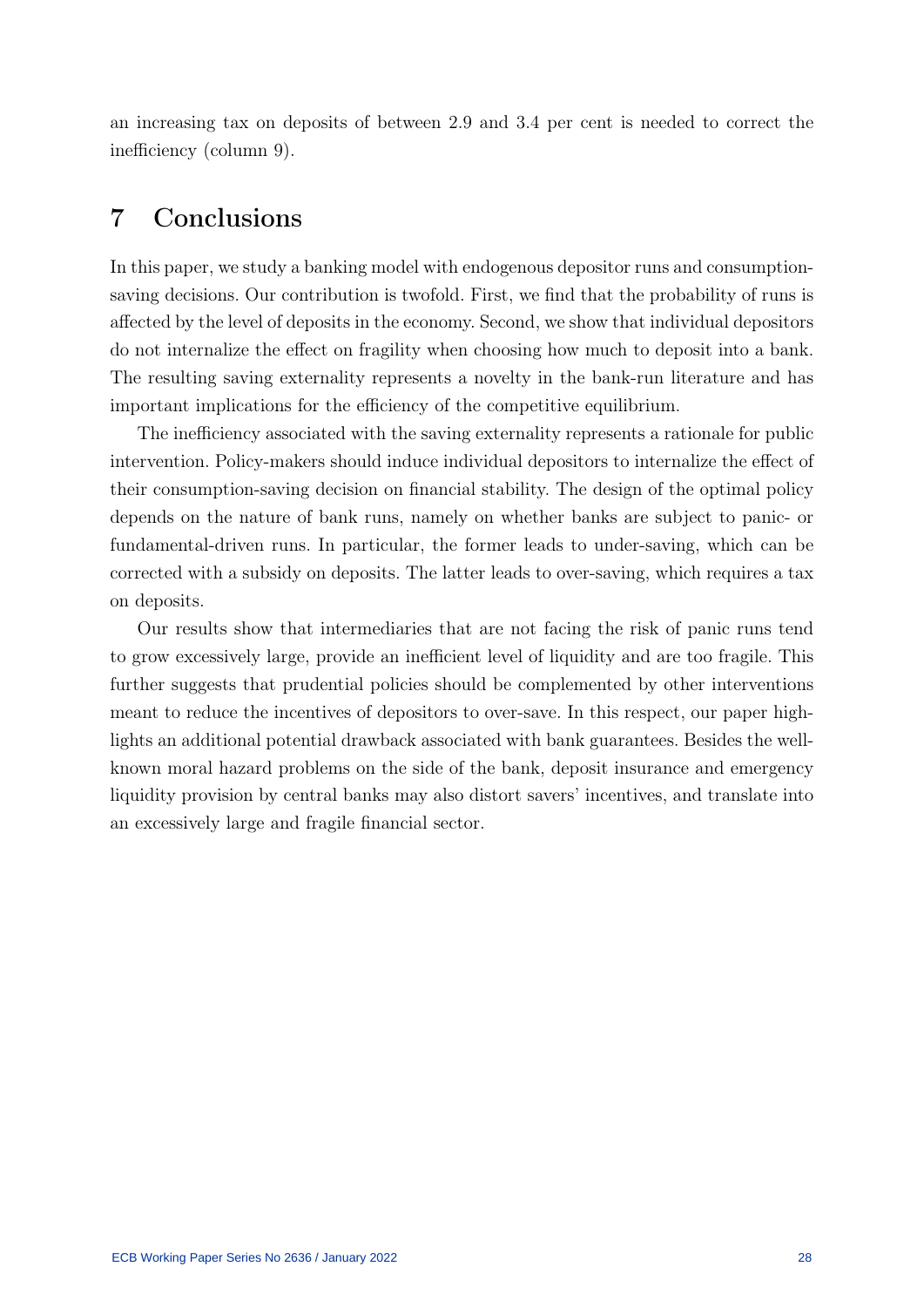## References

- <span id="page-29-6"></span>Ahnert, T., K. Anand, P. Gai, and J. Chapman (2019). Asset encumbrance, bank funding, and fragility. The Review of Financial Studies 32 (6), 2422–2455.
- <span id="page-29-2"></span>Allen, F., E. Carletti, and D. Gale (2014). Money, financial stability and efficiency. Journal of Economic Theory 149, 100–127.
- <span id="page-29-5"></span>Allen, F., E. Carletti, I. Goldstein, and A. Leonello (2018). Government guarantees and financial stability. Journal of Economic Theory 177, 518–557.
- <span id="page-29-0"></span>Allen, F. and D. Gale (2004, July). Financial Intermediaries and Markets. Economet $rica \ 72(4), \ 1023-1061.$
- <span id="page-29-13"></span>Bagehot, W. (1873). Lombard Street: A Description of the Money Market. London, UK: Henry S. King & Co.
- <span id="page-29-10"></span>Bernanke, B. S. (2005, March). The Global Saving Glut and the U.S. Current Account Deficit. Remarks at the Sandridge Lecture, Virginia Association of Economists, Richmond, Virginia.
- <span id="page-29-12"></span>Bolton, P., T. Santos, and J. A. Scheinkman (2016, March). Savings Gluts and Financial Fragility. mimeo.
- <span id="page-29-1"></span>Brunnermeier, M. K. and M. Oehmke (2013). The maturity rat race. The Journal of Finance  $68(2)$ , 483-521.
- <span id="page-29-7"></span>Caballero, R. J. and A. Krishnamurthy (2001). International and domestic collateral constraints in a model of emerging market crises. Journal of monetary Economics  $48(3)$ , 513–548.
- <span id="page-29-11"></span>Caballero, R. J. and A. Krishnamurthy (2009). Global imbalances and financial fragility. American Economic Review 99 (2), 584–88.
- <span id="page-29-8"></span>Caballero, R. J. and A. Simsek (2019, June). Prudential Monetary Policy. CEPR Discussion Paper No. 13832.
- <span id="page-29-3"></span>Carlsson, H. and E. van Damme (1993, July). Global Games and Equilibrium Selection. Econometrica 61 (4), 989–1018.
- <span id="page-29-4"></span>Choi, D. B. (2014). Heterogeneity and stability: Bolster the strong, not the weak. The Review of Financial Studies 27 (6), 1830–1867.
- <span id="page-29-9"></span>Dang, T. V., G. B. Gorton, B. Holmstrom, and G. Ordonez (2017, April). Banks as Secret Keepers. American Economic Review 107 (4), 1005–1029.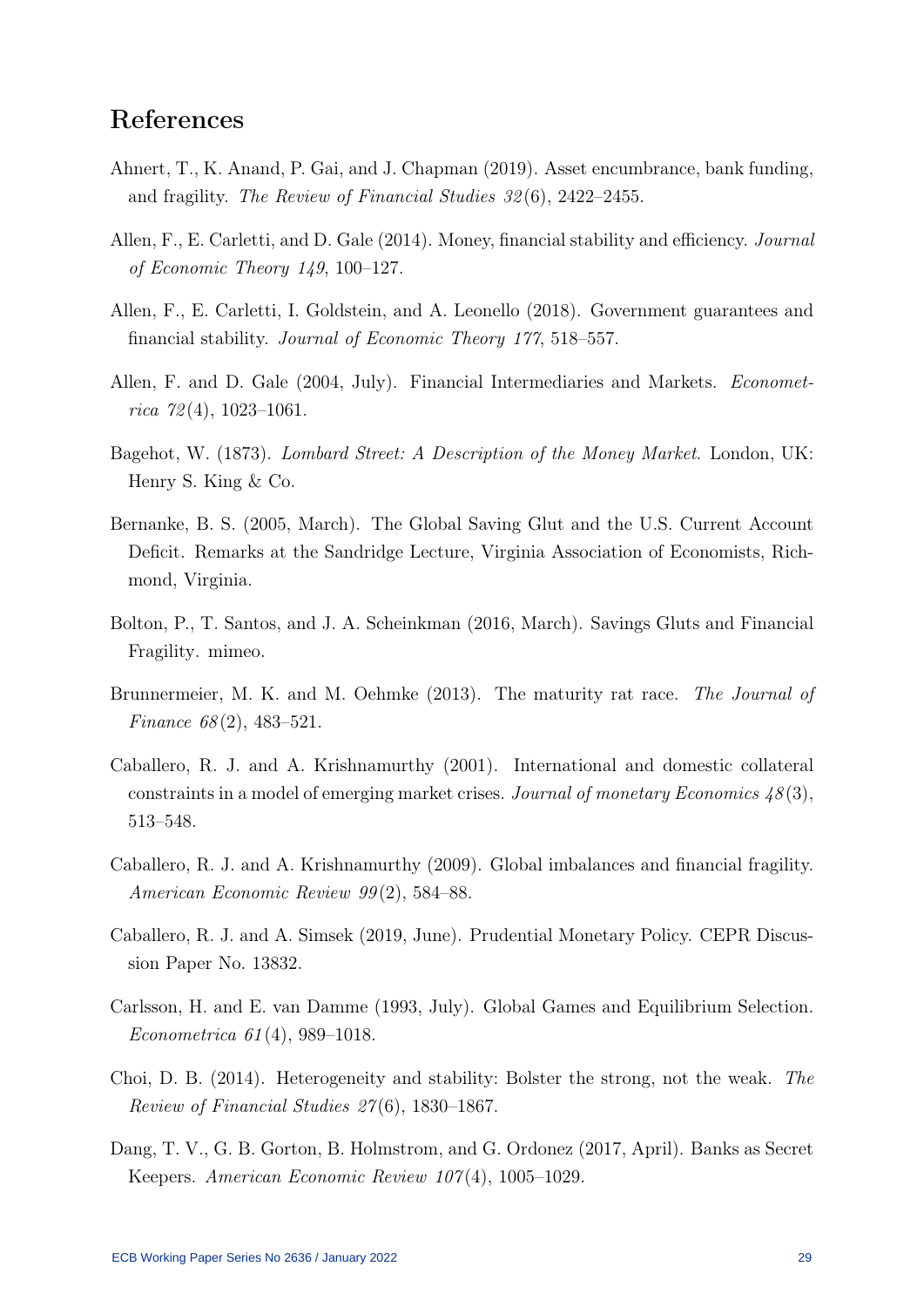- <span id="page-30-7"></span>Davila, E. and A. Korinek (2018, January). Pecuniary Externalities in Economies with Financial Frictions. Review of Economic Studies 85 (1), 352–395.
- <span id="page-30-10"></span>Davila, J., J. H. Hong, P. Krusell, and J.-V. Rios-Rull (2012, November). Constrained efficiency in the neoclassical growth model with uninsurable idiosyncratic shocks. *Econo*metrica  $80(6)$ , 2431–2467.
- <span id="page-30-13"></span>Deidda, L. G. and E. Panetti (2017). Banks' liquidity management and systemic risk. Banco de Portugal Working Paper No. 2017-13.
- <span id="page-30-0"></span>Diamond, D. W. and P. H. Dybvig (1983). Bank runs, deposit insurance, and liquidity. Journal of Political economy 91 (3), 401–419.
- <span id="page-30-4"></span>Eisenbach, T. M. (2017). Rollover risk as market discipline: A two-sided inefficiency. Journal of Financial Economics 126 (2), 252–269.
- <span id="page-30-3"></span>Ennis, H. M. and T. Keister (2009). Bank runs and institutions: The perils of intervention. American Economic Review 99 (4), 1588–1607.
- <span id="page-30-8"></span>Farhi, E. and I. Werning (2016, September). A Theory of Macroprudential Policies in the Presence of Nominal Rigidities. *Econometrica 84* (5), 1645–1704.
- <span id="page-30-6"></span>Geanakoplos, J. and H. Polemarchakis (1985, August). Existence, Regularity, and Constrained Suboptimality of Competitive Allocations When the Asset Market Is Incomplete. Cowles Foundation Discussion Paper No. 764.
- <span id="page-30-9"></span>Gertler, M., N. Kiyotaki, and A. Prestipino (2020, May). Banking panics as endogenous disasters and the welfare gains from macroprudential policy. American Economic Review 110, 463–469.
- <span id="page-30-1"></span>Goldstein, I. and A. Pauzner (2005). Demand–deposit contracts and the probability of bank runs. Journal of Finance  $60(3)$ , 1293–1327.
- <span id="page-30-12"></span>Gorton, G. B., S. Lewellen, and A. Metrick (2012). The Safe-Asset Share. American Economic Review AEA Papers and Proceedings 102 (3), 101–106.
- <span id="page-30-11"></span>Hanson, S., A. Shleifer, J. C. Stein, and R. W. Vishny (2015, September). Banks as patient fixed-income investors. Journal of Financial Economics 117 (3), 449–469.
- <span id="page-30-5"></span>Hart, O. (1975). On the Optimality of Equilibrium When the Market Structure Is Incomplete. Journal of Economic Theory 11 (3), 418–443.
- <span id="page-30-2"></span>Kashyap, A. K. and J. C. Stein (2012, January). The Optimal Conduct of Monetary Policy with Interest on Reserves. American Economic Journal: Macroeconomics  $\mathcal{L}(1)$ , 266–282.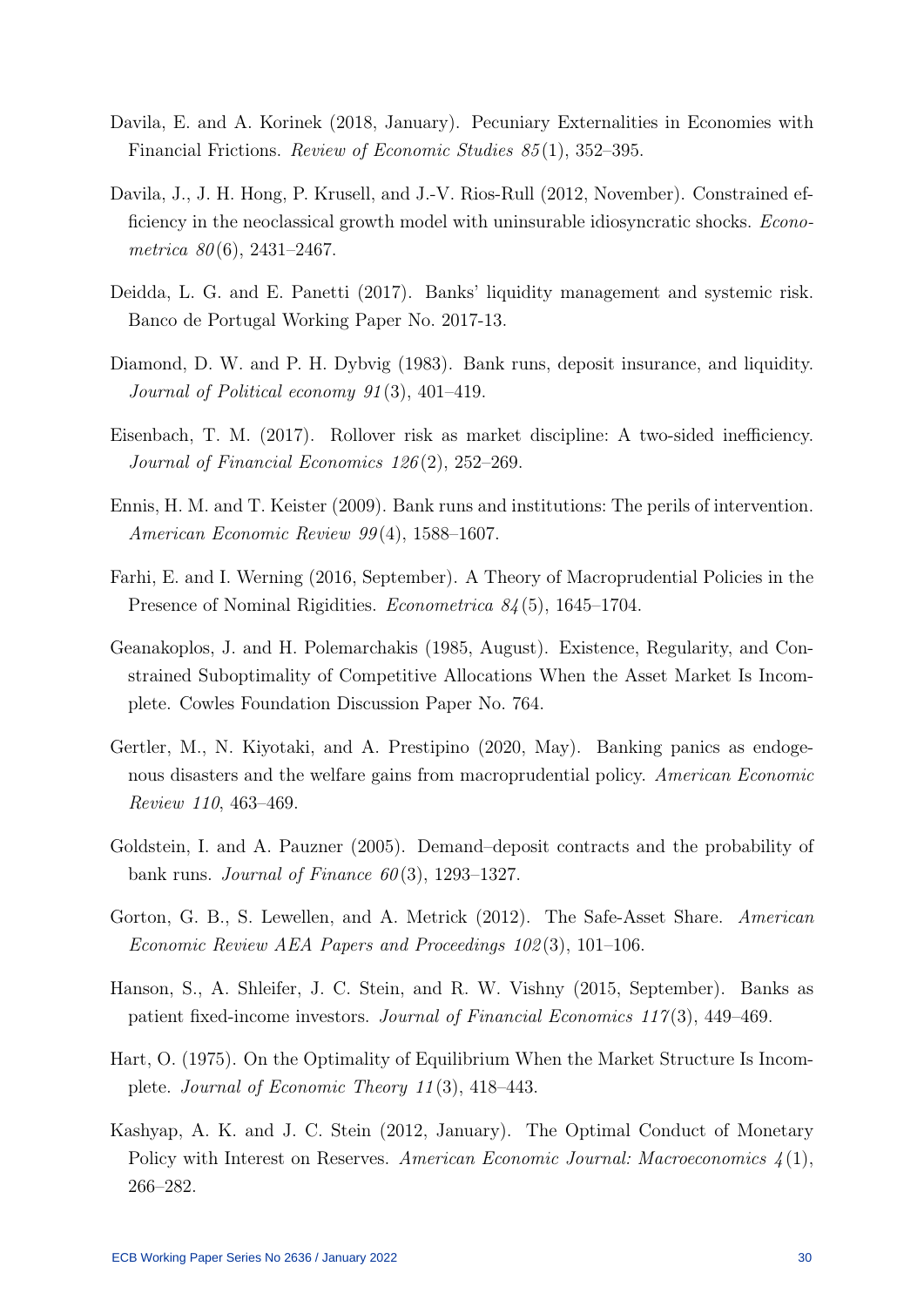- <span id="page-31-8"></span>Kindleberger, C. P. and R. Z. Aliber (1978). Manias, Panics, and Crashes: A history of financial crises (5th ed.). John Wiley & Sons.
- <span id="page-31-0"></span>Krishnamurthy, A. (2010, March). How debt markets have malfunctioned in the crisis. Journal of Economic Perspectives 24 (1), 3–28.
- <span id="page-31-2"></span>Levine, R., C. Lin, M. Tai, and W. Xie (2021). How Did Depositors Respond to COVID-19? Review of Financial Studies forthcoming.
- <span id="page-31-1"></span>Li, L., P. E. Strahan, and S. Zhang (2020). Banks as lenders of first resort: Evidence from the covid-19 crisis. The Review of Corporate Finance Studies  $9(3)$ , 472–500.
- <span id="page-31-7"></span>Lorenzoni, G. (2008, July). Inefficient Credit Booms. Review of Economic Studies 75(3), 809–833.
- <span id="page-31-9"></span>Martinez-Miera, D. and R. Repullo (2017, March). Search for Yield. *Econometrica*  $85(2)$ , 351–378.
- <span id="page-31-11"></span>Mattana, E. and E. Panetti (2020, March-April). The Welfare Costs of Self-Fulfilling Bank Runs. Journal of Money, Credit and Banking 53 (2-3), 401–440.
- <span id="page-31-4"></span>Morris, S. and H. S. Shin (2011, August). Global Games: Theories and Applications. Cowles Foundation Discussion Paper No. 1275R.
- <span id="page-31-3"></span>Peck, J. and A. Setayesh (2019). A diamond-dybvig model in which the level of deposits is endogenous.
- <span id="page-31-6"></span>Stiglitz, J. (1982). The Inefficiency of the Stock Market Equilibrium. Review of Economic Studies  $49(2)$ , 241–261.
- <span id="page-31-10"></span>Van Den Heuvel, S. (2008). The welfare cost of bank capital requirements. Journal of Monetary Economics 55, 298–320.
- <span id="page-31-5"></span>Vives, X. (2014). Strategic complementarity, fragility, and regulation. The Review of Financial Studies 27 (12), 3547–3592.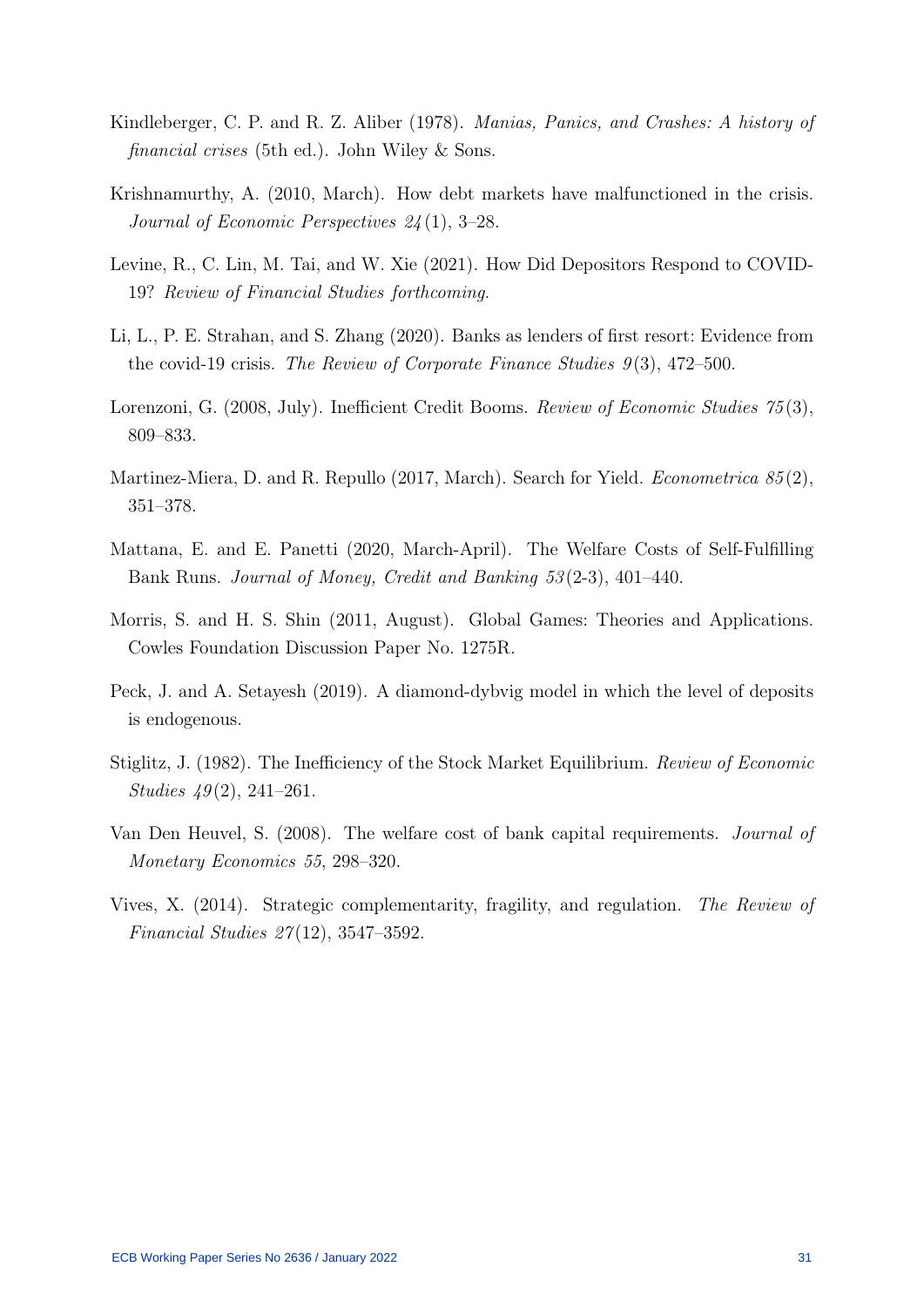## A Proofs

**Proof of Lemma [1](#page-12-1).** The proof is done by contradiction. Assume first that depositor i finds it optimal not run when the other depositors run, i.e.,  $x_i^* \leq x_{-i}^*$ . Then, depositor *i* receives 0 in the range  $(x_i^*, x_{-i}^*)$  at date 2, while she could get  $d_i$  if joining the run. Hence,  $x_i^* < x_{-i}^*$  cannot hold. Assume now that depositor i finds it optimal to run when the others do not run, i.e.,  $x_i^* > x_{-i}^*$ . Then, depositor i receives  $u(r_1d_i)$  in the range  $(x_{-i}^*, x_i^*)$  when she runs, while she expects to receive  $u(r_2d_i) = u\left(R_{\frac{1-\lambda r_1}{1-\lambda}}\right)$  $\frac{-\lambda r_1}{1-\lambda}d_i$  at date 2. Yet,  $u(r_1d_i)/u(r_2d_i) = \underline{\theta}(r_1, d_i)$  by definition, and  $\underline{\theta}(r_1, d_i) < x_i^*$  by construction. Hence,  $x_i^*$  >  $x_{-i}^*$  cannot be optimal and the lemma follows.  $\Box$ 

Proof of Proposition [1](#page-13-1). The proof follows closely the one in [Goldstein and Pauzner](#page-30-1) [\(2005\)](#page-30-1) since our model also exhibits one-sided strategic complementarities.

The arguments in the proof in [Goldstein and Pauzner](#page-30-1) [\(2005\)](#page-30-1) establish that there is a unique equilibrium in which depositors run if and only if the signal they receive is below a common signal  $x^*$ . The number n of depositors withdrawing at date 1 is equal to the probability of receiving a signal  $x_i$  below  $x^*$  and, given that depositors' signals are independent and uniformly distributed over the interval  $[\theta - \varepsilon, \theta + \varepsilon]$ , it is:

<span id="page-32-0"></span>
$$
n(\theta, x^*) = \begin{cases} 1 & \text{if } \theta \le x^* - \varepsilon \\ \lambda + (1 - \lambda) \left(\frac{x^* - \theta + \varepsilon}{2\varepsilon}\right) & \text{if } x^* - \varepsilon \le \theta \le x^* + \varepsilon \\ \lambda & \text{if } \theta \ge x^* + \varepsilon \end{cases} \tag{38}
$$

When  $\theta$  is below  $x^* - \varepsilon$ , all patient depositors receive a signal below  $x^*$  and run. When  $\theta$  is above  $x^* + \varepsilon$ , all  $1 - \lambda$  late depositors wait until date 2 and only the  $\lambda$  early depositors withdraw early. In the intermediate interval, when  $\theta$  is between  $x^* - \varepsilon$  and  $x^* + \varepsilon$ , there is a partial run as some of the late depositors run. The proportion of late depositors withdrawing early decreases linearly with  $\theta$  as fewer agents observe a signal below the threshold.

Denote as  $\Delta(x_i, n(\theta))$  a depositor's expected utility difference in utility between withdrawing at date 2 and date 1 when he holds beliefs  $n(\theta)$  regarding the number of depositors running, which is given in [\(38\)](#page-32-0) since for any realization of  $\theta$ , the proportion of depositors running is deterministic. The function  $\Delta(x_i, n(\theta))$  is equal to

$$
\Delta(x_i, n(\theta)) = \frac{1}{2\epsilon} \int_{x_i - \epsilon}^{x_i + \epsilon} \mathcal{V}(\theta, n(\theta)) d\theta,
$$
\n(39)

where  $\mathcal{V}(\theta, n(\theta))$  is given in [\(7\)](#page-12-0) and  $n(\theta) = n(\theta, x^*)$  as given in [\(38\)](#page-32-0). The function  $\Delta(x_i, n(\theta))$  is continuous in  $x_i$  and increases continuously in positive shifts in the signal  $x_i$  and proportion of depositors running  $n(\theta)$ . The proof of the properties of  $\Delta(x_i, n(\theta))$ , as well as the rest of the proof follows closely [Goldstein and Pauzner](#page-30-1) [\(2005\)](#page-30-1), thus we omit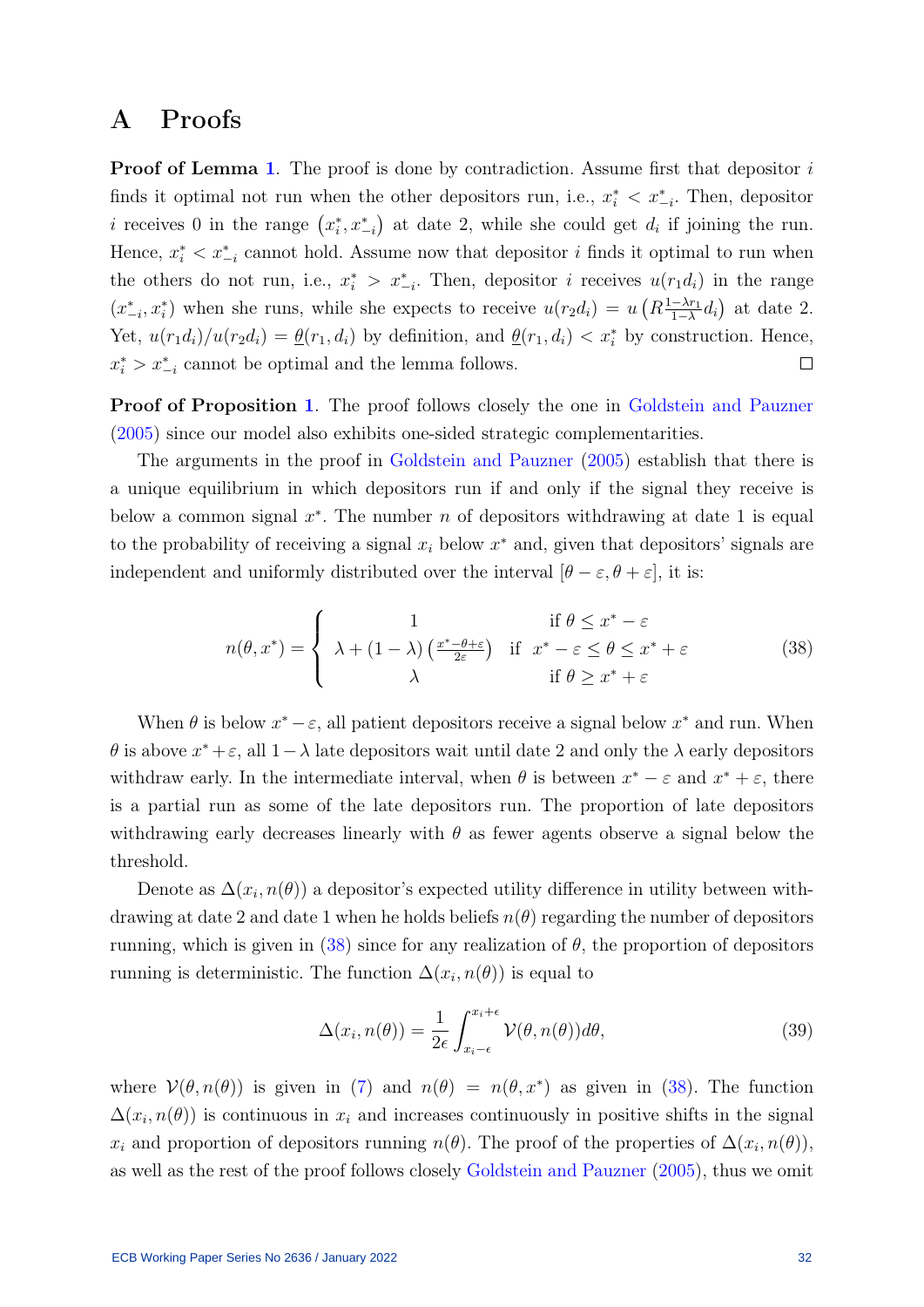it for brevity.

Having characterized the proportion of agents withdrawing for any possible value of the fundamentals  $\theta$ , we can now compute the threshold signal  $x_{-i}^*$ . A patient depositor  $-i$  who receives the signal  $x_{-i}^*$  must be indifferent between withdrawing at date 1 and at date 2. The threshold  $x_{-i}^*$  can be then found by equalizing the following expression to zero:

<span id="page-33-0"></span>
$$
f(\theta, r_1, d_{-i}) = \int_{\lambda}^{\frac{1}{r_1}} \left[ \theta u \left( R \frac{1 - nr_1}{1 - n} d_{-i} \right) - u(r_1 d_{-i}) \right] dn + \int_{\frac{1}{r_1}}^{1} \left[ u(0) - u \left( \frac{d_{-i}}{n} \right) \right] dn, (40)
$$

where  $\theta(n) = x_{-i}^* + \varepsilon - 2\varepsilon \frac{(n-\lambda)}{1-\lambda}$  $\frac{n-\lambda}{1-\lambda}$  from [\(38\)](#page-32-0). Equation [\(40\)](#page-33-0) follows from [\(7\)](#page-12-0) and requires that a late depositor's expected utility when he or she withdraws at date 1 is equal to that when he or she waits until date 2. Note that in the limit, when  $\varepsilon \to 0$ ,  $\theta(n) \to x^*_{-i}$ , and we denote it as  $\theta^*(r_1, d_{-i})$ .

To prove that  $\theta^*(r_1, d_{-i})$  is increasing in  $r_1$  and decreasing  $d_{-i}$ , we use the implicit function theorem on  $(40)$  and obtain:

$$
\frac{\partial \theta^*(r_1, d_{-i})}{\partial r_1} = -\frac{\frac{\partial f(\cdot)}{\partial r_1}}{\frac{\partial f(\cdot)}{\partial \theta^*}} \quad \text{and} \quad \frac{\partial \theta^*(r_1, d_{-i})}{\partial d_{-i}} = -\frac{\frac{\partial f(\cdot)}{\partial d_{-i}}}{\frac{\partial f(\cdot)}{\partial \theta^*}}.
$$
(41)

It is easy to see that  $\partial f(\cdot)/\partial \theta > 0$ . Thus, the sign of  $\partial \theta^*(r_1, d_{-i})/\partial r_1$  and  $\partial \theta^*(r_1, d_{-i})/\partial d_{-i}$ are given by the opposite sign of  $\partial f(\cdot)/\partial r_1$  and  $\partial f(\cdot)/\partial d_{-i}$ , respectively. The former is given by:

$$
\frac{\partial f(\cdot)}{\partial r_1} = -d_{-i} \int_{\lambda}^{\frac{1}{r_1}} \left[ u'(r_1 d_{-i}) + \theta^* \frac{nR}{1-n} u'\left( R \frac{1-nr_1}{1-n} d_{-i} \right) \right] dn < 0. \tag{42}
$$

The latter is equal to:

$$
\frac{\partial f(\cdot)}{\partial d_{-i}} = \int_{\lambda}^{\overline{n}} \left[ \theta^* u' \left( R d_{-i} \frac{1 - n r_1}{1 - n} \right) R \frac{1 - n r_1}{1 - n} - u' (r_1 d_{-i}) r_1 \right] dn - \int_{\overline{n}}^1 u' \left( \frac{d_{-i}}{n} \right) \frac{1}{n} dn, \tag{43}
$$

where  $\bar{n} = 1/r_1$ . Multiply and divide everything by  $d_{-i}$  to obtain:

$$
\frac{\partial f(\cdot)}{\partial d_{-i}} = \frac{1}{d_{-i}} \left[ \int_{\lambda}^{\overline{n}} \left[ \theta^* u' \left( R \frac{1 - n r_1}{1 - n} d_{-i} \right) R \frac{1 - n r_1}{1 - n} d_{-i} - u' (r_1 d_{-i}) r_1 d_{-i} \right] dn + - \int_{\overline{n}}^1 u' \left( \frac{d_{-i}}{n} \right) \frac{d_{-i}}{n} dn \right],
$$
\n(44)

and denote  $c_1 = r_1 d_{-i}$  and  $c_2(n) = R \frac{1 - nr_1}{1 - n}$  $\frac{-nr_1}{1-n}d_{-i}$ . The expression above can be rewritten as:

<span id="page-33-1"></span>
$$
\frac{\partial f(\cdot)}{\partial d_{-i}} = \frac{1}{d_{-i}} \left[ \int_{\lambda}^{\overline{n}} \left[ \theta^* u'(c_2(n)) c_2(n) - u'(c_1) c_1 \right] dn - \int_{\overline{n}}^1 u' \left( \frac{d_{-i}}{n} \right) \frac{d_{-i}}{n} dn \right],\tag{45}
$$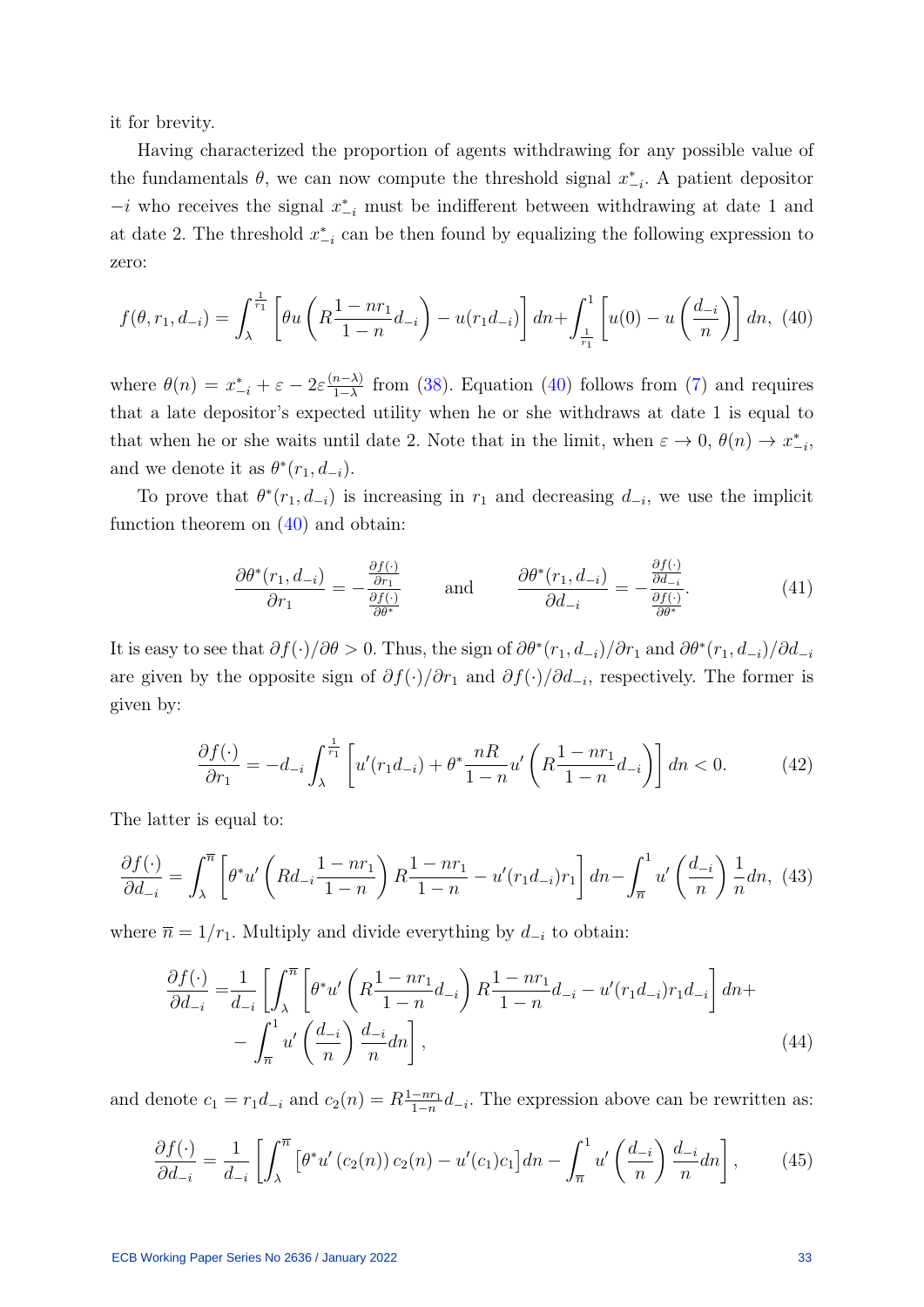The sign of the derivative depends on that of the components inside the square brackets. The second term is negative so we turn to study the sign of the first one.

Since  $u'(c)c$  is decreasing in c and  $c_2(n)$  is decreasing in n,  $u'(c_2(n)) c_2(n) - u'(c_1)c_1$  is increasing in *n*. Furthermore, when  $n = \overline{n}$ ,  $c_2(\overline{n}) = 0$ . As  $\lim_{c\to 0} u'(c)c$  is arbitrarily large, the first integral in [\(45\)](#page-33-1) is positive and dominates the other. As a result,  $\frac{\partial f(.)}{\partial d_{-i}} > 0$  and  $\partial \theta^*(r_1,d_{-i})$  $\frac{(r_1, a_{-i})}{\partial d_{-i}} < 0$ . Hence, the proposition follows.  $\Box$ 

Proof of Proposition [2](#page-15-3). Differentiating the bank's objective function in [\(9\)](#page-14-1) with respect to  $r_1$ , we obtain [\(11\)](#page-15-0). Similarly, differentiating [\(10\)](#page-15-4) with respect to d yields [\(12\)](#page-15-1).

To prove that  $r_1 > 1$ , evaluate [\(11\)](#page-15-0) at  $r_1 = 1$  using  $d_i = d_{-i} = d = D = I$ . This leads to:

$$
\lambda \int_{\underline{\theta}}^{1} \left[ u'(d)d - \theta R du'(Rd) \right],\tag{46}
$$

since  $\theta^* \to \underline{\theta}$  when  $r_1 = 1$ , and  $\Delta = 0$  by definition of  $\underline{\theta}$  in [\(6\)](#page-11-1). This expression is positive because relative risk aversion is larger than 1 for  $c > 0$  and  $\overline{c} < I$ . To see that, notice that  $u'(d)d - \theta R du'(Rd) > u'(d)d - Rdu'(Rd)$  and  $u'(c)c$  is decreasing in c. This follows directly from  $-u''(c)c/u'(c) > 1$ . Notice that the solution is an interior because for given d, the equilibrium  $r_1$  must be consistent with runs not always occurring, i.e., with  $\theta^* < \overline{\theta}$ . Choosing  $r_1$  such that  $\theta^* \to \overline{\theta} \to 1$  would imply that depositors obtain  $u(d)$ , which is even lower than the utility that they could obtain by setting  $r_1 = 1$ . The equilibrium size of deposit d is also an interior solution for any  $r_1$ , since by choosing  $d = 0$  depositors would accrue  $u(1)$ , which is lower than what they could obtain by accessing liquidity insurance provided by bank deposits. Thus, the proposition follows.  $\Box$ 

**Proof of Lemma [2](#page-16-3).** The two conditions in the lemma are obtained by simply differ-entiating [\(16\)](#page-16-1) with respect to  $r_1$  and D. The proof of  $r_1 > 1$  is analogous to that of Proposition [2.](#page-15-3)  $\Box$ 

Proof of Proposition [3](#page-17-3). The proof follows directly from the comparison of  $(14)$  and  $(19)$ . When evaluating  $(14)$  at the optimal level of investment solving  $(19)$ ,  $(14)$  is positive since the two first-order conditions only differs for the term  $\frac{\partial \theta^*}{\partial D} \Delta$ , which is negative. This implies that in the decentralized allocation the level of aggregate deposits  $D$  is lower than that chosen by the planner. The results about the excessively high level of financial fragility follows directly from the fact that the planner implements a higher level of aggregate deposits than in the decentralized economy in order to limit runs given that  $\frac{\partial \theta^*}{\partial D} \Delta < 0$ . Finally, the inefficient level of liquidity insurance provided by banks to consumers emerges as the result of the fact that both the banks and the planner takes  $r_1$  as the solution to  $(11)$ . However, the level of deposits d is not the same in the decentralized allocation and in the planner's one, which determines a difference between the  $r_1$  set by banks in the decentralized allocation and that set by the planner. Thus, the proposition follows.  $\Box$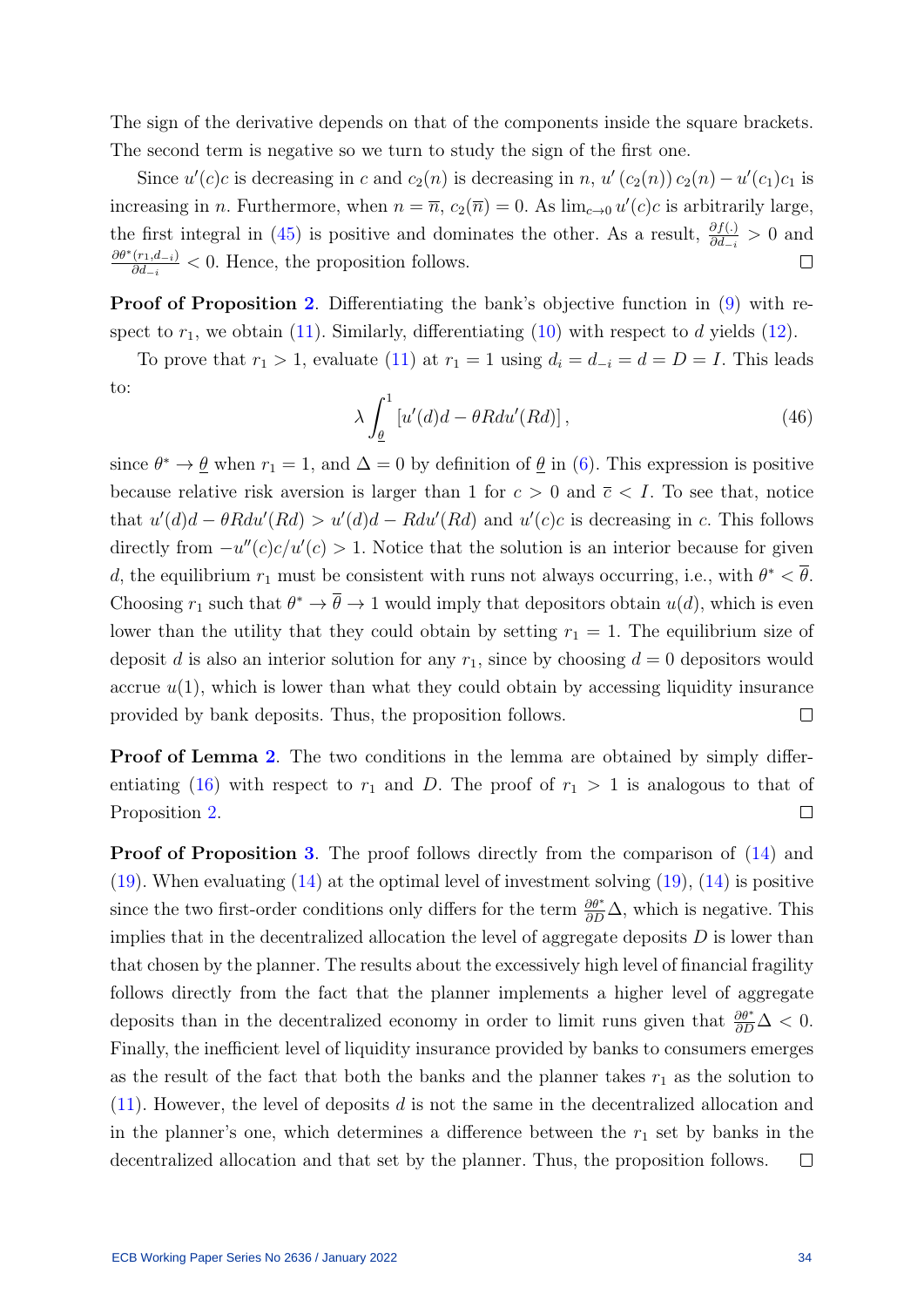**Proof of Proposition [4](#page-20-1).** We start by characterizing the level of fundamental  $\theta$  at which a bank runs out of funds. This corresponds to the region in which withdrawing at date 1 is a dominant action for each late depositor  $-i$ . This threshold is obtained by comparing the expected utility at date 1 with that at date 2 under the assumption that only early depositors withdraw at date 1. Hence, depositors  $-i$  withdraw when  $\theta$  falls below the threshold  $\underline{\theta}(r_1, d_{-i})$  that solves:

$$
u(r_1d_{-i}) = \theta u\left(R\frac{1-\lambda r_1}{1-\lambda}d_{-i}\right),\,
$$

and so equals:

$$
\underline{\theta}(r_1, d_{-i}) = \frac{u(r_1 d_{-i})}{u\left(R \frac{1 - \lambda r_1}{1 - \lambda} d_{-i}\right)}.
$$

Denote as  $v(\theta, \underline{\theta}(r_1, d_{-i}))$  the net benefit of waiting until period 2 as a function of the economy's fundamental  $\theta$  and of the fraction of depositors  $-i$  who withdraw at date 1:

$$
v(\theta, \underline{\theta}(r_1, d_{-i})) = \begin{cases} \theta u\left(R\frac{1-\lambda r_1}{1-\lambda}d_i\right) - u(r_1d_i) & \text{if } \theta > \underline{\theta}(r_1, d_{-i}), \\ 0 - u(d_i) & \text{if } \theta \le \underline{\theta}(r_1, d_{-i}). \end{cases}
$$
(47)

If  $\theta > \underline{\theta}(r_1, d_{-i})$ , all  $-i$  depositors do not run and depositor i expects to receive the promised repayment at either dates. If  $\theta \leq \underline{\theta}(r_1, d_{-i})$ , all  $-i$  depositors run, the bank is forced to liquidate its investment at date 1, and so depositor  $i$  expects to receive nothing if she withdraw at date 2. If she withdraws at date 1, instead, depositor  $i$  receives back her deposit  $d_i$ . The threshold in the proposition follows directly from the function  $v(\theta, \underline{\theta}(r_1, d_{-i})$ . When  $\theta \leq \underline{\theta}(r_1, d_{-i})$ , depositor *i* is better off withdrawing and the proposition follows. When  $\theta > \underline{\theta}(r_1, d_{-i})$ , it is optimal for depositor i to withdraw as long as

$$
\theta u\left(R\frac{1-\lambda r_1}{1-\lambda}d_i\right) < u(r_1d_i),\tag{48}
$$

which is the case for any  $\theta < \underline{\theta}(r_1, d_i) = \frac{u(r_1 d_i)}{u(R \frac{1-\lambda r_1}{1-\lambda} d_i)}$ .

For the second part of the proof, taking the derivative of  $\underline{\theta}(d_i)$  with respect to  $d_i$ , we obtain:

$$
\frac{\partial \underline{\theta}(d_i)}{\partial d_i} = \frac{1}{u\left(R\frac{1-\lambda r_1}{1-\lambda}d_i\right)} \left[ u'(r_1d_i)r_1 - \underline{\theta}(d_i)u'\left(R\frac{1-\lambda r_1}{1-\lambda}d_i\right)R\frac{1-\lambda r_1}{1-\lambda} \right],\tag{49}
$$

Multiply and divide by  $d_i$  and collect  $u(r_1d_i)$  to obtain:

$$
\frac{\partial \underline{\theta}(d_i)}{\partial d_i} = \frac{u(r_1 d_i)}{u\left(R\frac{1-\lambda r_1}{1-\lambda}d_i\right)d_i} \left[\frac{u'(r_1 d_i)r_1 d_i}{u(r_1 d_i)} - \frac{u'\left(R\frac{1-\lambda r_1}{1-\lambda}d_i\right)R\frac{1-\lambda r_1}{1-\lambda}d_i}{u\left(R\frac{1-\lambda r_1}{1-\lambda}d_i\right)}\right].\tag{50}
$$

The expression in the square brackets is positive if  $u'(c)c/u(c)$  (i.e. the semi-elasticity of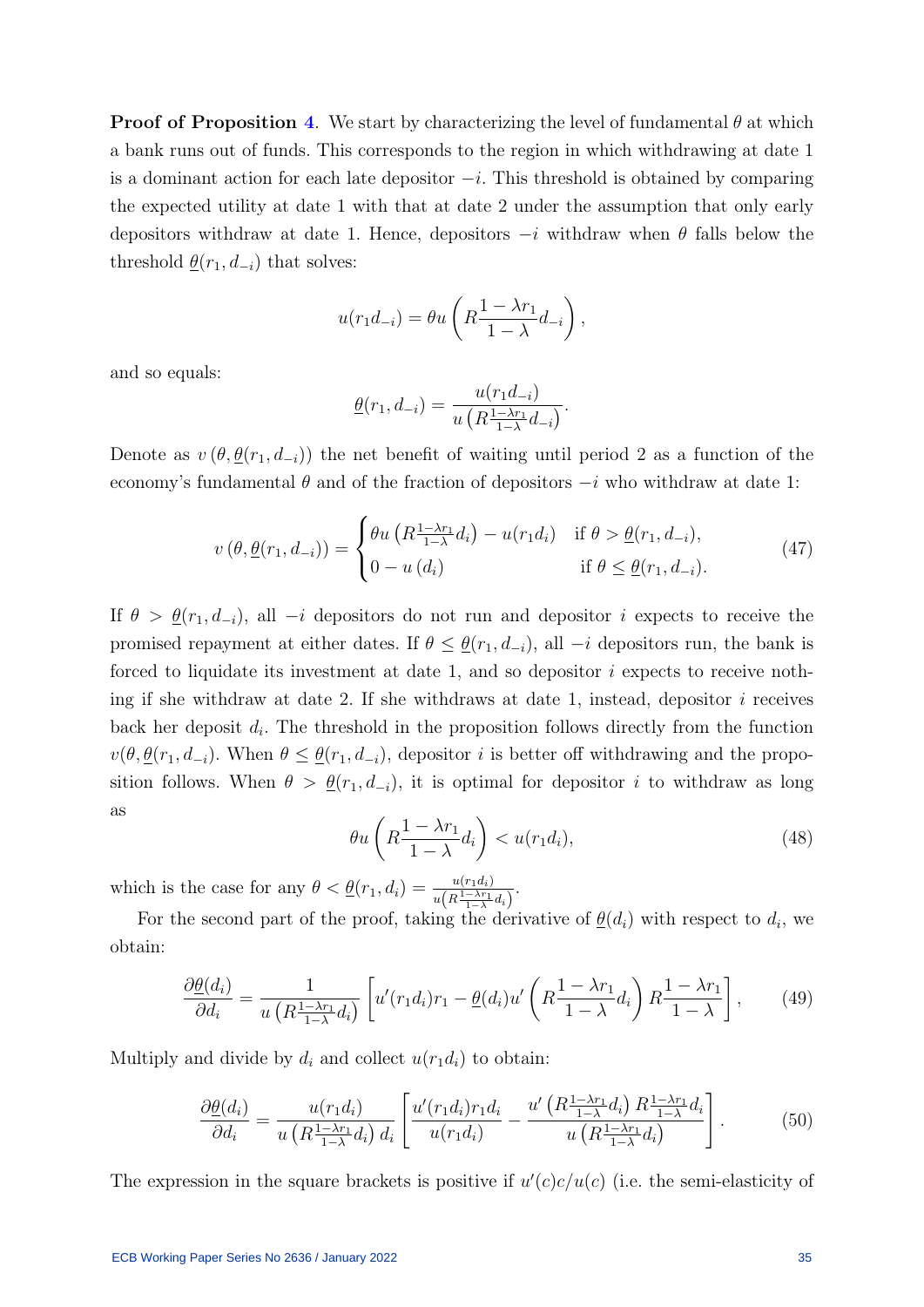consumption) is decreasing in  $c$ , that is:

$$
\frac{[u''(c)c + u'(c)]u(c) - [u'(c)]^2c}{[u(c)]^2} < 0. \tag{51}
$$

A sufficient condition for this to be true is that the coefficient of relative risk aversion  $RRA = -u''(c)c/u'(c)$  is larger than 1, as assumed. Hence, the proposition follows.  $\Box$ 

**Proof of Proposition [5](#page-21-2).** Taking the derivative of  $(22)$  with respect to  $r_1$  and substituting  $d_i = d_{-i} = d$  we obtain expression [\(24\)](#page-21-0) as in the proposition. The condition that pins down the equilibrium amount of deposits is obtained similarly by differentiating [\(23\)](#page-21-4) with respect to  $d_i$  and evaluating it at  $d_i = d_{-i} = d$ . Thus, we obtain:

$$
u'(1-d) =
$$
  

$$
\int_0^{\underline{\theta}(r_1,d)} u'(d) d\theta + \int_{\underline{\theta}(r_1,d)} \left[ \lambda r_1 u'(r_1 d) + \theta R(1-\lambda r_1) u'\left(R\frac{1-\lambda r_1}{1-\lambda}d\right) \right] d\theta - \frac{\partial \underline{\theta}(r_1,d_i)}{\partial d_i} \Delta,
$$
\n(52)

where  $\Delta = (1 - \lambda) \underline{\theta}(r_1, d) \left[ u \left( R \frac{1 - \lambda r_1}{1 - \lambda} \right) \right]$  $\left[\frac{-\lambda r_1}{1-\lambda}d\right]-u(r_1d)\right]=0$  because of the definition of  $\underline{\theta}(r_1, d_i)$ . Hence, we obtain the same expression as in  $(23)$ . Finally, we prove that  $r_1 > 1$  by contradiction. Assume that  $r_1 = 1$ . When this is the case, the right-hand side of  $(24)$  is zero as  $\Delta = 0$ , while the left-hand side of [\(24\)](#page-21-0) is positive as  $u'(d) > Ru'(Rd)$ . Hence, since  $r_1$ is an interior solution, it follows that  $r_1 > 1$  holds in equilibrium and this completes the  $\Box$ proof.

**Proof of Lemma [3](#page-23-3).** The two conditions in the lemma are obtained by simply differen-tiating expected welfare (the same expression as [\(16\)](#page-16-1) with  $\underline{\theta}(r_1, D)$  instead of  $\theta^*(r_1, D)$ ) with respect to both  $r_1$  and D. The proof of  $r_1 > 1$  is analogous to the one in Proposition  $\Box$ [5.](#page-21-2) Hence, the lemma follows.

**Proof of Proposition [6](#page-23-2).** For given  $d = D$ , the deposit rate chosen by banks is the same as the one chosen by the planner, as it can be easily seen by comparing [\(24\)](#page-21-0) with [\(28\)](#page-23-1). Hence, the comparison between the decentralized and the constrained efficient allocation boils down to the comparison of  $(27)$  with  $(30)$ . It is easy to see that the former is larger than the latter since  $\frac{\partial \theta(r_1, d)}{\partial d} > 0$  as shown in Proposition [4.](#page-20-1) Hence, it follows that the quantity of deposit  $D$  in the decentralized allocation is larger than the constrained efficient one and the proposition follows.  $\Box$ 

Proof of Lemma [4](#page-25-1). The derivation follows the steps of the proof of Proposition [2.](#page-15-3) The tax only affects the consumer's problem. For a general run threshold  $\hat{\theta}$ , the problem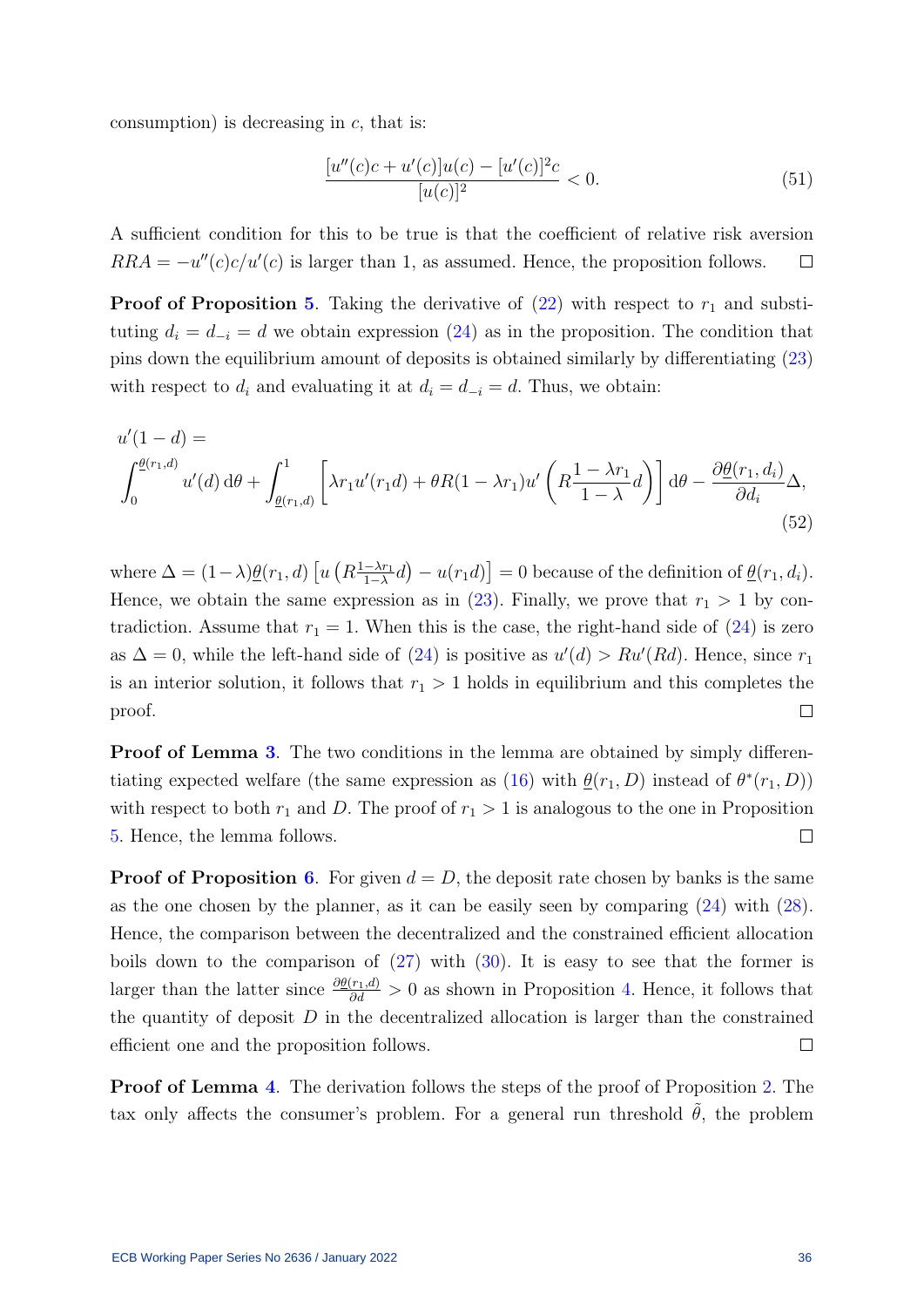becomes:

$$
\max_{d} u \left[ 1 - (1 + \tau)d + T \right] + \int_{0}^{\tilde{\theta}(r_1, d)} u \left( d \right) d\theta +
$$

$$
+ \int_{\tilde{\theta}(r_1, d)}^{1} \left[ \lambda u(r_1 d) + (1 - \lambda)\theta u \left( R \frac{1 - \lambda r_1}{1 - \lambda} d \right) \right] d\theta. \tag{53}
$$

Given that consumers behave symmetrically, we can write the associated first-order condition as

$$
(1+\tau) u'(1-d) = \int_0^{\tilde{\theta}(r_1,d)} u'(d) d\theta +
$$
  
+ 
$$
\int_{\tilde{\theta}(r_1,d)}^1 \left[ \lambda r_1 u'(r_1 d) + \theta R (1-\lambda r_1) u'\left(R\frac{1-\lambda r_1}{1-\lambda}d\right) \right] d\theta.
$$
 (54)

Hence, the lemma follows.

Proof of Proposition [7](#page-25-2). Constrained efficiency in the case with panic- and fundamental runs is determined by Lemmas [2](#page-16-3) and [3,](#page-23-3) respectively. By simple substitution, we find that the expression in the lemma makes the decentralized equilibrium identical to the constrained efficient one. The sign of the optimal tax is determined by the sensitivity of the threshold with respect to the quantity deposited. This property is verified in Propositions [1](#page-13-1) and [4.](#page-20-1) Hence, the proposition follows.  $\Box$ 

 $\Box$